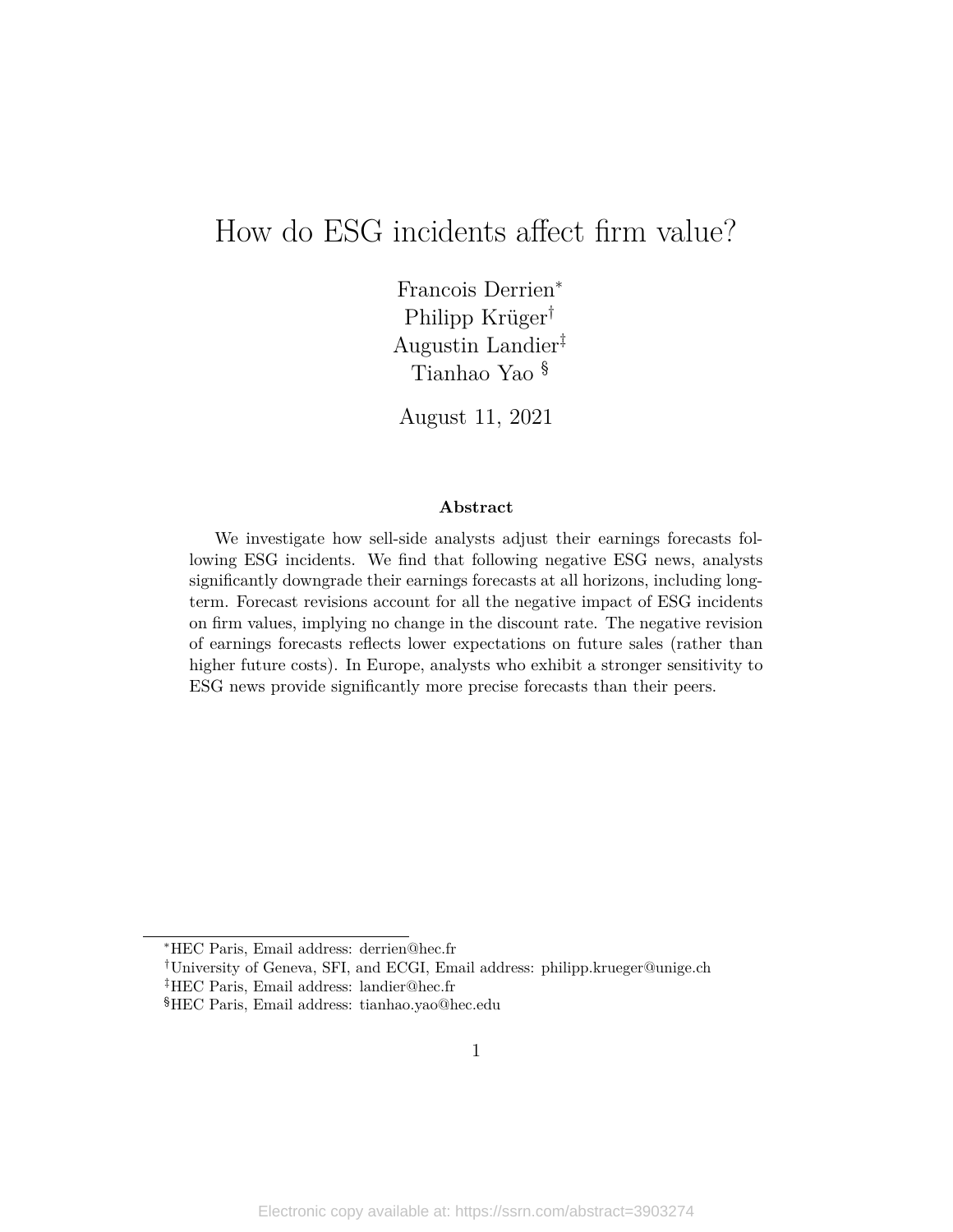# **1 Introduction**

The use of environmental, social, and governance (ESG) information is a rising theme in asset management. [Bryan et al.](#page-36-0) ([2020\)](#page-36-0) identifies 534 sustainable index mutual funds and exchange-traded funds globally, with collective assets under management of \$250 billion. The money invested in them has more than doubled over the past three years. Launched in 2006, the UN supported Principles for Responsible Investment (PRI) initiative has gathered more than 3,000 signatories, managing over \$103 trillion AUM. Signatories of the PRI commit to "incorporate ESG issues into investment analysis and decision-making processes" and [Gibson et al.](#page-37-0) ([2021b\)](#page-37-0) find that more than half of global institutionally owned public equity is now held by PRI signatories.

While ESG is receiving increasing attention not only in practitioner circles, but also from academics, the issue of how much ESG information matters for firm value is still widely debated. In addition, it is poorly understood through which channels–if any–ESG news affects the value of firms.

A first channel through which ESG might affect firm value is related to the impact of divestitures on firms' cost of capital. If firms with poor ESG reputation are shunned by a large enough pool of investors their cost of capital should be higher and hence firm values should be lower. Such a *discount rate* channel is modeled by [Heinkel et](#page-37-1) [al.](#page-37-1) [\(2001](#page-37-1)) and more recently [Pastor et al.](#page-38-0) ([2019](#page-38-0)) and is empirically tested in [Hong](#page-37-2) [and Kacperczyk](#page-37-2) ([2009\)](#page-37-2) and [Bolton and Kacperczyk](#page-36-1) [\(2019](#page-36-1)).

A second channel through which ESG could potentially affect stock-market values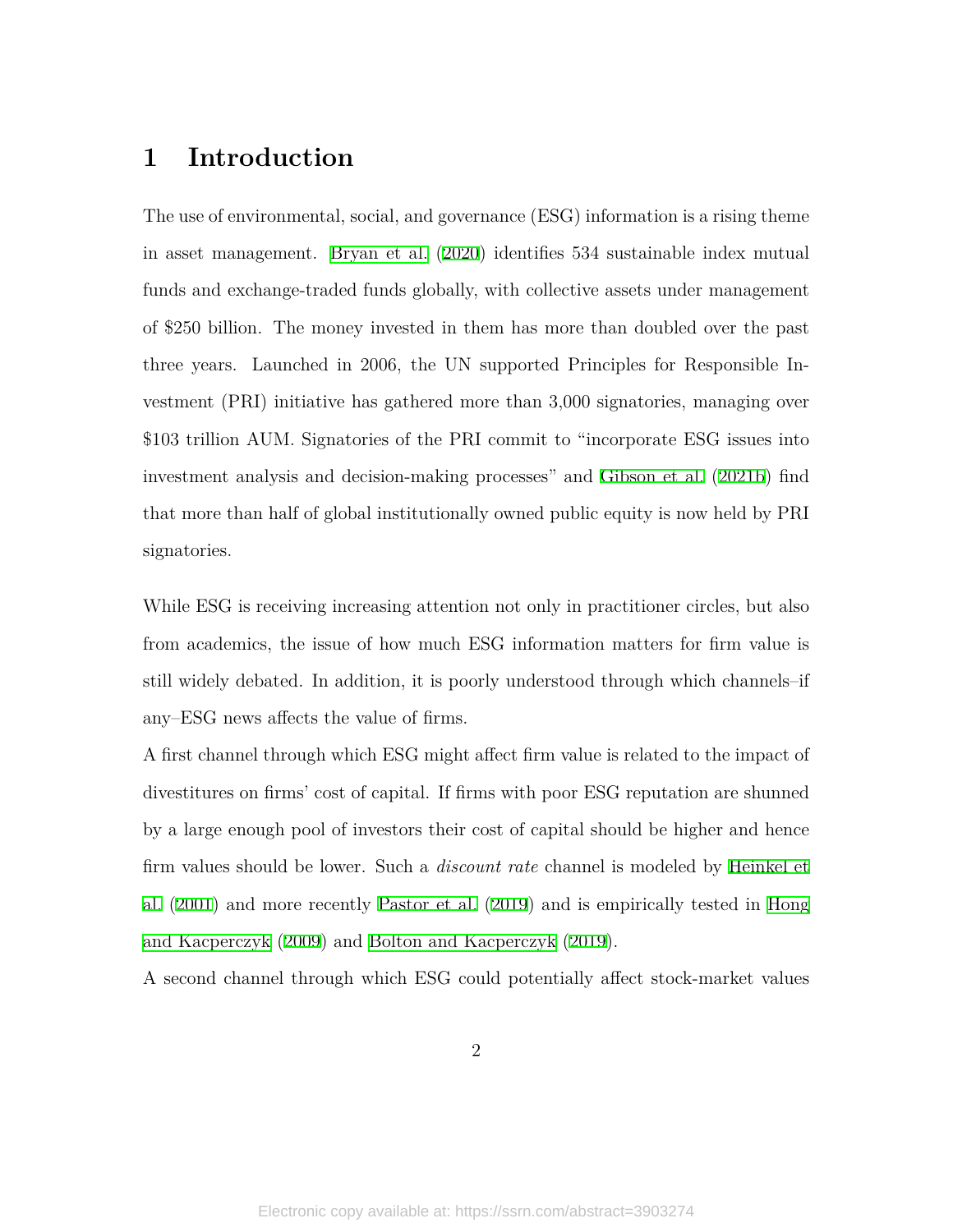is if ESG metrics are predictors of future earnings of the firm. For instance, if a firm is subject to negative ESG news, such as the publication of high levels of pollution, shareholders might expect lower future earnings, due to binding regulatory constraints, potential liabilities, or negative reactions from customers. Such real implications of ESG information for firm fundamentals might be either short-term (e.g. through a fine or settlement of a lawsuit), but could also impact long-term earnings, for instance if stakeholders such as customers or employees structurally turn their back on the firms with poor ESG profiles. If some investors are unaware of the importance of ESG information for future earnings, such information might predict both contemporaneous and future returns. This *cash flow* channel is modeled in [Pedersen et al.](#page-38-1) ([2019\)](#page-38-1) and evidence of under-reaction is presented in [Edmans](#page-36-2) [\(2011\)](#page-36-2).

The main goal of our study is to empirically disentangle and measure the relevance of the *discount rate* and *cash flow* channels in shaping the relation between firm value and a firms ESG profiles. To do so, we combine a global sample of analyst forecasts of earnings, sales, and margins at various horizons with ESG news data. Analyst forecast data serve as a proxy for expectations about future firm fundamentals. The ESG news data capture salient negative point-in-time shocks to analysts beliefs about the ESG characteristics of firms. Our approach is to explore whether and how analysts change their earnings forecasts as a result of news about negative ESG incidents. Using ESG news data rather than ESG ratings (or scores) allows us to avoid the well-documented inconsistency of ESG ratings. For instance, [Berg](#page-36-3) [et al.](#page-36-3) [\(2019\)](#page-36-3) or [Gibson et al.](#page-37-3) ([2021a](#page-37-3)) document disagreement of ESG scores issued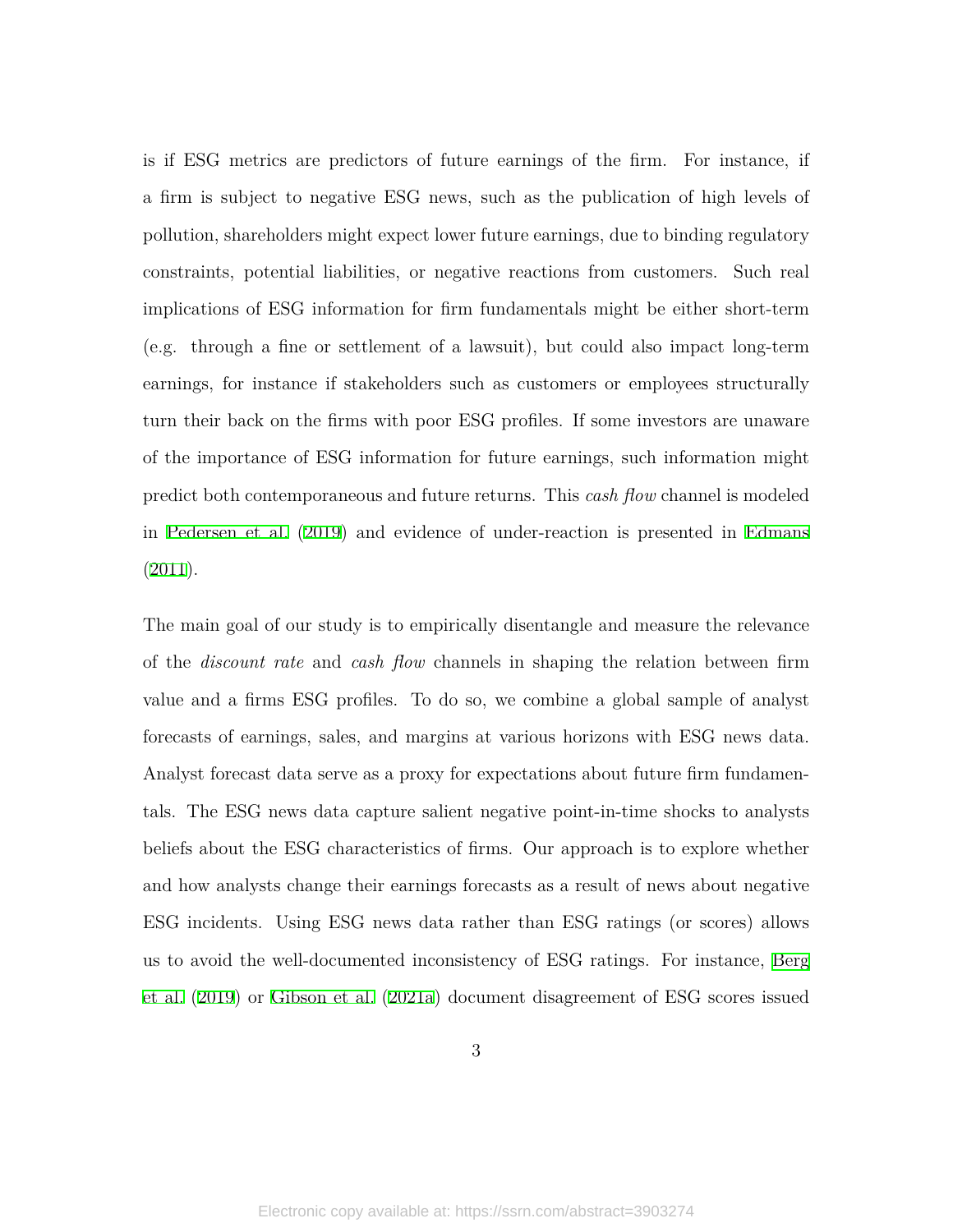by different data providers. In addition, [Berg et al.](#page-36-4) [\(2020](#page-36-4)) document back-filling issues in Refinitiv ESG data, a widely used ESG dataset. Besides the mentioned methodological issues, another concern with using ESG scores is that these scores are typically slow-moving and it is difficult to isolate why and when ESG scores change. Focusing on news-related ESG data allows us to identify precise shocks to the ESG-information set of financial analysts.

Our analysis delivers several novel stylized facts. It proceeds as follows. Section [2](#page-6-0) details the different data sets and variables used in our study. Section [3](#page-11-0) describes our core results on whether and how analysts update their forecasts following ESG news. We provide evidence that negative ESG news shift earnings forecasts at short *and* long horizons. The reaction is stronger when firms are subject to multiple news incidents and when the news are related to social issues. We also find that implications of negative ESG news for future earnings are not redundant with other proxies of firm quality (e.g., profitability) available at the time the news occur, suggesting that ESG news are not spanned by existing accounting information. Section [4](#page-18-0) decomposes valuation effects of ESG news into *cash flow* and *discount rate* effects. Using a simple Dividend Discount approach, we show that changes in earnings forecasts account for all the negative reaction in firm valuations following ESG incidents. The implied change in discount rate is not statistically significant from zero. Section [5](#page-22-0) further decomposes earnings revisions into a component coming from sales revisions and a component coming from costs revisions. Our analysis suggests that the changes in analysts' earnings expectations are primarily driven by an anticipation of lower sales rather than higher future costs. Section [6](#page-23-0) studies the heterogeneity of our result on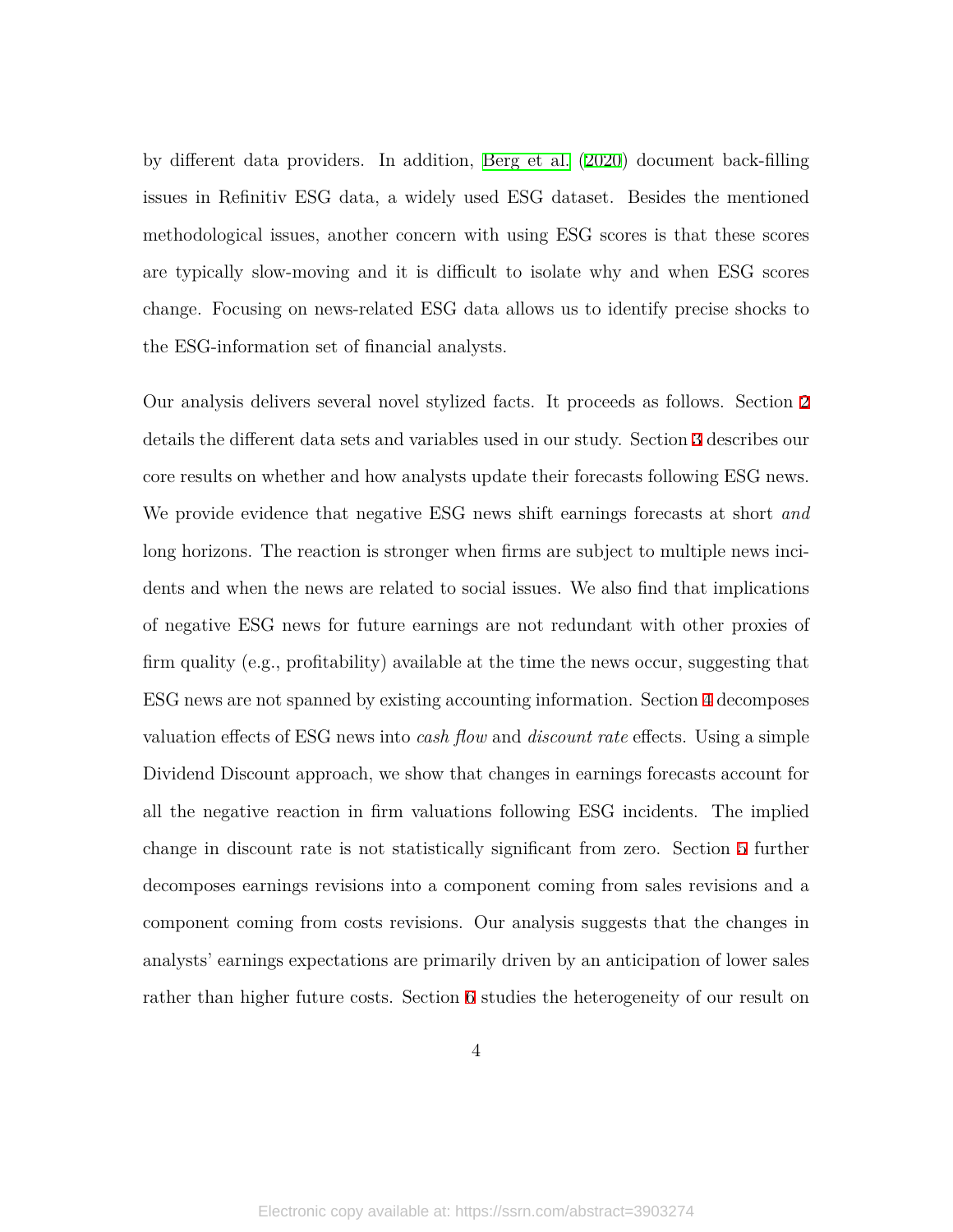forecasts revisions across geographic regions, industries, and firm sizes. We find that our forecasts revision effect is stronger for smaller firms and in B-to-C sectors (where advertising expenses are higher). In the section [7](#page-29-0),we asks whether analysts who are more sensitive to ESG news issue forecasts that are more precise or less precise than peers. We find that overall, ESG-sensitive analysts have more precise forecasts, but this is statistically significant only in Europe. Section [8](#page-31-0) concludes.

**Literature Review.** According to a widely cited meta-study (see [Friede et al.](#page-37-4) [\(2015\)](#page-37-4)) the majority of prior research documents a nonnegative association between a firms ESG policies and measures of financial performance. However, the exact mechanisms through which ESG translates into financial performance or firm value remain ambiguous and it is often hard to establish the direction of causation ([Hong](#page-37-5) [et al.](#page-37-5) [\(2012](#page-37-5))). While prior research documents mostly correlational evidence, some papers have attempted to identify specific mechanisms through which ESG might affect cash flows or discount rates. For instance, [Servaes and Tamayo](#page-38-2) ([2013](#page-38-2)) stress that a firms ESG policies can affect consumer behavior, thereby enhancing cash flows and firm value. In a similar spirit, [Krueger et al.](#page-37-6) ([2021](#page-37-6)) focus on another key stakeholder (i.e., workers) and provide evidence that firms with better ESG policies pay lower wages, highlighting that ESG policies might generate higher value for shareholders through a reduction in labor costs. Other papers focus on the effect of ESG on the cost of capital and provide evidence that better ESG policies are associated with lower cost of capital (e.g., [Chava](#page-36-5) ([2014\)](#page-36-5), [Dunn et al.](#page-36-6) [\(2018\)](#page-36-6), [Albuquerque et](#page-36-7) [al.](#page-36-7) [\(2019\)](#page-36-7)). Overall, however, the extent to which asset prices incorporate, or do not incorporate, sustainability, and whether this is through a cash flow and/or cost of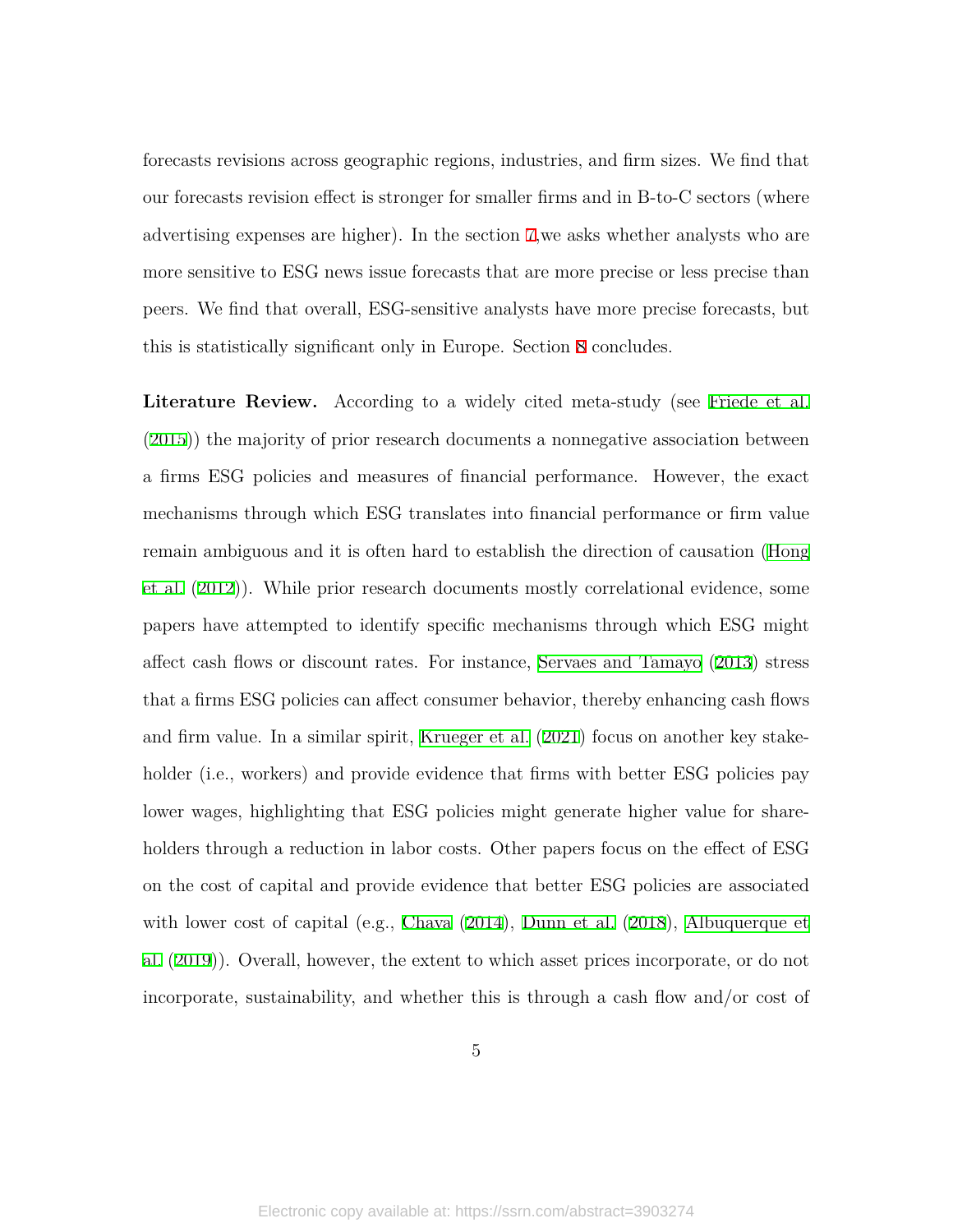capital channel is still relatively poorly understood.

Other papers in the finance literature have examined a variety of ESG-related topics. For instance, [Lins et al.](#page-37-7) [\(2017\)](#page-37-7) study whether stock markets valued better ESG policies during the Great Financial Crisis. Using the introduction of the Morningstar ESG rating, [Hartzmark and Sussman](#page-37-8) [\(2018\)](#page-37-8) examine if investors care about a mutual funds ESG characteristics. [Liang and Renneboog](#page-37-9) [\(2017\)](#page-37-9) explore determinants of corporate social responsibility policies and highlight the important role of the legal origins of the country in which a firm is headquartered. [Ferrell et al.](#page-36-8) [\(2016\)](#page-36-8) empirically study how sustainability relates to agency issues and find a positive correlation between ESG scores and firm value. Other papers have used experimental methods to shed light on why investor hold socially responsible mutual funds (see [Riedl and Smeets](#page-38-3) ([2017\)](#page-38-3)), whether individuals are willing to use their pension savings to promote sustainability [\(Bauer et al.](#page-36-9) ([2019](#page-36-9))), or whether shareholders value a firm's ethical actions (see [Bonnefon et al.](#page-36-10) ([2019](#page-36-10))). Given the dearth of finance theory on how to think about ESG investing, a host of theory papers concerned with sustainability and ESG have emerged recently. For example, [Pastor et al.](#page-38-0) [\(2019\)](#page-38-0) develop a theoretical model to study the financial and real effects of sustainable investing. [Pedersen et al.](#page-38-1) [\(2019](#page-38-1)) develop a theory of the potential costs and benefits of ESG-based investing and derive an ESG-efficient frontier. [Oehmke and Opp](#page-37-10) [\(2019\)](#page-37-10) develop a theory of socially responsible investment and [Landier and Lovo](#page-37-11) [\(2020\)](#page-37-11) study whether and how sustainable finance can have a real impact in reducing negative externalities. Related to our work are two concurrent working papers, which also use Reprisk data. For example, [Gloßner](#page-37-12) ([2018](#page-37-12)) finds that negative ESG informa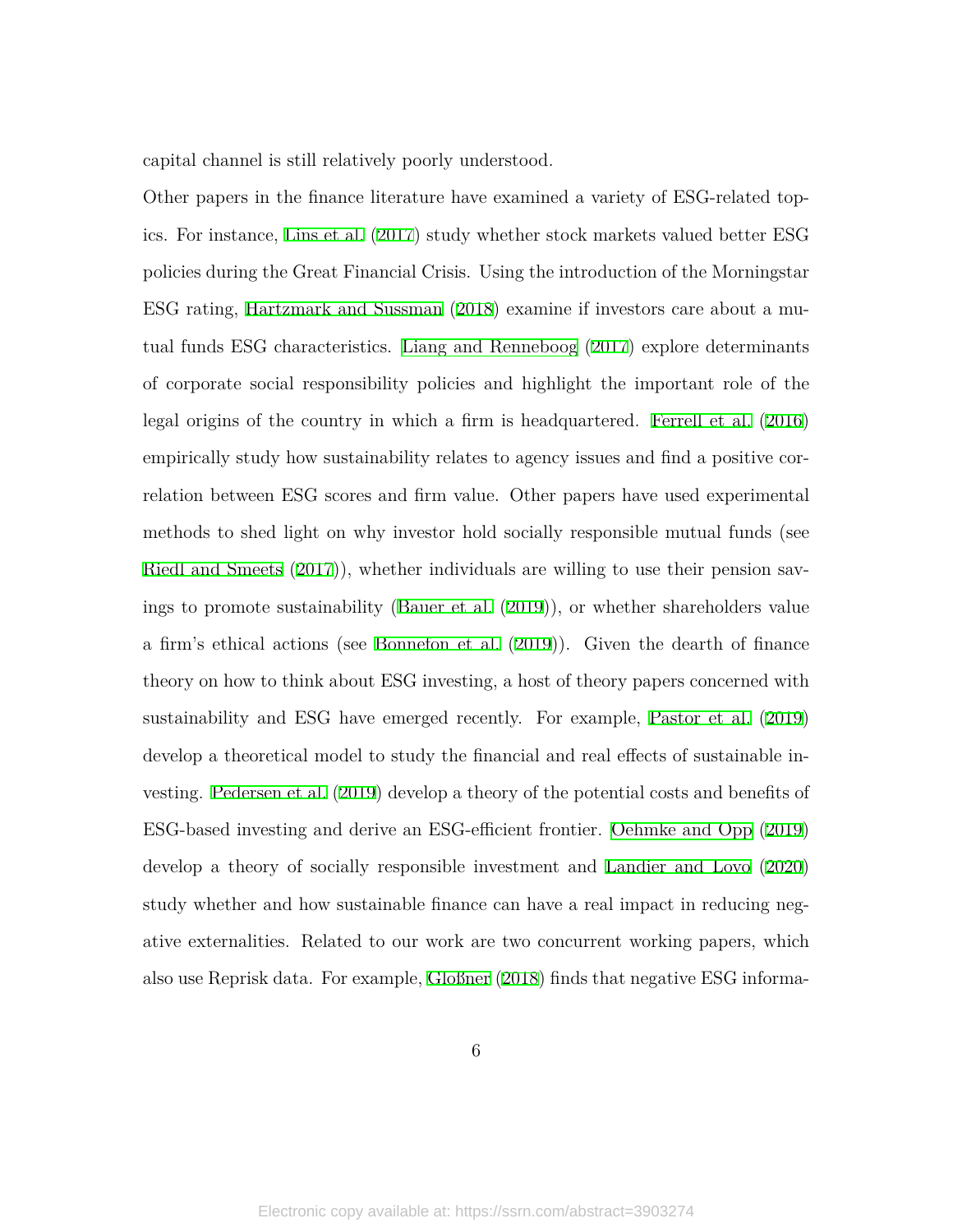tional shocks predict negative future stock returns, suggesting under-reaction by the stock markets regarding such information. [Gantchev et al.](#page-37-13) ([2020](#page-37-13)) provide empirical evidence on exit by institutional investors following negative E&S shocks. They also document that firms with more E&S motivated investors and customers experience temporary declines in valuations followed by improvements in their E&S policies.

# <span id="page-6-0"></span>**2 Data**

# **2.1 Reprisk and other ESG scores**

Our main ESG data come from RepRisk. RepRisk produces daily indicators about negative ESG-related incidents at the firm-level. It does so through the daily analysis of a large set of documents from public sources in 20 languages. The data goes back to January 2007, with daily granularity. RepRisk classifies all the ESG incidents into 28 distinct issues. Environmental issues include news about climate change, pollution, waste issues, etc. Social issues include child labor, human rights abuses, etc. Governance issues include executive compensation issues, corruption, etc.<sup>[1](#page-6-1)</sup> One incident can be associated with multiple issues, and therefore can belong to two or more E/S/G categories. Table [IA2](#page-56-0) shows the distribution of incidents types. Around half of the incidents are associated with two or more  $E/S/G$  categories. Figure [1](#page-39-0) shows the average number of monthly incidents by year. The number of ESG incidents recorded by RepRisk increases with time. Social issues are the most populated in the sample. At the beginning of the sample there are more

7

<span id="page-6-1"></span><sup>&</sup>lt;sup>1</sup>Table [IA1](#page-56-1) shows the full list of issues.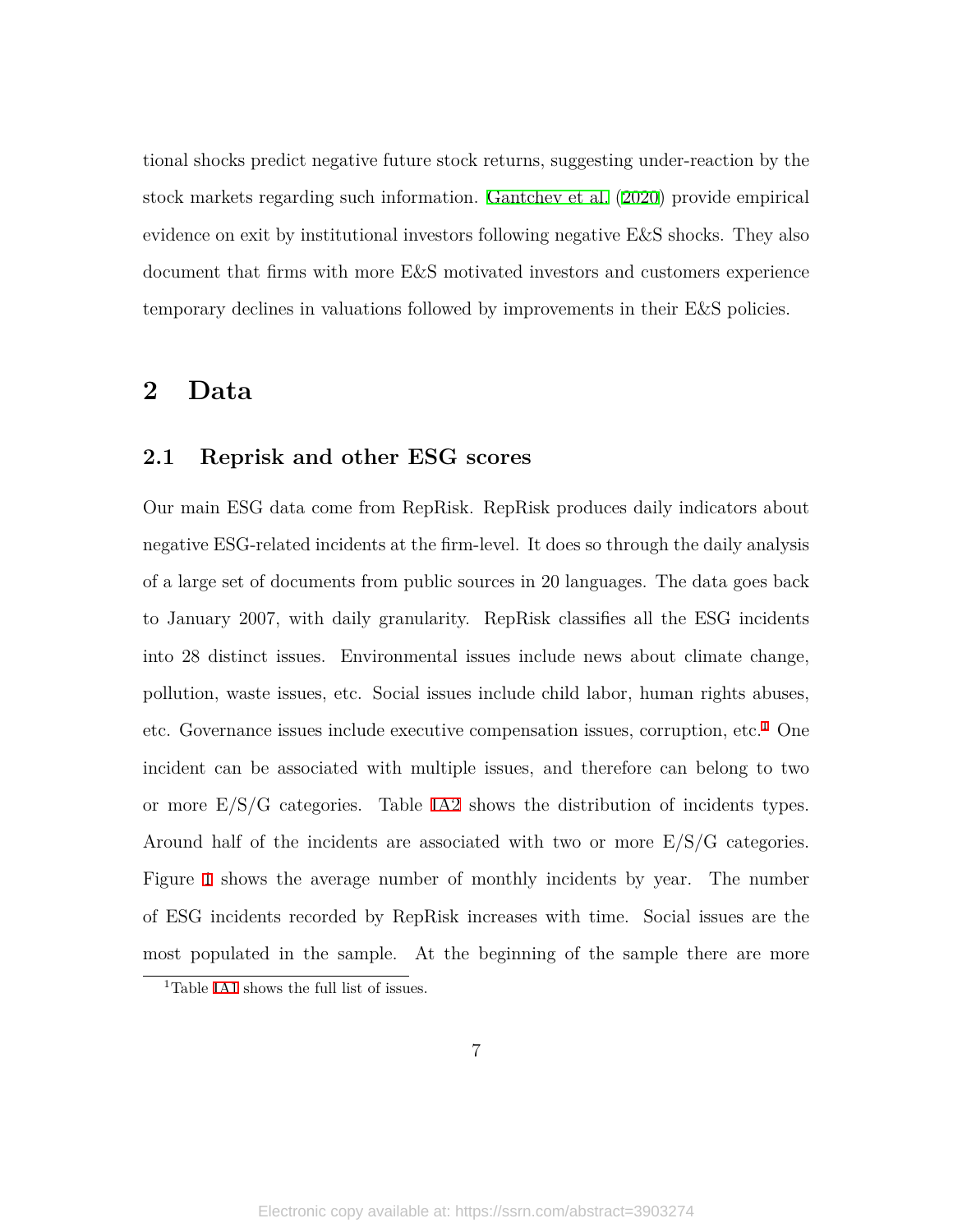environmental than governance incidents, while at the end of the sample there are more governance incidents. In addition, RepRisk categorizes the ESG incidents based on their novelty, reach, and severity. Novelty, reach, and severity of incidents are on a scale from 1 to 3, where 3 represent the most novel, most influential or most severe incidents.

# Figure [1](#page-39-0) about here.

To explore the relation between Reprisk incidents and ESG scores used in the existing ESG literature, we also use ESG scores from Asset4, Sustainalytics and MSCI. Asset4 and Sustainalytics provide monthly ESG scores, while MSCI updates the ESG score at least once per year. To be consistent, we forward fill the MSCI ESG score to monthly-level. We scale all the scores to 0-100 to make them comparable. We match RepRisk with these datasets through ISIN. In Appendix A, we show that there exists a strong relation between ESG events and subsequent changes in ESG ratings. The latter finding justifies our use of ESG incidents as negative shocks to the ESG profiles of firms.

# **2.2 IBES**

We collect analyst forecasts of earnings per share (EPS), sales, gross margin, longterm growth (LTG), and price targets (PTG) from IBES. EPS, sales and gross margin forecasts are at 1-quarter, 2-quarter, 3-quarter, 4-quarter, 1-year, 2-year and 3-year horizons. We only use forecasts up to 3 years because the forecasts at longer horizons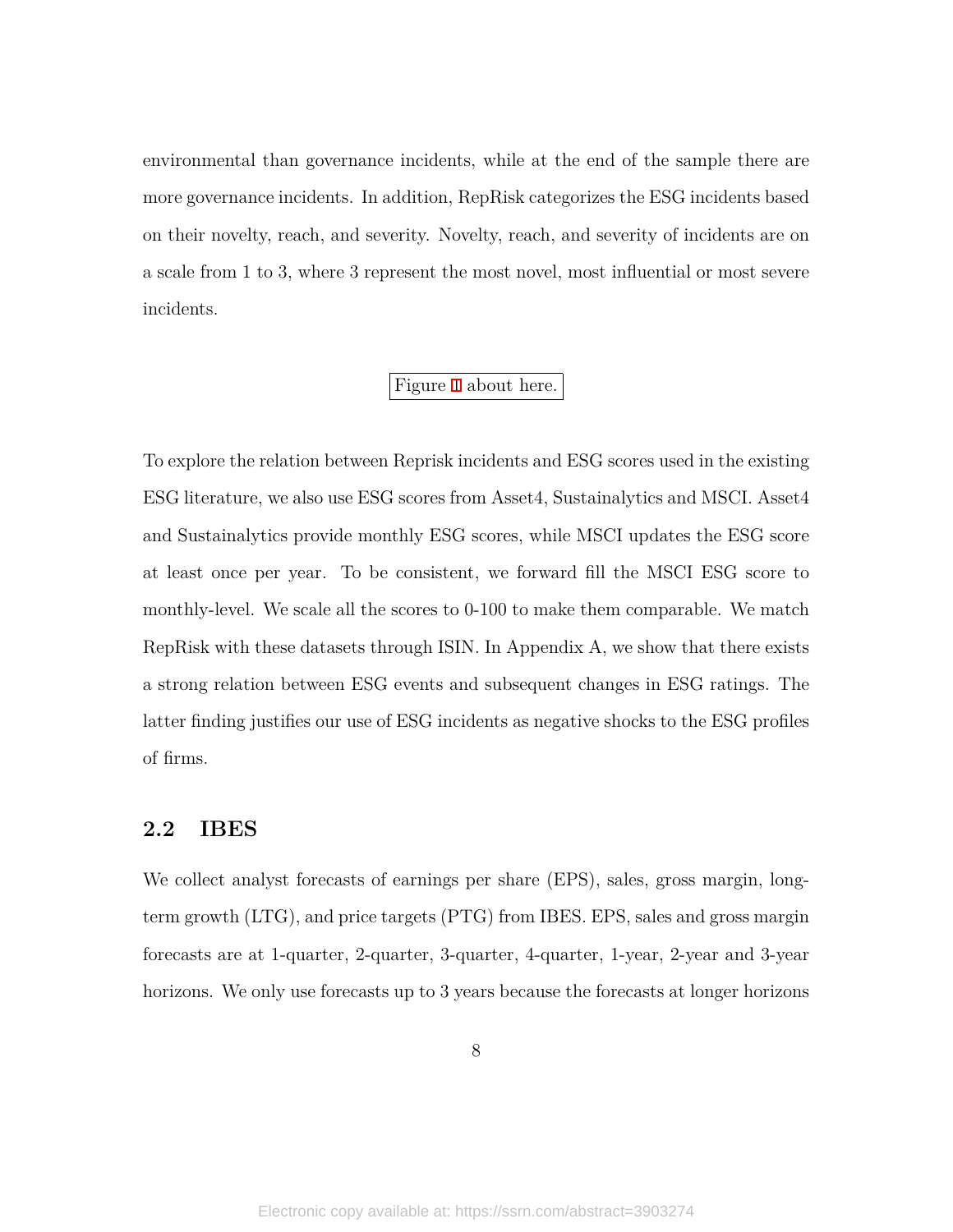are missing for a large subset of the firms. The LTG forecast from IBES represents an expected annual growth in operating earnings over the company's next full business cycle. In general, the LTG forecasts refer to a period of between three to five years. PTG from IBES represents the projected price level forecasted by the analysts within a specific time horizon. We restrict our sample to PTG of 1[2](#page-8-0) months<sup>2</sup>.

We use both consensus forecasts and detailed individual-level forecasts from IBES. We use the monthly consensus forecast (summarized on the Thursday before the third Friday every month by IBES) for the month-level analysis. We use detailed individual level forecasts to construct daily forecasts used in the event studies. Specifically, we forward fill the individual-level forecast to calendar days to define a daily-level individual forecast. We take the median of all daily individual forecasts to define our daily consensus forecasts, after dropping the forecasts older than 365 days and observations with fewer than 2 analyst forecasts.

To match monthly IBES consensus forecasts with RepRisk data, we aggregate all the RepRisk ESG incidents between two summary statistics dates to the monthly level. Specifically, for two consecutive consensus forecast summary statistics dates  $d_{t-1}$  and *d*<sub>*t*</sub>, we consider ESG incidents published at dates within [ $d$ <sup>*t*</sup> $-1$ *, d*<sup>*t*</sup> $)$  as the number of ESG incidents in month *t*, and we create two variables: An indicator variable equal to one if there is at least one incident in month *t* (*incidents*), and a variable that counts the number of incidents in month *t* (*num*\_*incidents*). Figure [2](#page-40-0) illustrates the timing of the merge. In this example, three incidents are reported during  $[d_{t-1}, d_t)$ , so in month *t*, *incidents*<sub>*t*</sub> = 1 and  $num\_incidents$ <sub>*t*</sub> = 3. No ESG incidents are

<span id="page-8-0"></span> $2100\%$  of consensus PTG are of 12 months ahead. We dropped 10.5% individual-level PTG of other horizons.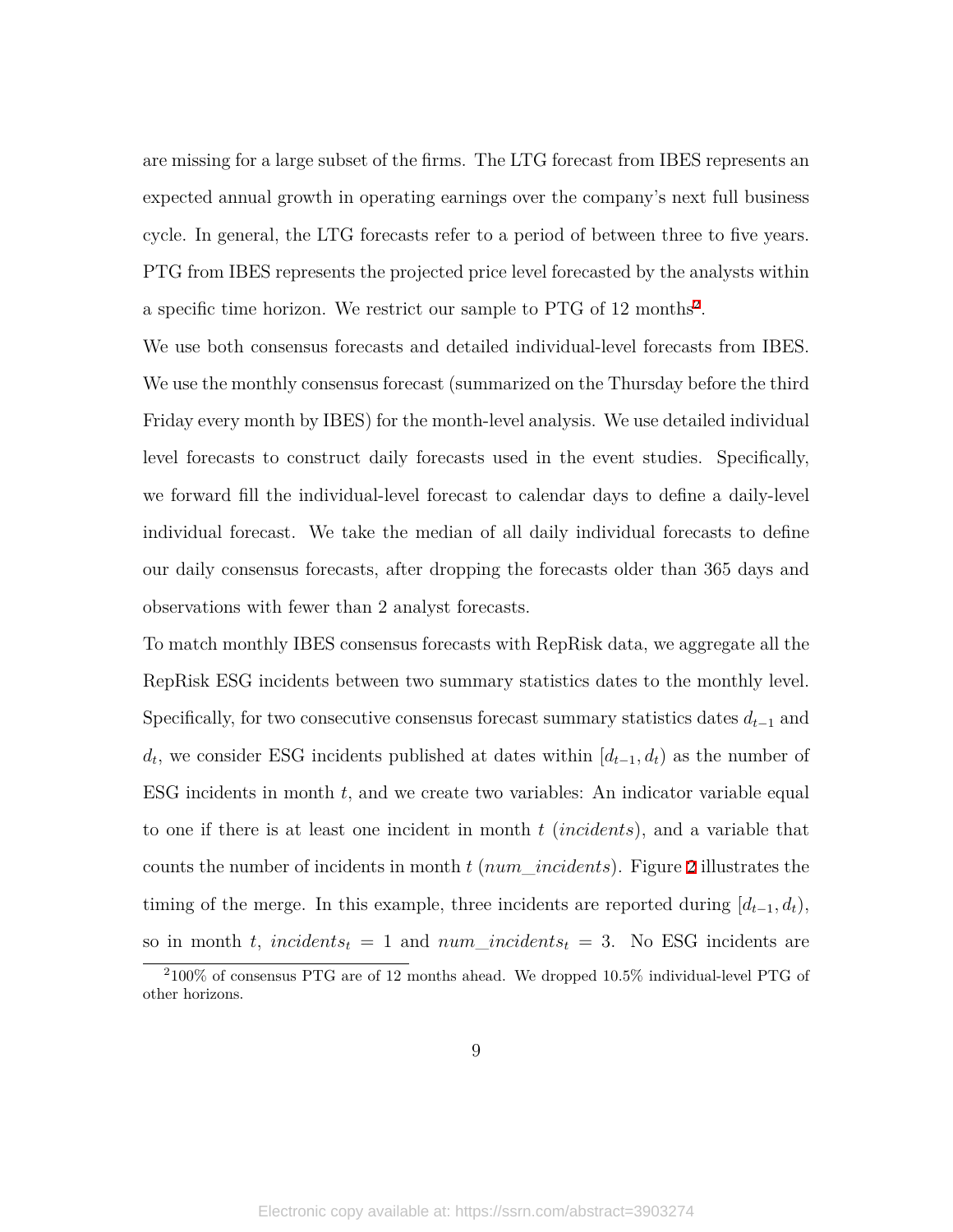reported during  $[d_t, d_{t+1})$ , so *incidents*<sub> $t+1$ </sub> = 0 and  $num\_incidents_{t+1}$  = 0.

Figure [2](#page-40-0) about here.

# **2.3 Stock returns and fundamentals**

We collect US daily stock returns from CRSP, and daily stock returns of international firms and firm fundamentals from Compustat. We merge CRSP/Compustat with IBES by the last trading day before the IBES consensus forecast date. For the US companies, we match Compustat-CRSP with IBES using CUSIP. For international companies, we match Compustat with IBES using SEDOL. We merge Compustat with IBES using the last observable financial statement on the consensus forecast date. We consider a financial statement as observable only after the earnings announcement (or publication) date rather than fiscal year end date to avoid the look-ahead bias. To make firms in the international sample comparable, we translate all other currencies to US dollars using daily exchange rates. In some of the tests we use advertisement spending of firms, which is only available for the U.S. sample but still has a large fraction of missing values. We first construct the firm-level advertisement intensity, which is defined as scaled advertisement spending by revenue. We then take the median advertisement intensity of each industry (GICS2) as industry-level advertisement intensity, and assign the measure to all the firms in the industry.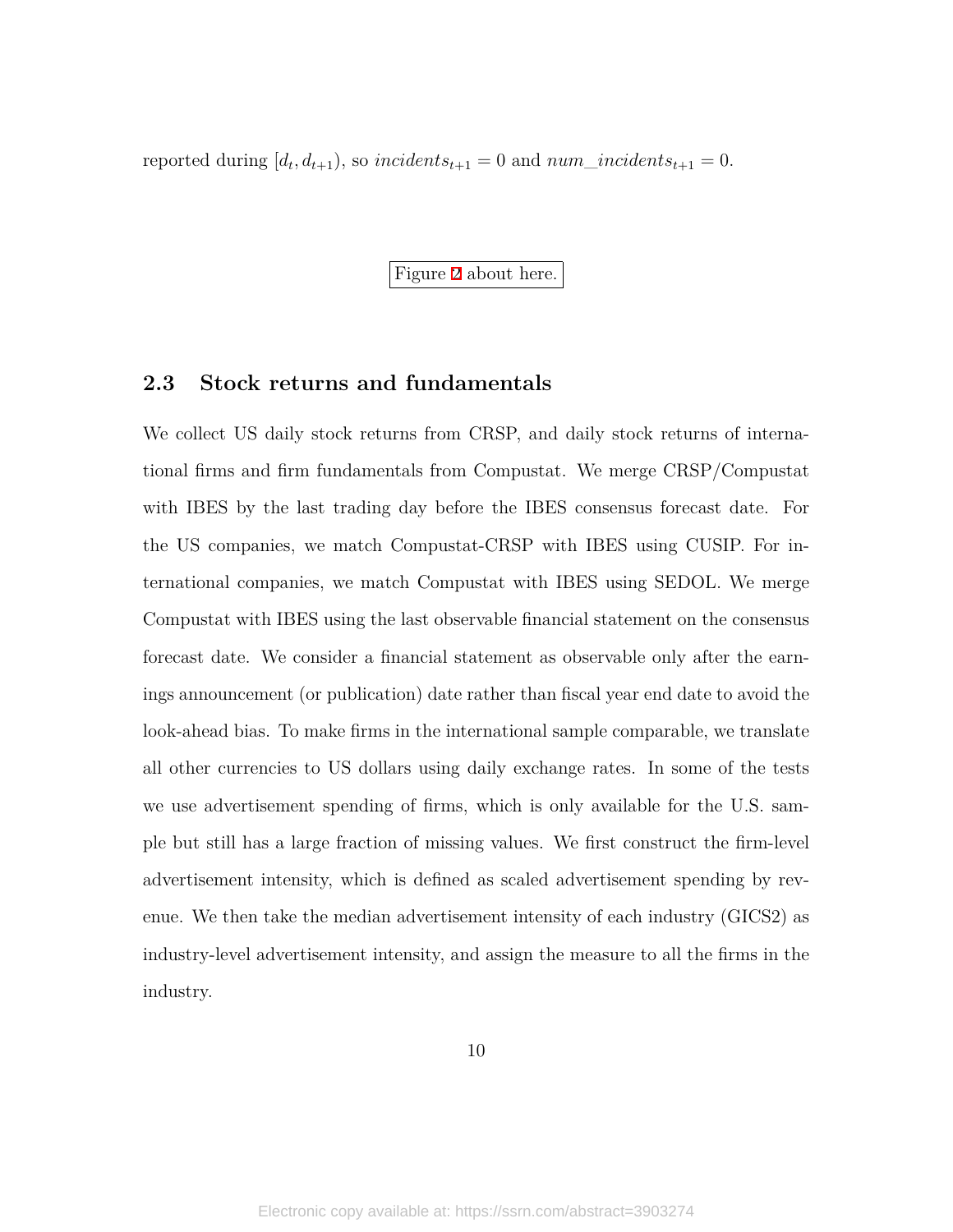We merge the CRSP-Compustat-IBES sample with RepRisk using ISIN. We require the firm to exist in all the data sources to be included in the final sample.

### <span id="page-10-1"></span>**2.4 Key variables construction**

We focus on changes in the forecasts. For EPS forecast  $F_t EPS_{t+h}$  made at month *t* for horizon *h*, we define the change in the EPS forecast as  $\Delta F_t EPS_{t+h} = \frac{F_t EPS_{t+h} - F_{t-1} EPS_{t+h}}{abs(F_{t-1} EPS_{t+h})}$  $abs(F_{t-1}EPS_{t+h})$ We scale the forecast change by the absolute value of the initial forecast to deal with negative forecasts.<sup>[3](#page-10-0)</sup> Similarly, the change in PTG is defined as  $\Delta PTG_t$  =  $PT G_t - PT G_{t-1}$  $\frac{G_t - P T G_{t-1}}{P T G_{t-1}}$ . We drop negative sales forecasts and negative gross margin forecasts (less than 0.5% of our sample), and define the change in sales forecasts as  $\Delta F_t Sales_{t+h} = \frac{F_t Sales_{t+h} - F_{t-1} Sales_{t+h}}{F_{t-1} Sales_{t+h}}$  $F_{t-1}$ *Sales*<sub>*t*+*h*</sub></sub>, and the change in gross margin forecasts as  $\Delta F_t$ *GrossMargin*<sub>t+</sub>*h*</sub> =  $\frac{F_t$ *GrossMargin*<sub>t+</sub>*h*<sup>*F*<sub>*t*</sub></sup> *-GrossMargin*<sub>t+</sub>*l*</sub>  $\frac{arg_{t+h}-F_{t-1}GrossMargin_{t+h}}{F_{t-1}GrossMargin_{t+h}}$ . Since long-term growth (LTG) forecasts are already in percentage points, we define the change in LTG fore- $\text{cast as } \Delta LTG = LTG_t - LTG_{t-1}.$ 

.

In our regressions, we control for the observed change in the key fundamentals of the firms. We first forward fill the annual accounting variables to the monthly level, time stamped based on the financial statement publication date. Next, we construct the changes in return on assets, capital expenditures, and net debt of the firms as  $\Delta ROA_t = ROA_t - ROA_{t-1}, \ \Delta(\frac{Capx}{Asset})_t = (\frac{Capx}{Asset})_t - (\frac{Capx}{Asset})_{t-1}, \text{ and } \Delta(\frac{NetDebt}{Asset})_t =$  $(\frac{NetDebt}{Asset})_t - (\frac{NetDebt}{Asset})_{t-1}$  respectively. By construction, the controls in month *t* are non-zero only if there is a new financial statement published in month *t*. We winsorize all ratios at 2.5% and 97.5% to remove the impact of outliers.

<span id="page-10-0"></span><sup>3</sup> In our sample, 5.5% of earnings forecasts have negative values. Our results are unchanged if we eliminate these observations.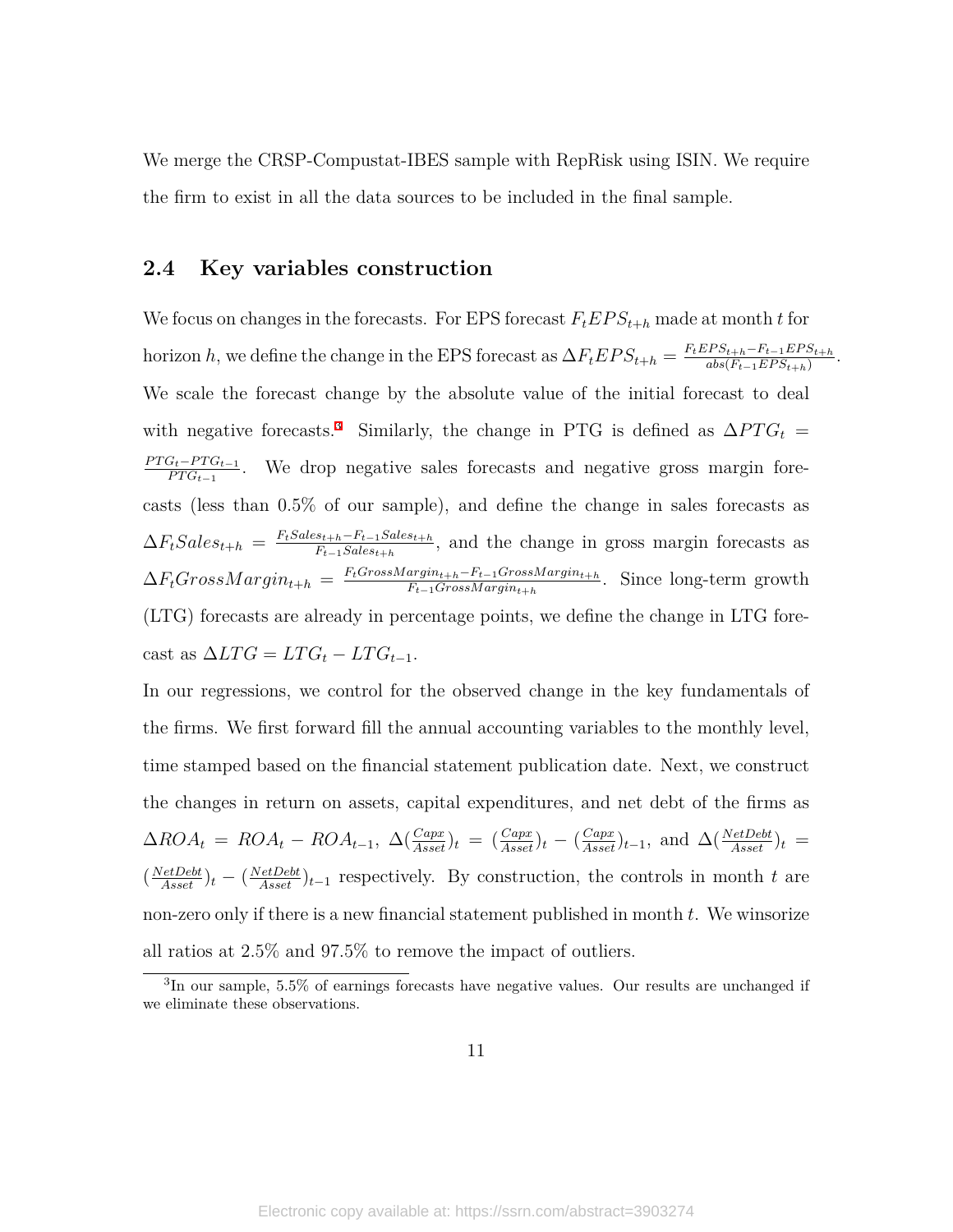Our final sample includes 8054 firms from 45 countries (regions).[4](#page-11-1) There are 2,635,412 firm-month-horizon level EPS forecasts observations, 2,538,492 firm-month-horizon level sales forecasts observations, 1,271,860 firm-month-horizon level gross margin forecasts observations, 604,370 firm-month level PTG forecasts, and 226,939 firmmonth level LTG forecasts. In the full sample, 7.43% of observations have exactly one ESG incident and 4.73% of observations have at least two ESG incidents. Table [1](#page-47-0) reports the summary statistics of the main variables we use in the analysis.

Table [1](#page-47-0) about here.

# <span id="page-11-0"></span>**3 Baseline: Reaction to ESG incidents**

## **3.1 Event Study**

In this section, we start our analysis by examining how ESG-related news induce changes in analyst forecasts and analyze the determinants of these changes. We examine whether analysts react to incidents by changing their earnings forecasts and whether they change their forecasts differentially for different horizons. To do so, we use the daily analyst forecasts to conduct an event study. A firm with an incident on date *d<sup>t</sup>* is considered a "treated" firm. Each treated firm is matched to a control

<span id="page-11-1"></span><sup>4</sup>The countries (regions) include: United States, Japan, Korea, Canada, United Kingdom, India, Taiwan, Germany, Brazil, Australia, Grance, Cayman Islands, Switzerland, Malaysia, Norway, Spain, Italy, Indonesia, South Africa, Sweden, Mexico, China, Bermuda, Netherlands, Finland, Hong Kong, Denmark, Singapore, Philippines, Turkey, Polan, Belgium, Russia, Austria, Isreal, New Zealand, Chile, Portugal, Pakistan, Nigeria, Thailand, Greece, Ireland, Luxembourg, and Argentina. Table [IA3](#page-57-0) shows how the sample is populated across countries.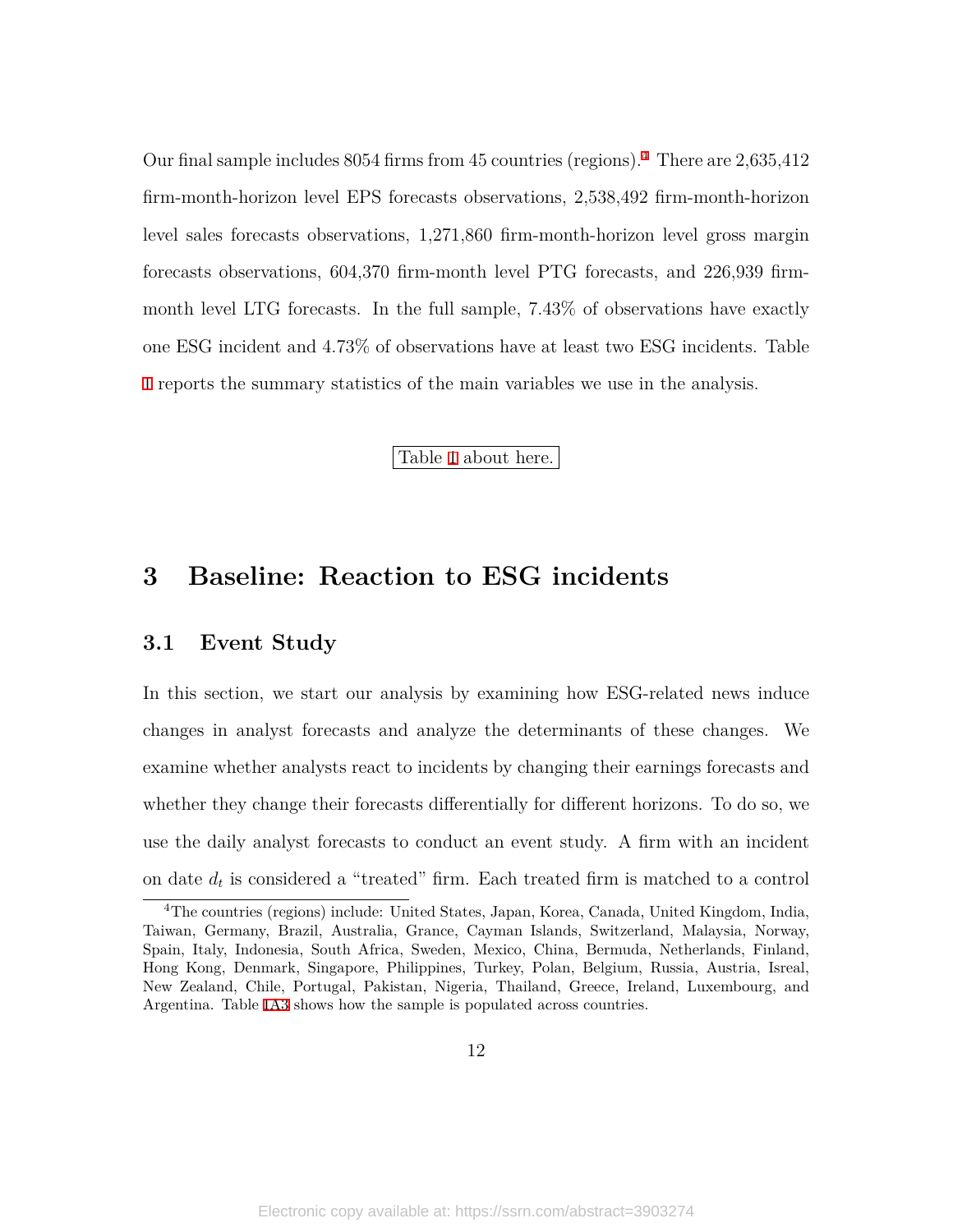firm, i.e., a firm in the same industry and country as the treated firm but with no ESG incident in  $[d_t - 30, d_t]$ . Among all potential control firms, we choose the one that is the closest to the treated firm in terms of market capitalization one day before the ESG news day *d<sup>t</sup>* . As we know in one month firms can have multiple ESG incidents and hence to avoid overestimating the impact of each incident, we focus on observations with no other incident in the previous 90 days. To further control for the pre-trend and valuation differences of the treated and control firms, for each day *s* after the ESG incident, we run the following regression:

$$
\Delta F_{d_t+s} EPS_{i,d_t+h} = \alpha_s + \beta_s \Delta (F_{d_t-1} EPS_{i,d_t+h} - F_{d_t-180} EPS_{i,d_t+h}) + \gamma_s \Delta (B/M)_{i,d_t-1} + \epsilon_{i,d_t}
$$
\n(1)

where the dependent variable is the difference between the change in the scaled forecast of treated and control firms at the same horizon at date  $d_t + s$  (see section [2.4](#page-10-1) for details on the definition of forecast changes).<sup>[5](#page-12-0)</sup>  $\Delta(F_{d_t-1}EPS_{i,d_t+h}-F_{d_t-180}EPS_{i,d_t+h})$ is the difference in EPS change between treated and control firms 180 days before the ESG incident. This is to control for the pre-trend of EPS forecasts change.  $\Delta(B/M)_{i,d_t-1}$  is the difference in book to market ratio one day before the occurrence of the ESG incident, which is used to control for the market valuation of the firms before the ESG incident occurs. The coefficient estimate of interest is  $\alpha_s$ , which measures the difference in forecast changes between treated and control firms *s* days after the incident. We estimate similar regressions for *P T G*, Raw Return, and FF3-alpha.

<span id="page-12-0"></span><sup>5</sup>We scale the EPS forecasts using the EPS forecasts one day before the ESG incidents, i.e, *dt−*1.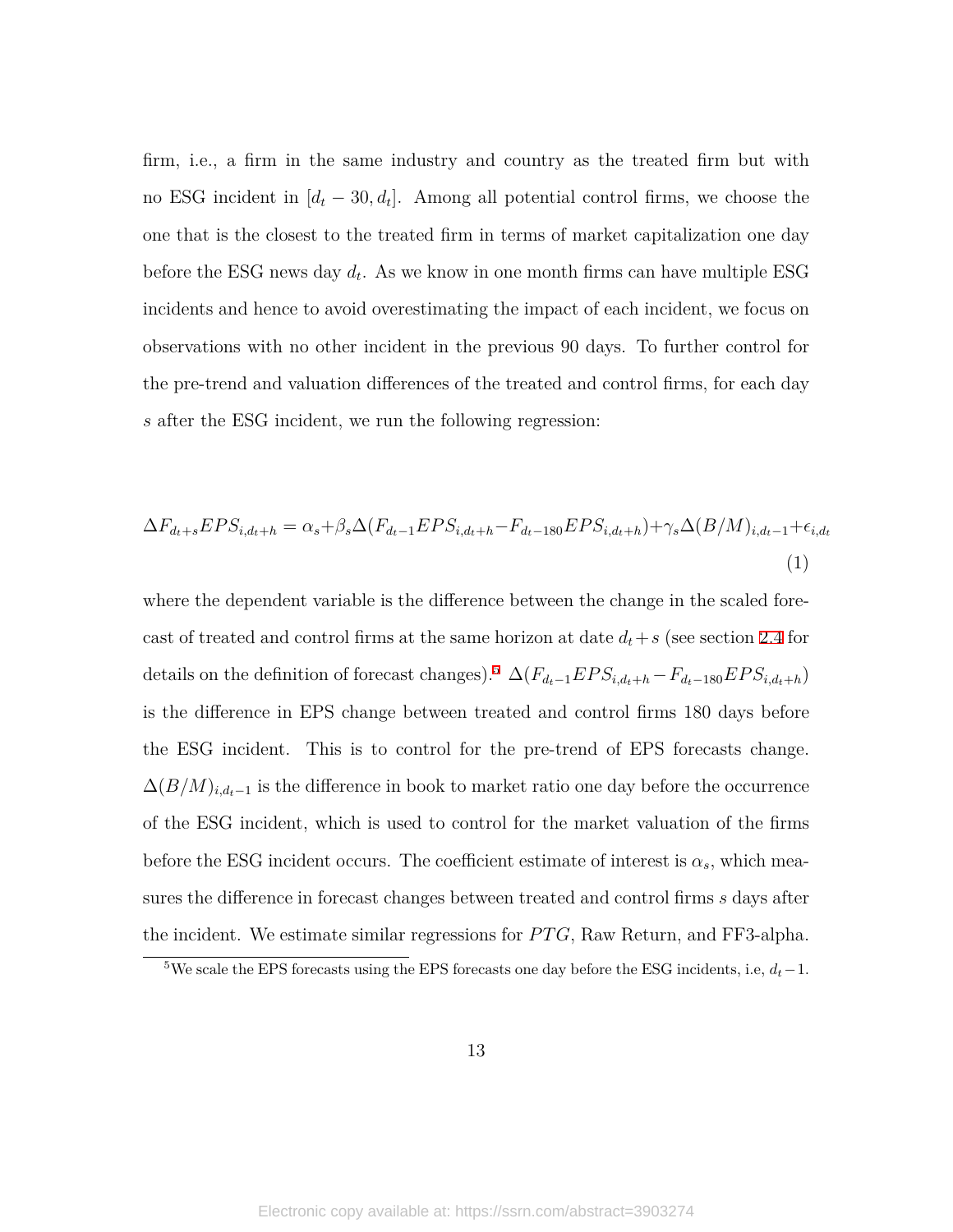The regression that uses FF3-alpha as the dependent variable is estimated only for the US sample and risk adjustment is carried out using the [Fama and French](#page-36-11) [\(1993\)](#page-36-11) three factor model.

# Figure [3](#page-41-0) about here.

We plot the coefficient estimates  $\alpha_s$ —which measure the difference in EPS forecast change between treated and control firms—as a function of *s*, the number of days relative to the day on which the ESG incident occurred. As can be seen in Figure [3,](#page-41-0) before day 0,that is the day of the ESG incident, the average changes in earnings forecasts (see Panel (a)) or in price targets (see Panel (b)) are not different for the two groups of firms. After day 0, however, analyst forecast revisions start diverging for the two groups of firms. This divergence is gradual, indicating that the analysts reaction takes time to materialize, and it is roughly of similiar similar magnitude for for all horizons (1-3 years). Panel (b) plots the relative evolution of price targets and returns for treated and control firms. In line with Panel (a) and the fact that ESG events have an impact on profits, firms subject to negative ESG events have on average about 2 percentage points lower returns than matched firms one year after the event. This effect is not driven by common factors, as it is of the same magnitude when we replace raw returns with returns adjusted with a three-factor model. The evolution of price targets shows a similar pattern, mimicking the evolution of raw and adjusted returns. Thus, analysts anticipations following ESG events look approximately in line with those of investors.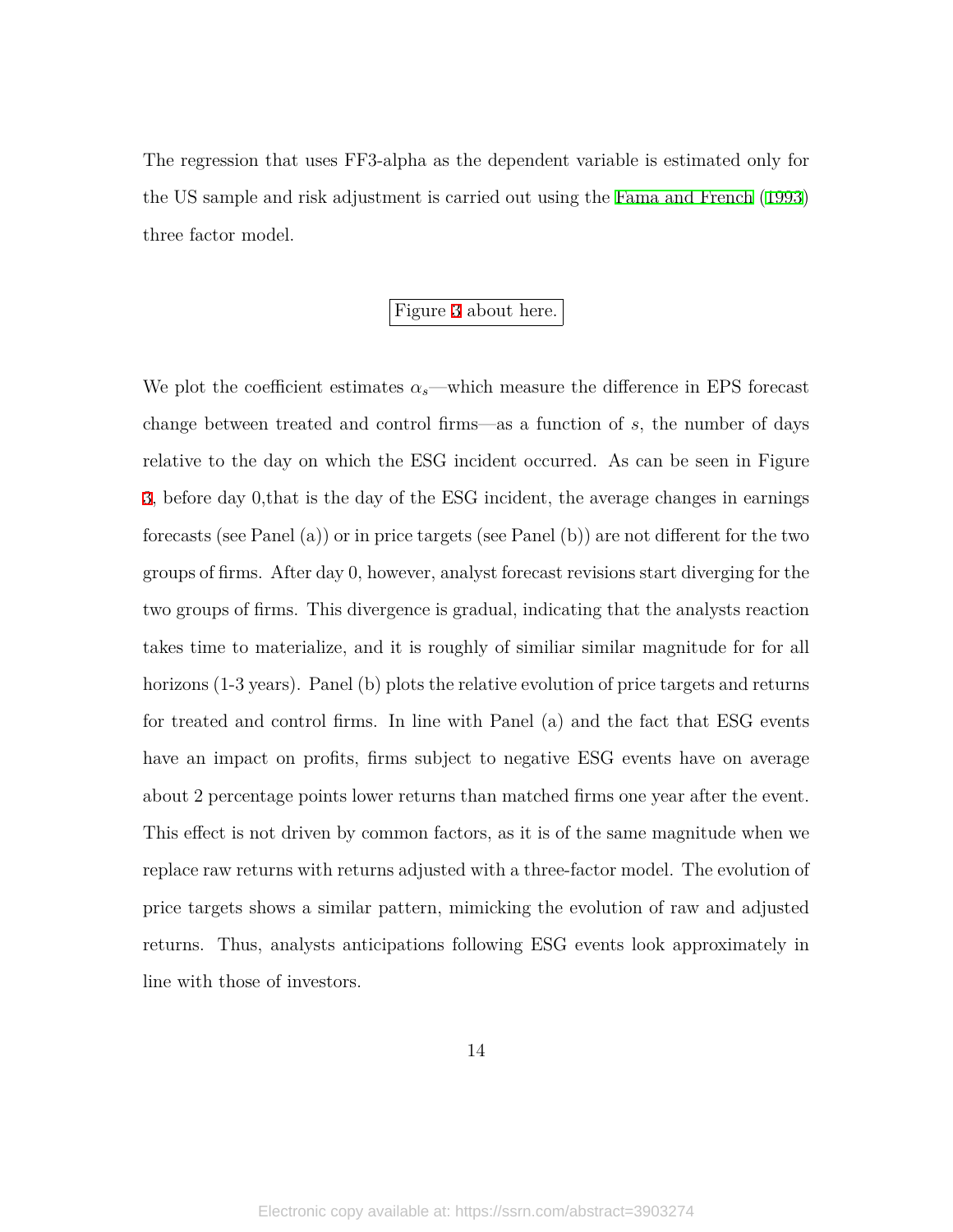# **3.2 Panel Regression Analysis**

We now explore the patterns documented in the previous section in a regression setting. The regression analysis allows to estimate the term structure of how analysts change their forecasts following incidents. The objective is to better understand whether analysts believe that ESG incidents have only a short-term effect on profits, or instead reflect issues that will materialize mostly at longer horizons. For this analysis, we consider forecasts at different horizons separately. Specifically, we use forecasts at the one-quarter to three year horizon and estimate for each horizon *h* the following regression:

<span id="page-14-1"></span>
$$
\frac{\Delta F_t EPS_{i,t+h}}{abs(F_{t-1} EPS_{i,t+h})} = \alpha + \beta \, \mathbb{1} \{ ESG \text{ incidents in } [t-6, t] \} + \gamma_{Country \times Industry \times t} + \sigma_i + \epsilon_{i,t}
$$
\n(2)

The dependent variable is the change in consensus EPS forecasts between two consecutive months  $t-1$  and  $t$ , scaled by the absolute value of the consensus EPS forecast in month *t −* 1. We also consider analysts price targets and calculate the change in the consensus price target between months  $t-1$  and  $t$  scaled by the price target in month  $t - 1$ . The main independent variable in these tests is an indicator variable equal to one if Reprisk reports at least one ESG incident between month  $t - 6$  and  $t$ . We accumulate the ESG incidents in months  $[t - 6, t]$  to take into ac-count the under-reaction in analyts forecast revisions<sup>[6](#page-14-0)</sup>. We include firm fixed effects in these regressions as the number of ESG events varies significantly across firms and

<span id="page-14-0"></span><sup>6</sup>Our results are robust to accumulating ESG incidents in months  $[t-3, t]$ ,  $[t-9, t]$  or  $[t-12, t]$ . The result appears in Table [IA4](#page-58-0)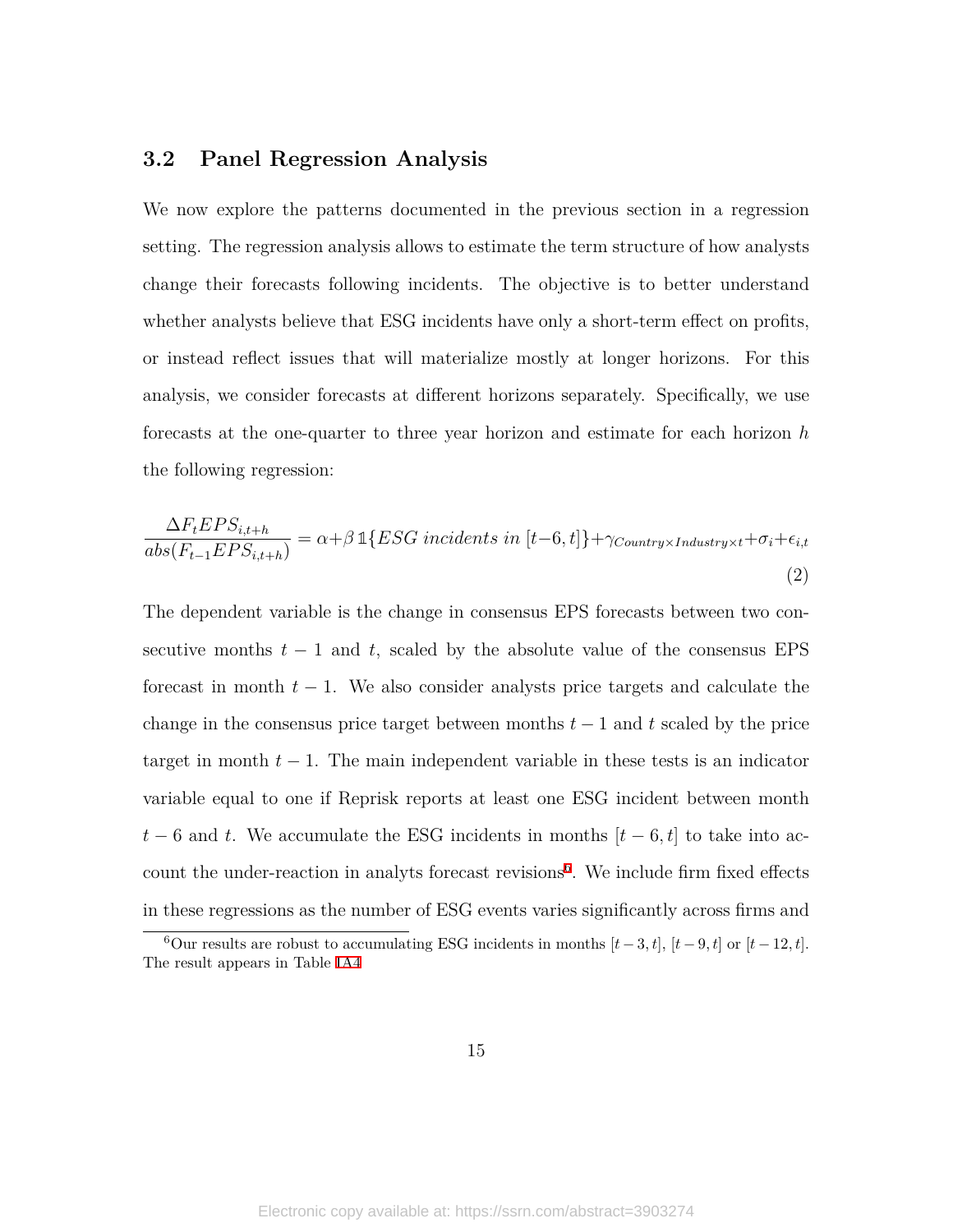is explained by time-invariant firm characteristics<sup>[7](#page-15-0)</sup>. To account for the strong industry effect in ESG events and its time-varying and location-varying nature, we also include month  $\times$  industry  $\times$  country fixed effects in these regressions. We cluster standard errors at the industry-month level to account for the possible time-varying dependence across industries<sup>[8](#page-15-1)</sup>.

### Table [2](#page-48-0) about here.

Panel A of Table [2](#page-48-0) shows that the effect of ESG incidents on earnings forecasts is negative at all horizons, statistically significant at most horizons, and approximately constant across horizons. For example, the monthly change in earnings forecasts at the one-quarter horizon (-0.158 percentage points) is roughly equal to that at the two- or three-year horizons (-0.143 and -0.150 percentage points, respectively). We conclude that following ESG incidents, there is an almost-parallel shift in analysts EPS forecasts. This is confirmed in Column 8, in which the effect of ESG incidents on the forecasted long-term growth of EPS is economically and statistically insignificant. The last two columns of the table report the relative change in price targets, and the stock return following ESG incidents. In line with the finding of Figure [3,](#page-41-0) the two are significantly negative and of similar magnitudes.

<span id="page-15-0"></span><sup>7</sup>The results discussed below are robust to alternative specifications. For example, adding firmlevel time-varying controls does not affect our conclusions. Similarly, replacing firm fixed effects by month *×* industry *×* country fixed effects and adding firm-level controls leads to very similar conclusions. Our results are also robust to controlling for changes in firms' fundamentals. These results appear in Appendix tables [IA6,](#page-60-0) [IA7,](#page-61-0) and [IA8](#page-62-0).

<span id="page-15-1"></span> ${}^{8}$ The results discussed below are robust to clustering standard errors by firms. The result appears in Table [IA5](#page-59-0)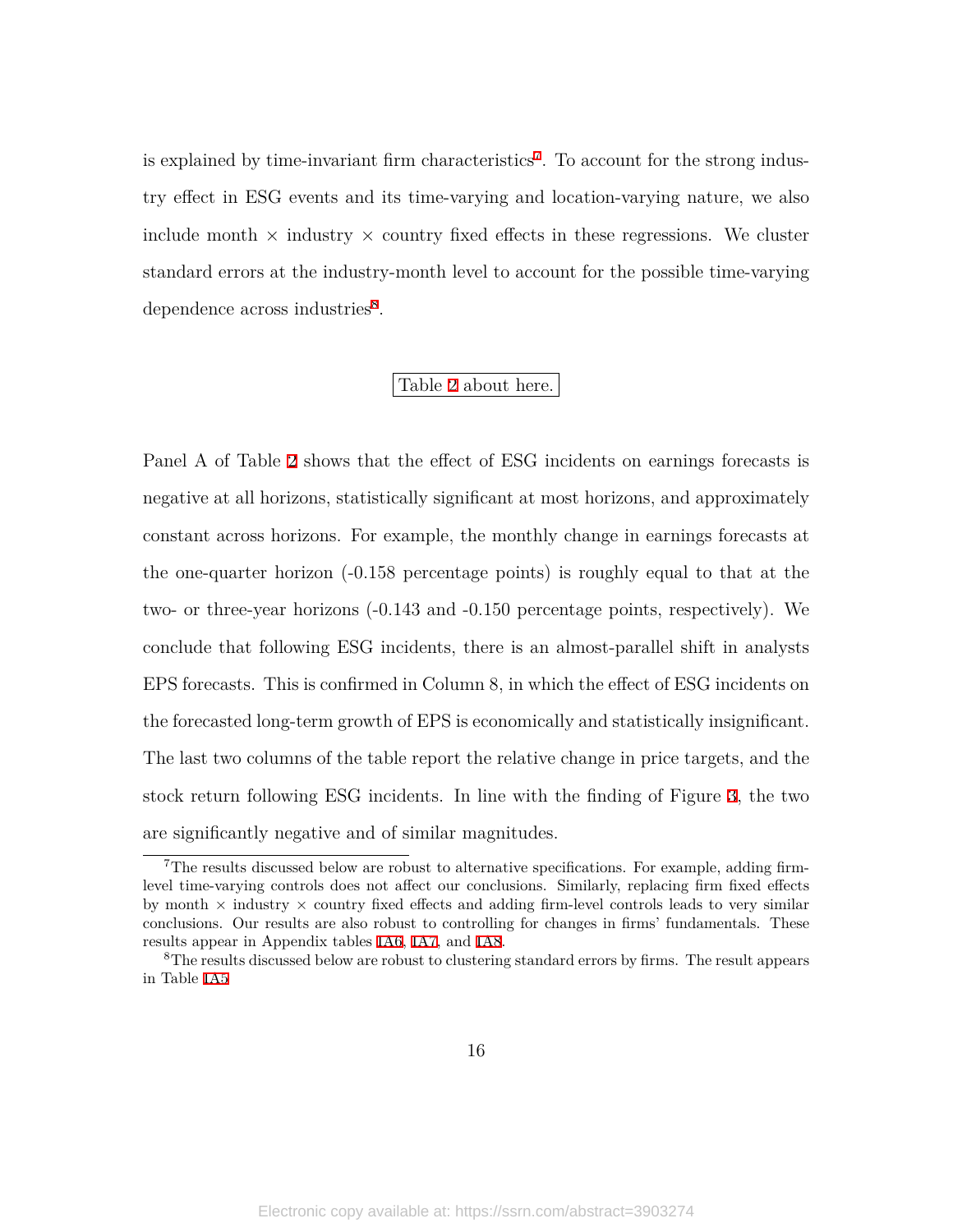In Panel B of Table [2](#page-48-0), we refine the analysis by considering how the number of incidents in a given six-month period affects EPS forecasts, price targets and returns. Intuition suggests that analysts reactions should increase with the number of incidents. In line with this intuition, the reactions are significantly more pronounced for firms that have at least two incidents in the last six months compared to firms that report only one incident, both economically and statistically speaking. For example, decreases in EPS forecasts vary from around 0 to -0.113 percentage points across all forecast horizons for firms with one incident in the past six months, while they vary between -0.125 and -0.302 percentage points for firms with at least two incidents in the same period. Again, firms with the strongest analyst reactions, i.e., those with at least two negative ESG events reported by Reprisk in the last six months see a change in the EPS forecasts of analysts that is roughly constant across all horizons. To explore the term structure of analysts reactions to ESG events in greater detail, we now contrast the reaction to ESG events with analysts reactions to other informational shocks. Our goal is to investigate whether ESG events have a stronger impact over the long-run than the typical informational shock affecting short-term earnings. Hence, instead of focusing on specific news and exploring analysts reactions to these news, we examine the sensitivity of forecast changes at different horizons to forecast changes at the one-year horizon. By doing so, we implicitly assume that forecast changes at all horizons are driven by the same unobserved news, and we measure the relative effect of the average news on the term structure of forecast changes. For each horizon *h*, we run the following regression: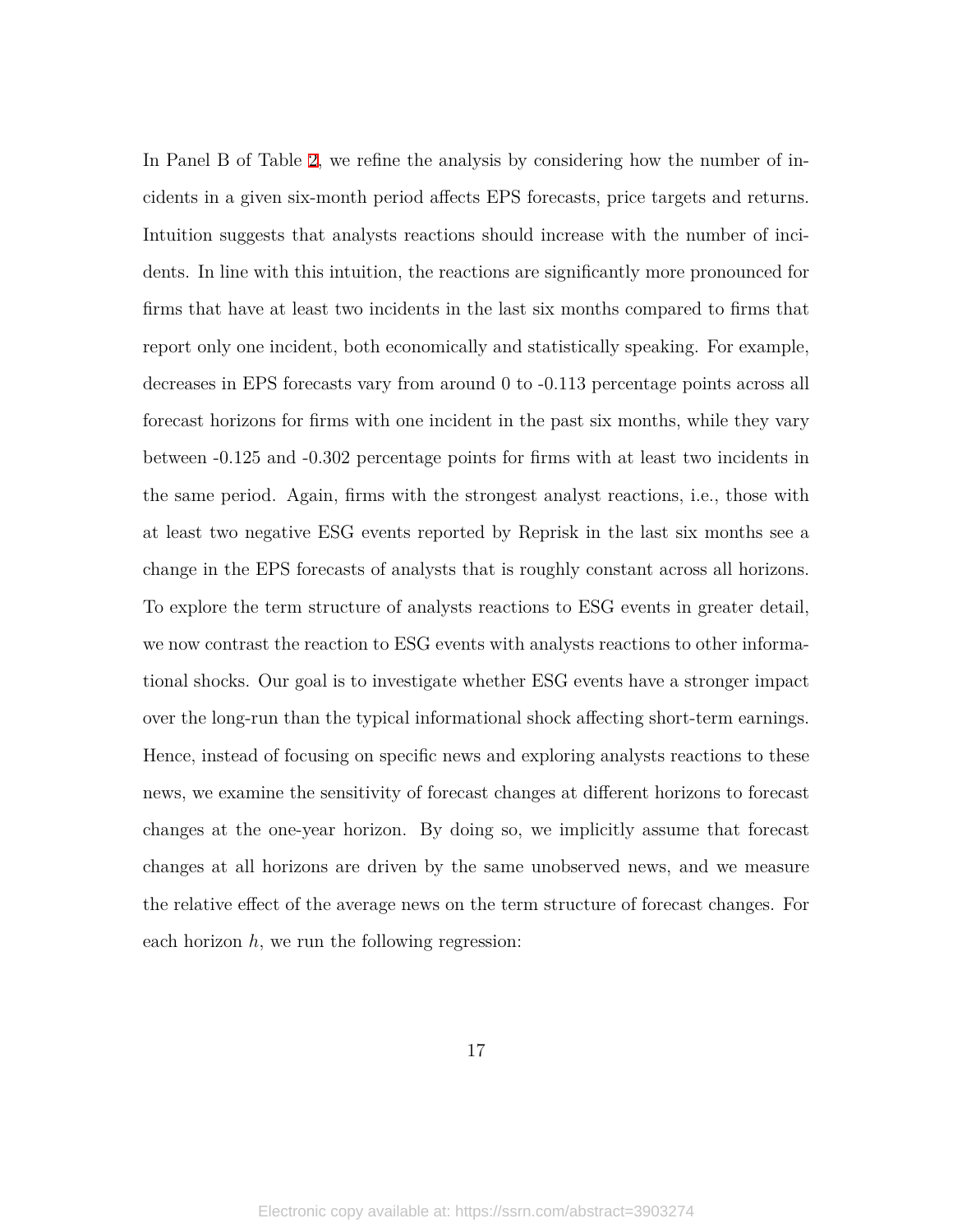$$
\frac{\Delta F_t EPS_{i,t+h}}{F_{t-1} EPS_{i,t+h}} = \alpha + \beta \frac{\Delta F_t EPS_{i,t+1}}{F_{t-1} EPS_{i,t+1}} + \gamma_{Country \times Industry \times t} + \sigma_i + \epsilon_{i,t} \tag{3}
$$

Table [3](#page-48-1) reports the estimation results of the equation above. The last two columns report the change in the average price target and the contemporaneous stock return to a one-percent change in one-year EPS forecasts. Overall, the magnitude of the coefficients is similar to that of coefficients on the same variables in previous tables (about 0.15% on average), implying that a one-percent change in EPS forecast caused by an average event has about the same impact on firm value as an ESG event in our sample. However, the effect of average events on forecasts seems more short-lived than that of ESG events. While the effect of ESG events on forecasts is relatively stable over time, as seen in Table [2](#page-48-0), an event that causes a one-percent decline in one-year EPS forecasts, causes an average decline of 0.412% (respectively, 0.255%) on two-year (respectively, three-year) forecasts.

### Table [3](#page-48-1) about here.

Appendix Table [IA9](#page-63-0) reports analyst reactions by type of incidents. The impact of E incidents on forecast changes appears to be less significant than that of incidents concerning S and G matters. S and G incidents have about the same effect. The insignificance of E incidents is likely due to E incidents reported by Reprisk not being as serious as incidents in the two other categories. In Appendix Table [IA10](#page-64-0), we split the treatment by one incident and two or more incidents. In months with more than one E incident, there is a significantly negative effect on analyst forecast, which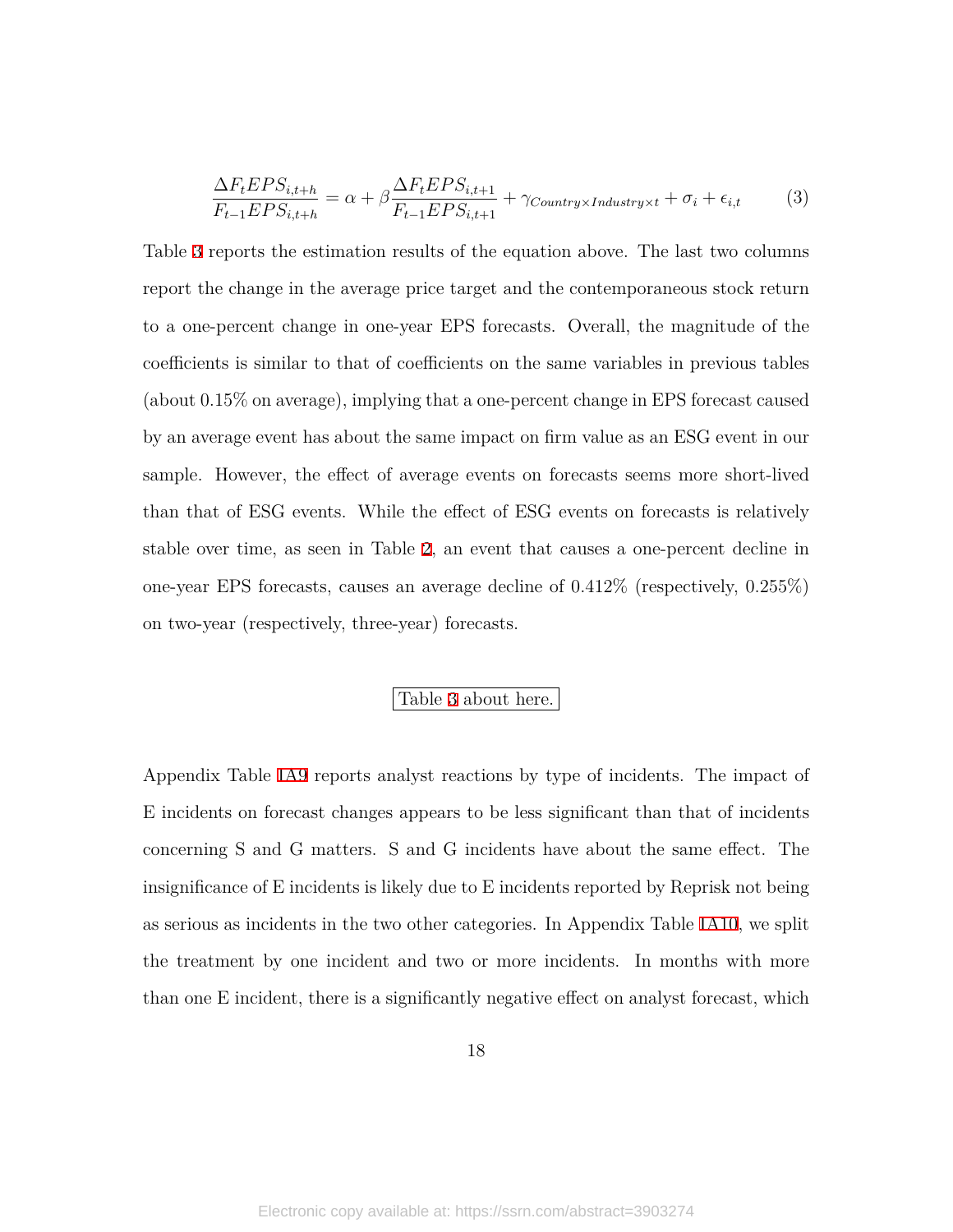implies that analysts react more when there is a series of negative environmental incidents. Appendix Table [IA11](#page-65-0) reports the regression where we only consider the incidents for which Reprisk's reach, novelty, and severity measure is equal to or larger than 2. The effect of novel incidents is not different from that of other incidents. However, high reach and high severity incidents have stronger effects than other incidents. In the rest of the analysis we do not differentiate across the ESG incidents.

# <span id="page-18-0"></span>**4 Impact on firm values: cash flows vs. discount rates**

There are two reasons why stock values might decrease after the occurrence of negative ESG events. The first one is downward revisions in expected future earnings. The second one is that the cost of capital might have increased, reflecting a smaller set of available investors (some investors exclude firms with low ESG performance) or a higher level of perceived systematic risk. We propose in this section to empirically decompose the valuation effects of ESG shocks by disentangling effects that come from forecasted profits and effects resulting from changes in discount rate.

# **4.1 A first intuitive pass using Gordon's formula**

Table [2](#page-48-0) suggests that following an ESG incident, EPS forecasts decrease by a similar percentage amount across all horizons (columns 5-7), leaving long-term growth unchanged (column 8). Assuming the conditions of Gordon's formula for the valuation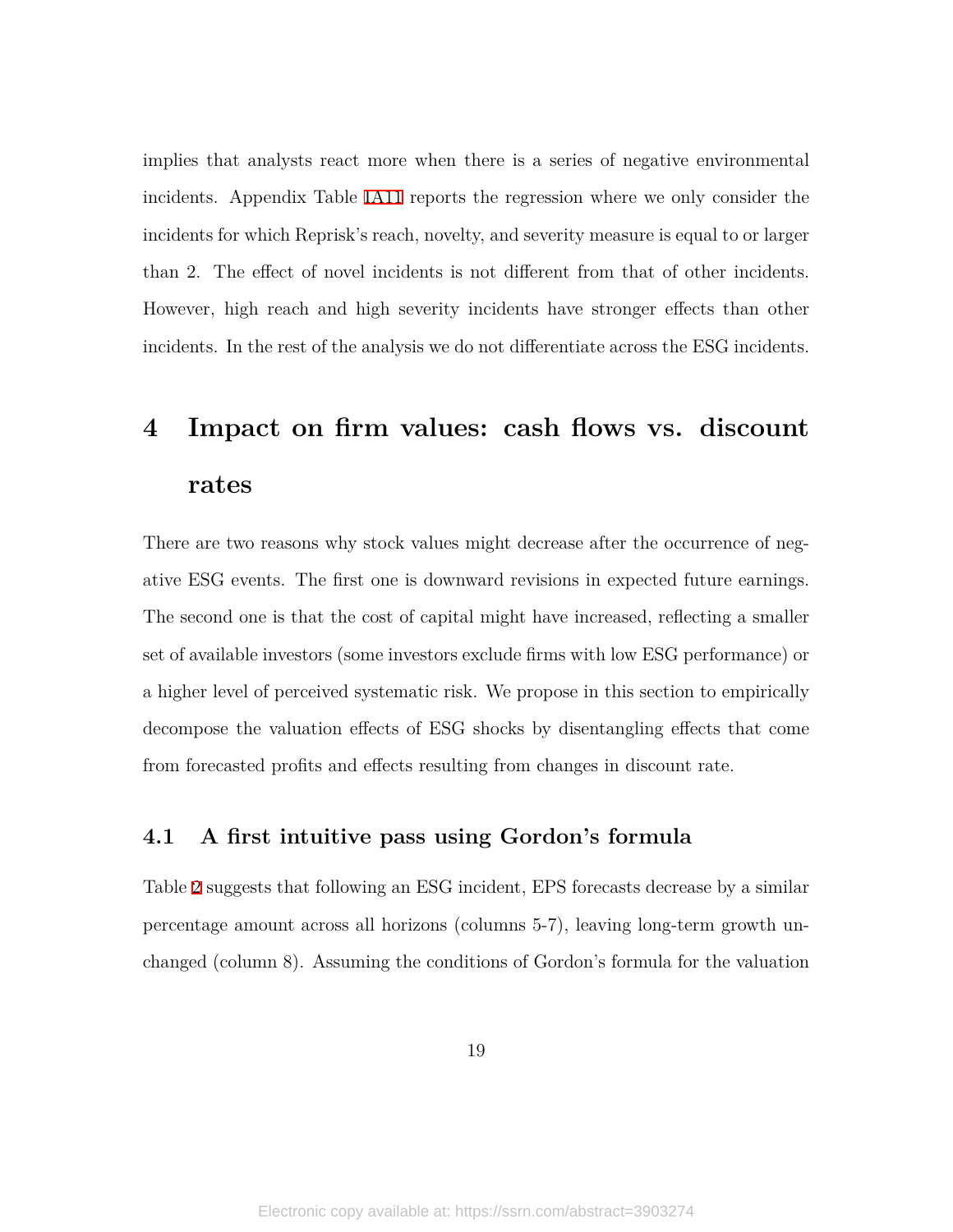of a growing perpetuity hold, we can write:

$$
PV_{it} = \frac{b_i F_t EPS_{i,t+1}}{r_{it} - g_i}
$$

where  $PV_{it}$  is equity value at time *t* of firm *i*,  $b_i$  is the payout ratio (assumed constant over time within firms),  $F_t EPS_{i,t+1}$  is the forecast at time *t* of the next twelve months earnings. The theoretical firm-level return induced by an ESG information shock that leaves the formula's hypothesis of constant growth unchanged is:

<span id="page-19-0"></span>
$$
\frac{\Delta PV_{it}}{PV_{it}} = \frac{\Delta F_t E PS_{i,t+1}}{F_t E PS_{i,t+1}} - \frac{\Delta r_{it} - \Delta g}{r_{it} - g} \tag{4}
$$

But in our data, Table [2](#page-48-0) suggests that the impact of ESG incidents leaves expected growth unchanged ( $\Delta g \simeq 0$ ), while the similarity of the coefficient in column (10) with the coefficients of columns 6-7 translates to:  $\frac{\Delta PV_{it}}{PV_{it}} \simeq \frac{\Delta F_t EPS_{i,t+1}}{F_t EPS_{i,t+1}}$  $\frac{\Delta r_t EPS_{i,t+1}}{F_t EPS_{i,t+1}}$ .

Hence, going back to Equation [4](#page-19-0), the coefficients observed in Table 3 suggest that

$$
\Delta r_{it} = 0,
$$

which means that there is no change in the discount rate and that changes in expected future earnings account for all the change in firms' equity values induced by a typical ESG incident.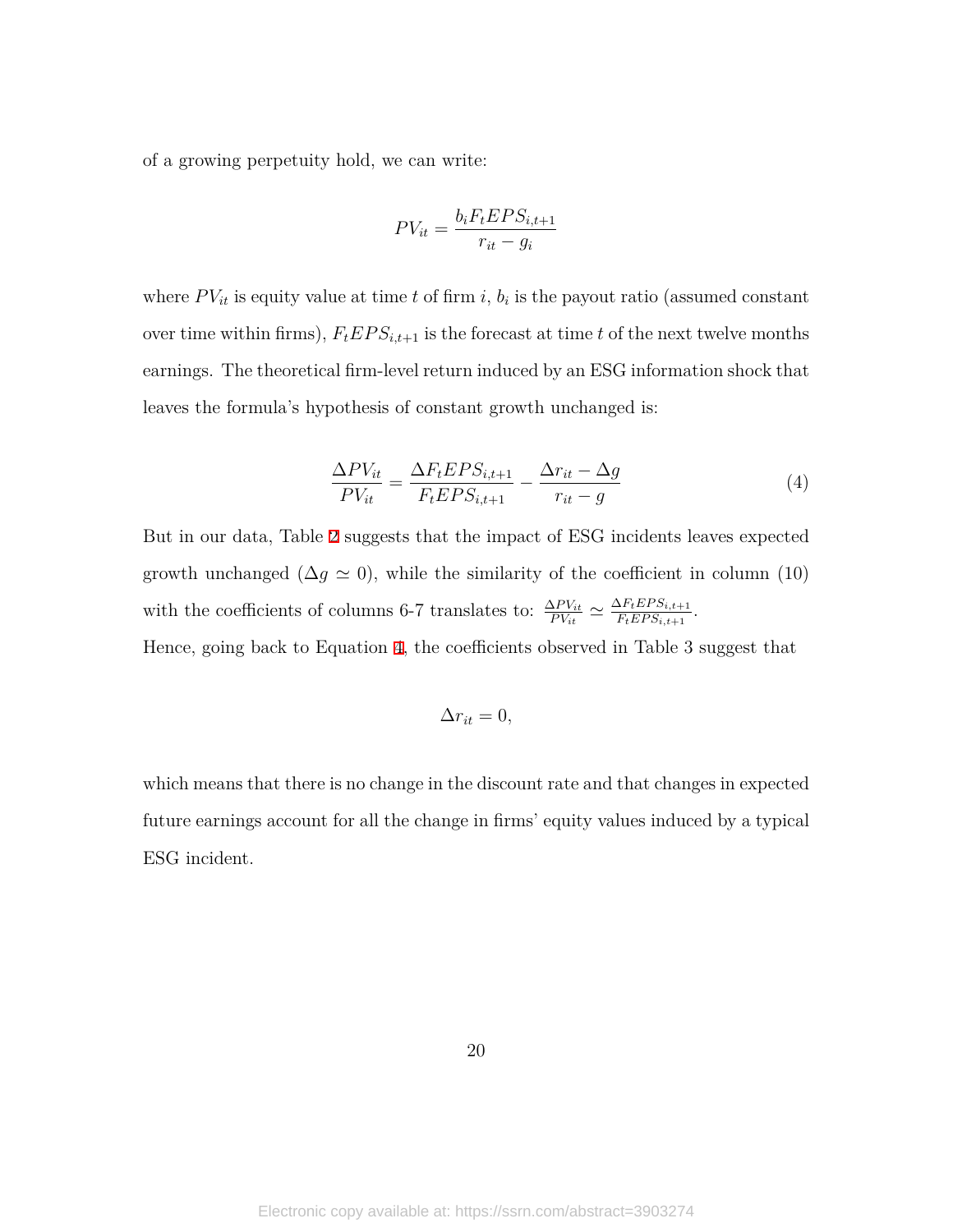# <span id="page-20-0"></span>**4.2 A discounted dividends approach**

We now aim at confirming the result sketched above in a somewhat more sophisticated valuation framework than that of the Gordon formula. We rely on the same simple firm-level discounting approach as in [Hommel et al.](#page-37-14) [\(2021\)](#page-37-14), in which we use information on the term-structure of earnings forecasts. Specifically, for each firm *i* at date *t*, we define the present value of its future payouts per share as:

$$
\frac{PV_{it}(r_{it})}{b_i} = \frac{F_t E PS_{i,t+1}}{(1+r_{it})^{\theta_{it}}} + \frac{F_t E PS_{i,t+2}}{(1+r_{it})^{\theta_{it}+1}} + \frac{F_t E PS_{i,t+3}}{(1+r_{it})^{\theta_{it}+2}} + \frac{1}{(1+r_{it})^{\theta_{it}+2}} \frac{(1+g_t)F_t E PS_{i,t+3}}{r_{it}-g_t}
$$

where  $\theta_{it}$  is the remaining fraction of the year until fiscal year end of firm *i* as of time *t*.  $b_i$  is the payout ratio of the firm. It is estimated as the rolling industry average common stock payout, computed as the sum of dividends (Compustat item *dvc*) and common stock repurchases (total buybacks *prstkc* minus preferred buybacks *pstkrv*), normalized by net income (when net income is positive, otherwise we ignore the observation). We winsorize payout ratios at 0 and 1 and then take the average at the industry level.  $F_t EPS_{i,t+h}$  is the term structure of EPS forecasts as of time *t*, and *g<sup>t</sup>* is the long-run nominal GDP growth expectation from macro forecasters. We do not use forecasts beyond year 3 because they are more often missing. For this analysis, we only focus on the U.S. sample as the expected growth rates and payout ratio are less readily available in other countries. Then, for every observation  $(i, t)$ ,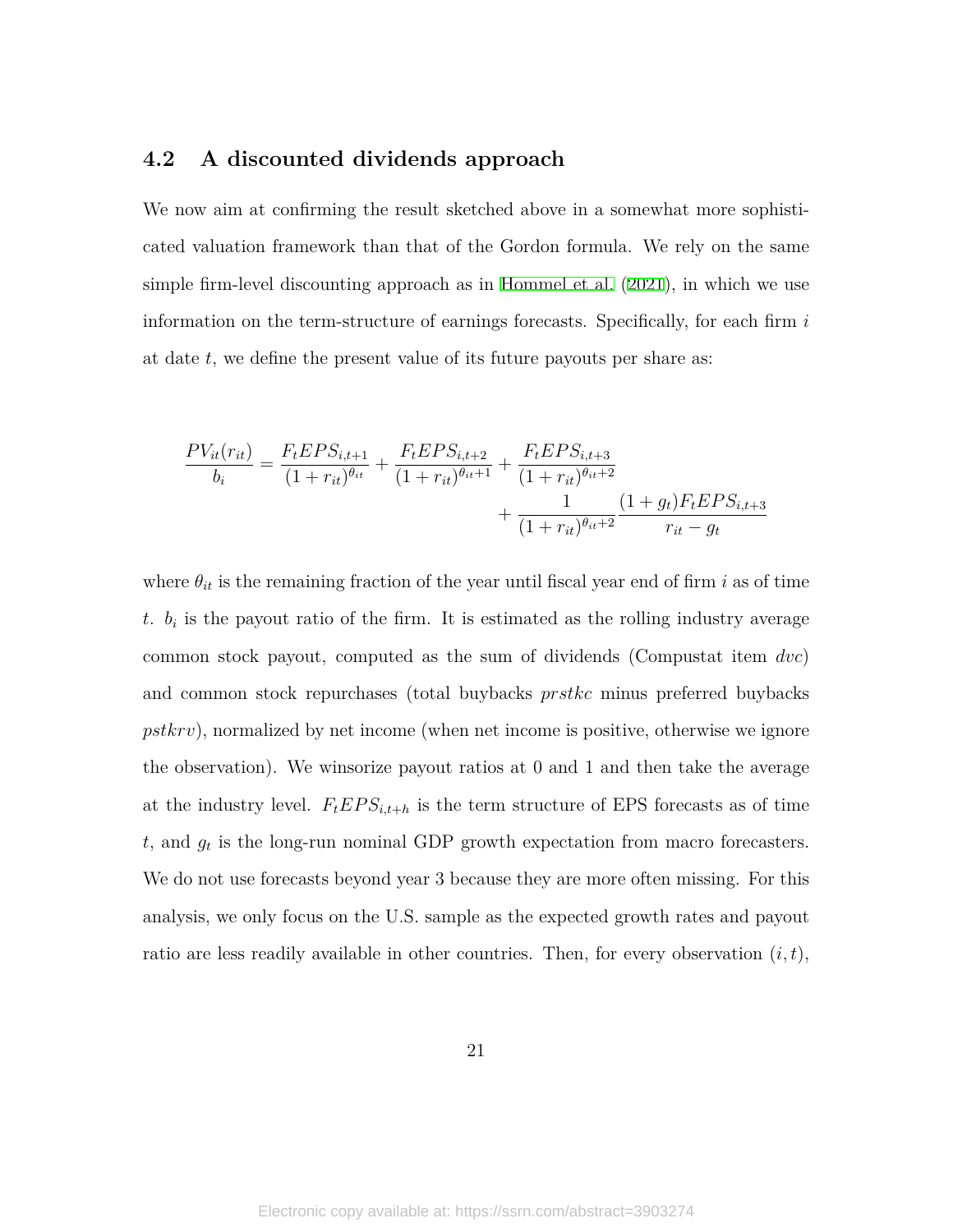the discount rate  $r_{it}$  is the solution of the implicit equation:

$$
PV_{it}(r_{it}) = P_{it} \tag{5}
$$

where  $P_{it}$  is the stock price of firm  $i$  at time  $t$ . We only keep values of this discount rate  $r_{it}$  between 0 and 30%. Our null hypothesis is that ESG incidents do not affect discount rates used to compute firm values. To explore this hypothesis, we run regressions similar to Equation [2,](#page-14-1) replacing EPS forecasts with  $\Delta r_{it}$ , expressed in absolute or relative terms.

### Table [4](#page-49-0) about here.

Columns (1) and (2) of Table [4](#page-49-0) report the results. In the two columns, the coefficient on ESG incidents is marginal and statistically insignificant. In other words, ESG incidents have no impact on the estimated implied rate of return. This suggests that ESG incidents affect the market value of firms only through the cash flow channel. To confirm this, we use a slightly different approach. Each month *t* and for each firm *i*, we compute the new firm value using the formula above, with updated analyst forecasts and the same discount rate, growth rate and payout ratio as in month *t −* 1. We then calculate the percentage change in value between months *t −* 1 and *t*,  $\widehat{\Delta PV_{i,t}}/PV_{i,t-1}$ , which is the predicted stock return if ESG shocks affect only expected profitability but not the discount rate. We check how ESG incidents affect this predicted return using the same regression setting as above. In Column (3) of Table [4,](#page-49-0) the coefficient on the number of incidents is significantly negative and of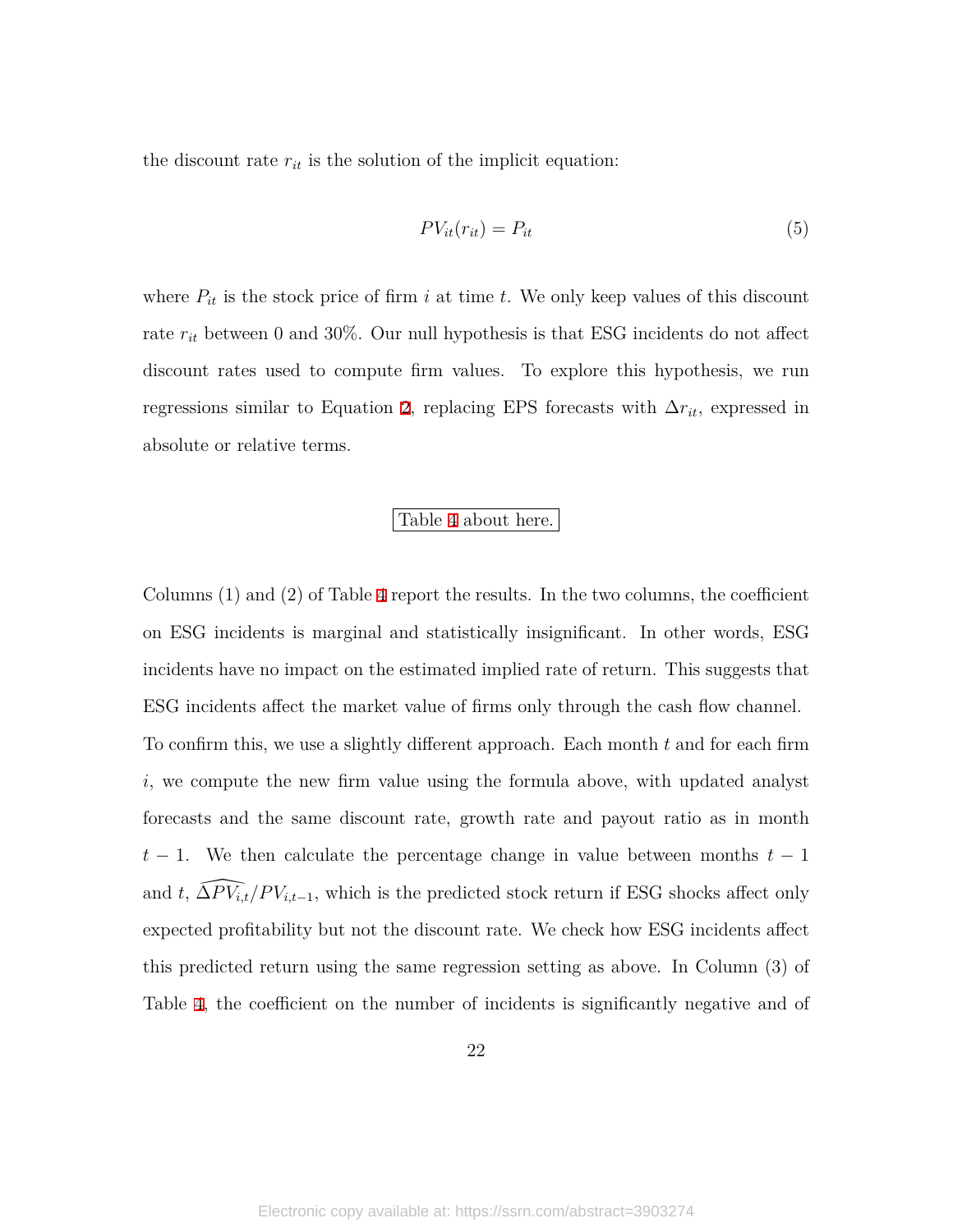a similar magnitude compared to that of returns or price target changes observed in Table [2.](#page-48-0) In other words, using the simple valuation formula above, changes in earnings forecasts alone predict the changes in firm values observed (using returns) or predicted (using analysts price targets). Columns (4) and (5) of Table [4](#page-49-0) confirm that in the US sample, the effect of ESG incidents on observed (column (4)) and predicted (column (5)) returns is comparable to the effect of earnings changes alone on returns using our estimated firm value formula. Taken together, the evidence from Table [4](#page-49-0) suggests that ESG incidents affect firm value through a profitability channel rather than through a discount rate channel.

# <span id="page-22-0"></span>**5 Economic Mechanism: Sales vs. Costs**

Why do analysts anticipate such long-term earnings decreases following the occurrence of ESG incidents? There are two main economic mechanisms at play. First, it could be that analysts expect customers to avoid buying from firms that fail to comply with ESG standards. Second, future earnings could also decrease (even if sales are stable) if ESG incidents lead to increased costs, for example due to costs of adjusting to existing or future ESG regulation, or simply because ESG incidents lead to monetary penalties for the firms involved.

To understand through which of these two channels (sales vs. costs) analysts anticipate earnings to be affected by negative ESG incidents, we run two sets of regressions similar to Equation [2,](#page-14-1) replacing changes in earnings forecasts by changes in sales forecasts  $(\frac{\Delta F_t Sales_{i,t+h}}{F_{t-1}Sales_{i,t+h}})$  and changes in gross margin forecasts  $(\frac{\Delta F_t GrossMargin_{i,t+h}}{F_{t-1}GrossMargin_{i,t+h}})$  also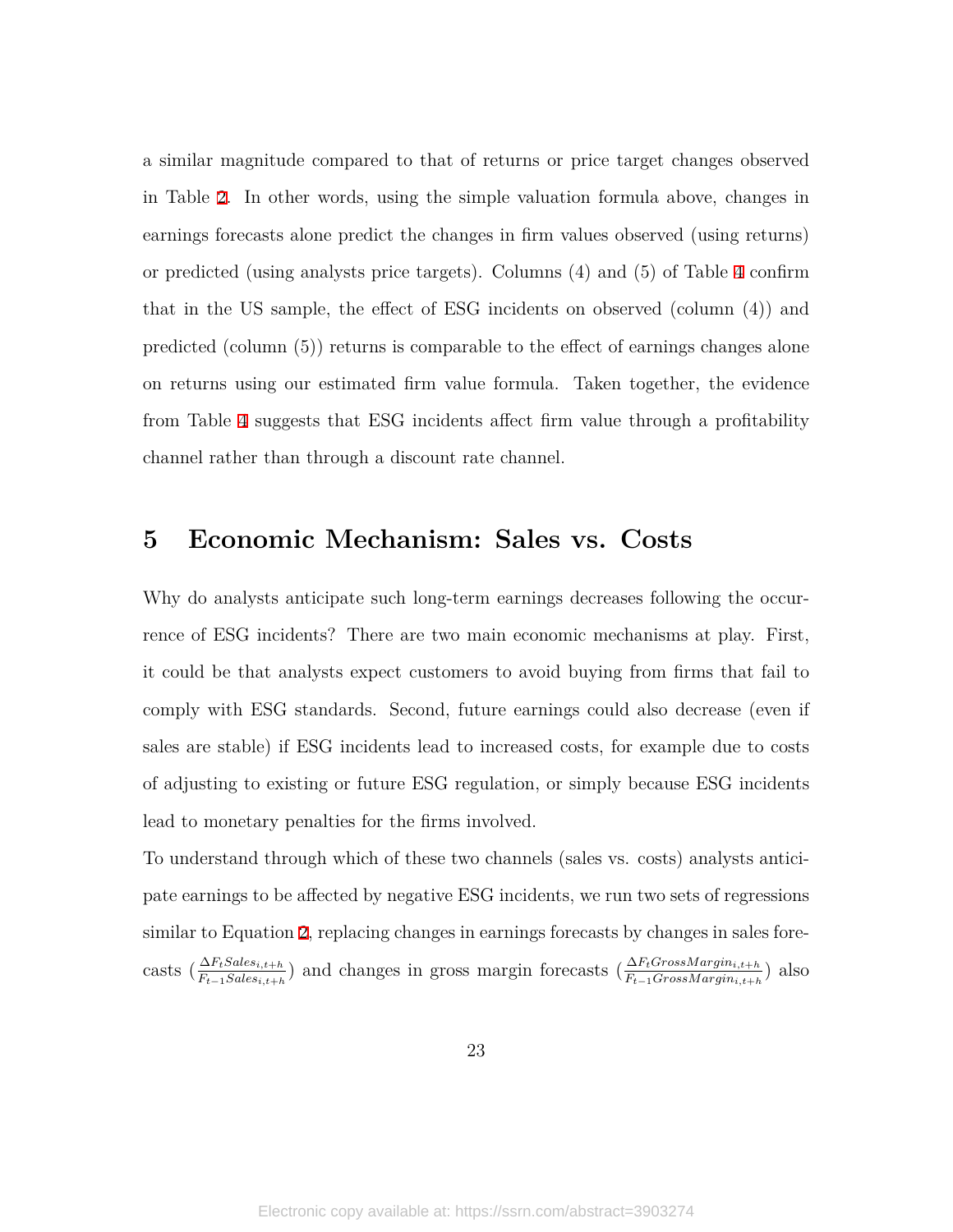issued by security analysts.

Table [5](#page-50-0) reports the results of these regressions, which suggest that the anticipated decrease in earnings documented earlier is expected to happen through a reduction in sales. The coefficients on the ESG incident dummy variable are consistently negative in column 1-7 Panel A and statistically significant at most horizons. Column 1-7 of Panel B suggest that this effect is more pronounced for firms with multiple incidents, as is the case for earnings forecasts. The evidence from margin regressions (in column 8 to 14) is less clear. Following ESG incidents, analysts tend to revise downwards their margin forecasts only at very short (i.e., one quarter) and 1-year horizons, but not at other horizons. In addition, the coefficient estimates on the incident dummies are only weakly significant. Overall, these results suggest that analysts expect ESG incidents to affect future earnings mostly through a reduction in sales.

Table [5](#page-50-0) about here.

# <span id="page-23-0"></span>**6 Heterogeneity**

In this section, we ask whether the effects documented above vary across countries, industries, and firms. The objective of this analysis is to better understand what drives the sensitivity of analysts to ESG-related events (e.g., the local industry composition, the skill of analysts, or the local sensitivity to environmental or social issues).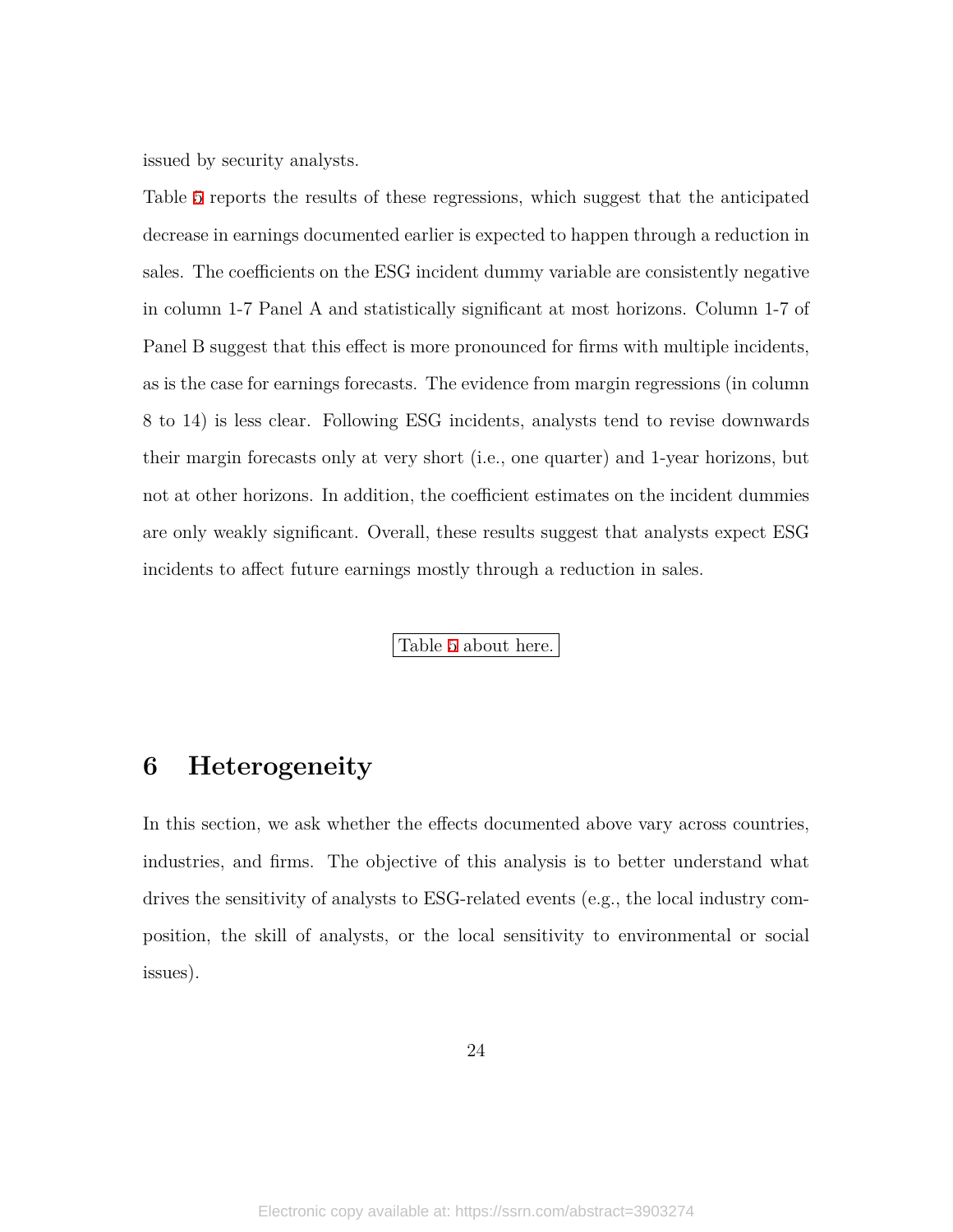# <span id="page-24-1"></span>**6.1 Variation across Geographic Regions**

First, we analyze heterogeneity across countries, splitting the sample by geographic regions. It is possible that downward adjustment of sales and earnings are due to consumers' preferences in some of the regions but not others. To test this hypothesis, we use firms located in North America (U.S. and Canada) as the baseline, and further interact the ESG incidents variables with dummies indicating *EU*15, *Asia* and *Others*, where *EU*15 indicates the 15 most developed countries in Europe as defined by the United Nations<sup>[9](#page-24-0)</sup> and *Others* mostly includes firms in South America, Australia, and Africa. We focus on the annual forecasts as U.S. firms dominate in quarterly forecasts.

### Table [6](#page-51-0) about here.

Panel A of Table [6](#page-51-0) reports the effects of ESG incidents on EPS and PTG across regions. At short horizons (1-2 years), there is no significant difference between forecasts for North American and firms located in other regions. However, some differences across regions appear in longer horizon forecasts. The interactions of ESG incidents with dummies indicating firms from Asia and the other geographic regions are significant and positive, which implies that the 3-year earnings forecasts of firms in Asia and the Other region react less to ESG incidents than in the rest of the sample. There is not much difference in terms of the reaction of price targets. In contrast,

<span id="page-24-0"></span><sup>&</sup>lt;sup>9</sup>The 15 most developed countries in Europe include Austria, Belgium, Denmark, Finland, France, Germany, Greece, Ireland, Italy, Luxembourg, Netherlands, Portugal, Spain, Sweden and United Kingdom. See [https://www.un.org/en/development/desa/policy/wesp/wesp\\_](https://www.un.org/en/development/desa/policy/wesp/wesp_current/2014wesp_country_classification.pdf) [current/2014wesp\\_country\\_classification.pdf](https://www.un.org/en/development/desa/policy/wesp/wesp_current/2014wesp_country_classification.pdf)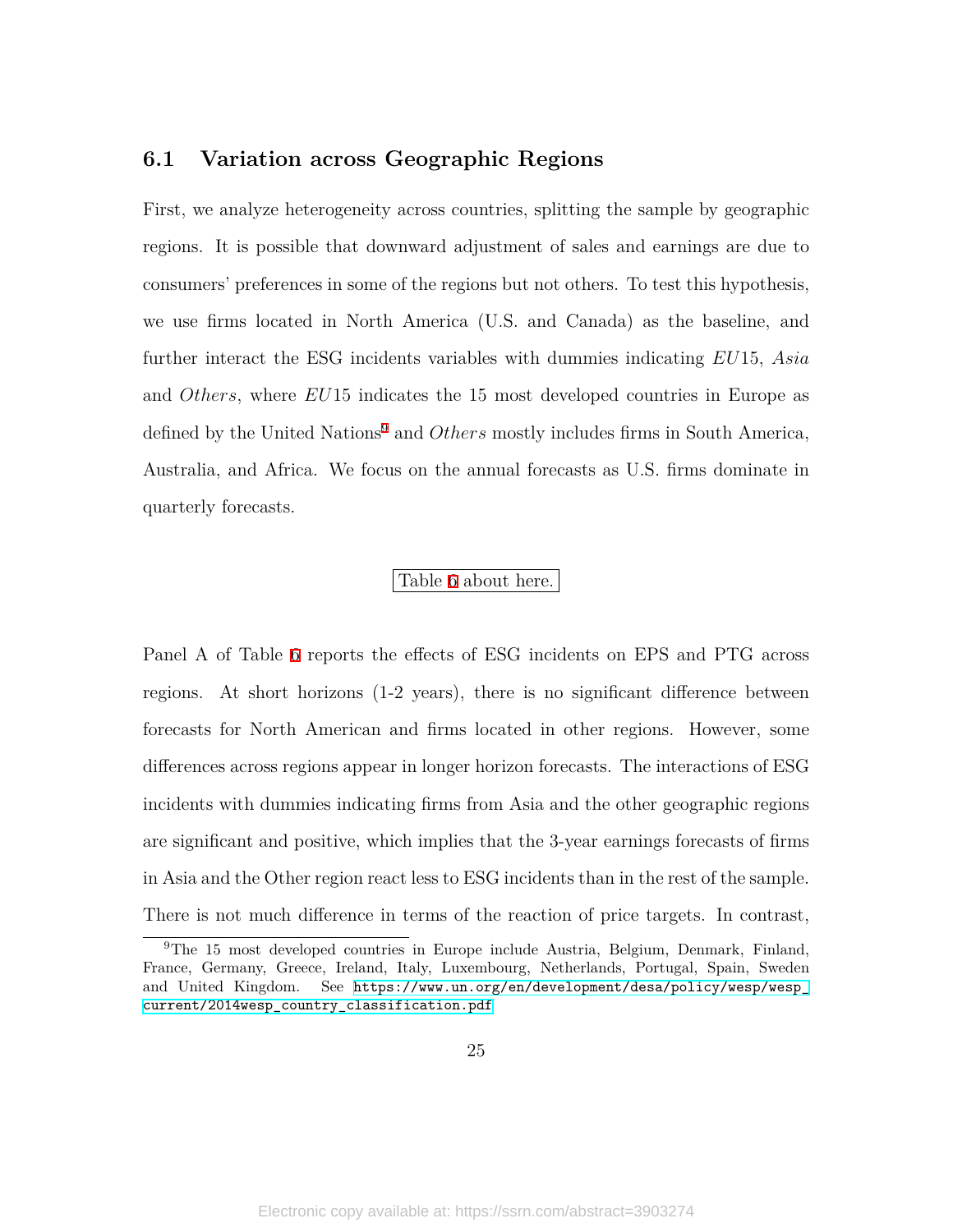the average reaction of cumulative returns in developed Europe is stronger than in North America. Panel B of Table [6](#page-51-0) reports the heterogeneous effects on sales forecast of firms by geographic region. Consistent with the results on earnings forecast, there is no difference across regions of sales forecasts at short horizons. However, analysts adjust 3-year sales forecasts of Asian firms less as a result of negative ESG incidents. From the evidence above, we conclude that downward adjustments of earnings forecast is largely a global phenomenon with slight geographic differences. For short-horizon forecasts, analysts react similarly between North American firms and firms in other regions, but there is some mild evidence that analysts react less for Asian than North American firms at longer forecast horizons.

# **6.2 Variation across industries**

Next, we ask whether the link between ESG-related news and analyst forecasts is more prevalent in some industries. Industries vary significantly in their exposure to ESG events. For example, firms in the energy industry are more likely to have ESG incidents in an average month than firms in the consumer services industry. The average number of incidents by industry is shown in Figure [4](#page-42-0). Also, our previous results show that ESG performance influences future earnings mostly through customer demand. Customers at different levels of the supply chain may not only have different access to information regarding the ESG practices of the firms from which they buy but also different sensitivities to the ESG practices of firms. Our hypothesis is that end customers are both less informed about and more sensitive to ESG practices of the firms they buy from, so that the effect of salient news like those reported by

26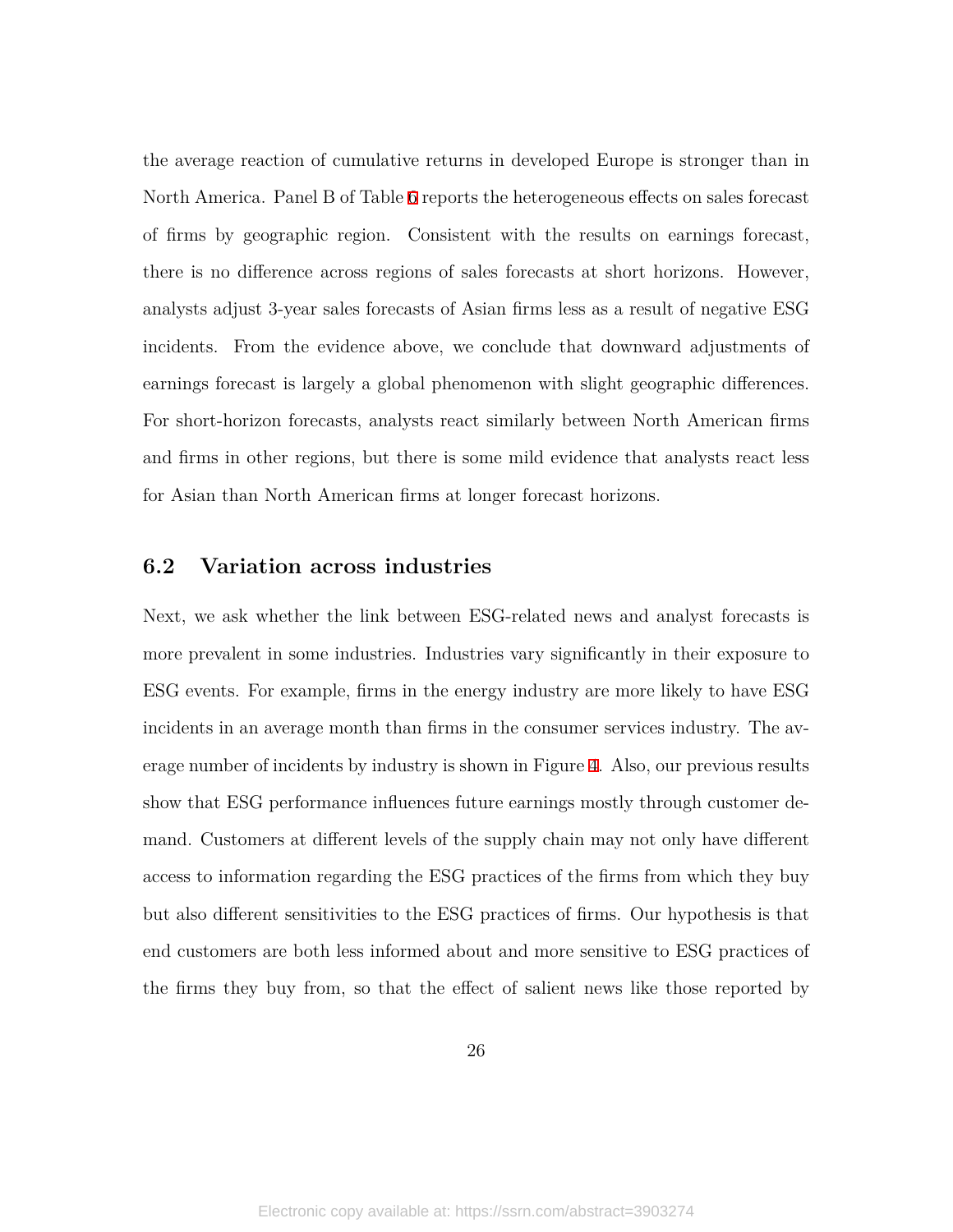Reprisk should be more pronounced in B to C industries than in B to B industries. To examine this possibility, we calculate first the analysts sensitivity to ESG news at the industry level using the same setting as in Table [2](#page-48-0) above. We consider the average sensitivity of one-, two-, and three-year earnings forecasts to Reprisk news across all firms in each industry (defined at GICS2) as our industry-measure of ESG sensitivity.

# Figure [4](#page-42-0) about here.

Figure [5](#page-43-0) plots the analysts sensitivity for each industry, from the most sensitive (i.e., the industry with the most negative coefficients in the regressions of analysts forecast changes on ESG-related events) to the least sensitive. As expected, industries selling to end customers seem to exhibit higher analyst sensitivity to ESG-related news. For example, the three most sensitive industries are "Household and personal products," "Commercial and professional services," and "Consumer services." In line with our previous findings that price target revisions by analysts are commensurate with their earnings forecast revisions, the ranking of industries using the sensitivity of price target revisions to ESG news presented in Figure [6](#page-44-0) is very similar to the ranking obtained in Figure [5](#page-43-0).

# Figure [5](#page-43-0) about here.

To confirm this result in a more formal setting, we proxy for the extent to which firms from specific industries sell to end customers using data on advertising expenses,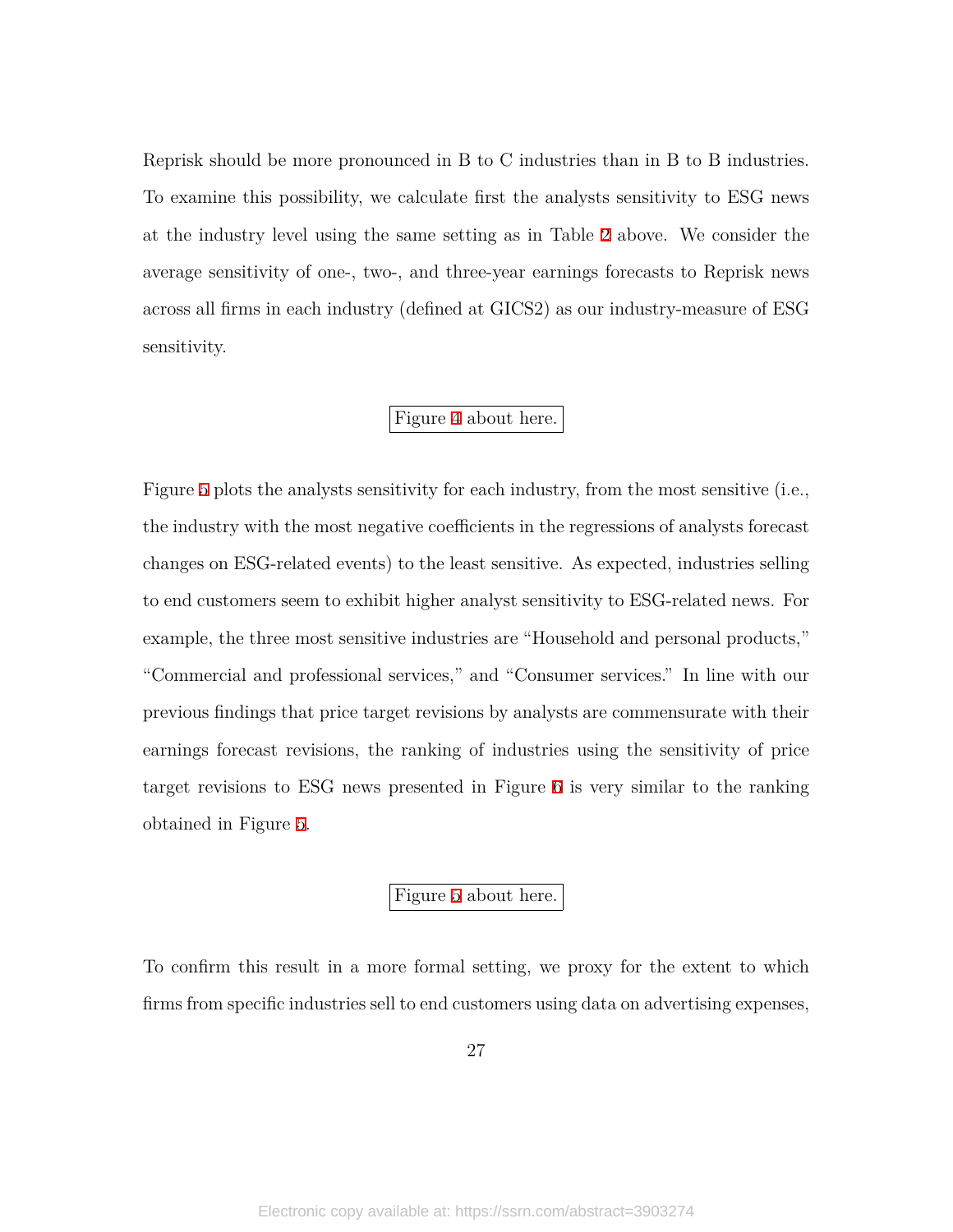following [Servaes and Tamayo](#page-38-2) ([2013](#page-38-2)). Figure 4 plots the advertisement intensity of industries (measured as *Advertisement Expense Revenue* ) against the industry-level sensitivity of analyst forecasts to news, i.e., the coefficients obtained in Table [2](#page-48-0) averaged at the industry level. Panel A of Figure [7](#page-45-0) considers the sensitivity of earnings forecasts to ESG-related news, while Panel B considers the sensitivity of their price targets. Both panels show a downward-sloping relation, meaning that industries with larger advertisement expenses also tend to have analyst forecasts that are more sensitive to ESG news (i.e., that have more negative coefficients in the setting of Table [2](#page-48-0)). In Table [7,](#page-52-0) we split industries into two groups, B to C and B to B, according to whether the firm belongs to an industry that is above or below the median of all industries in terms of advertisement spending. We then repeat the baseline analysis of Equation [2,](#page-14-1) adding to the regression the interaction between a dummy measuring high advertisement intensity and the indicator variable equal to one for firms with ESG events in the past six months. The effect of ESG incidents on EPS forecast revisions is stronger (more negative) for firms in B to C industries, in particular at the one- and two-year horizons (Panel A). Panel B of Table [7](#page-52-0) suggests that sales forecast revisions after ESG incidents are also stronger for firms in B to C industries, at almost all horizons.

Table [7](#page-52-0) about here.

28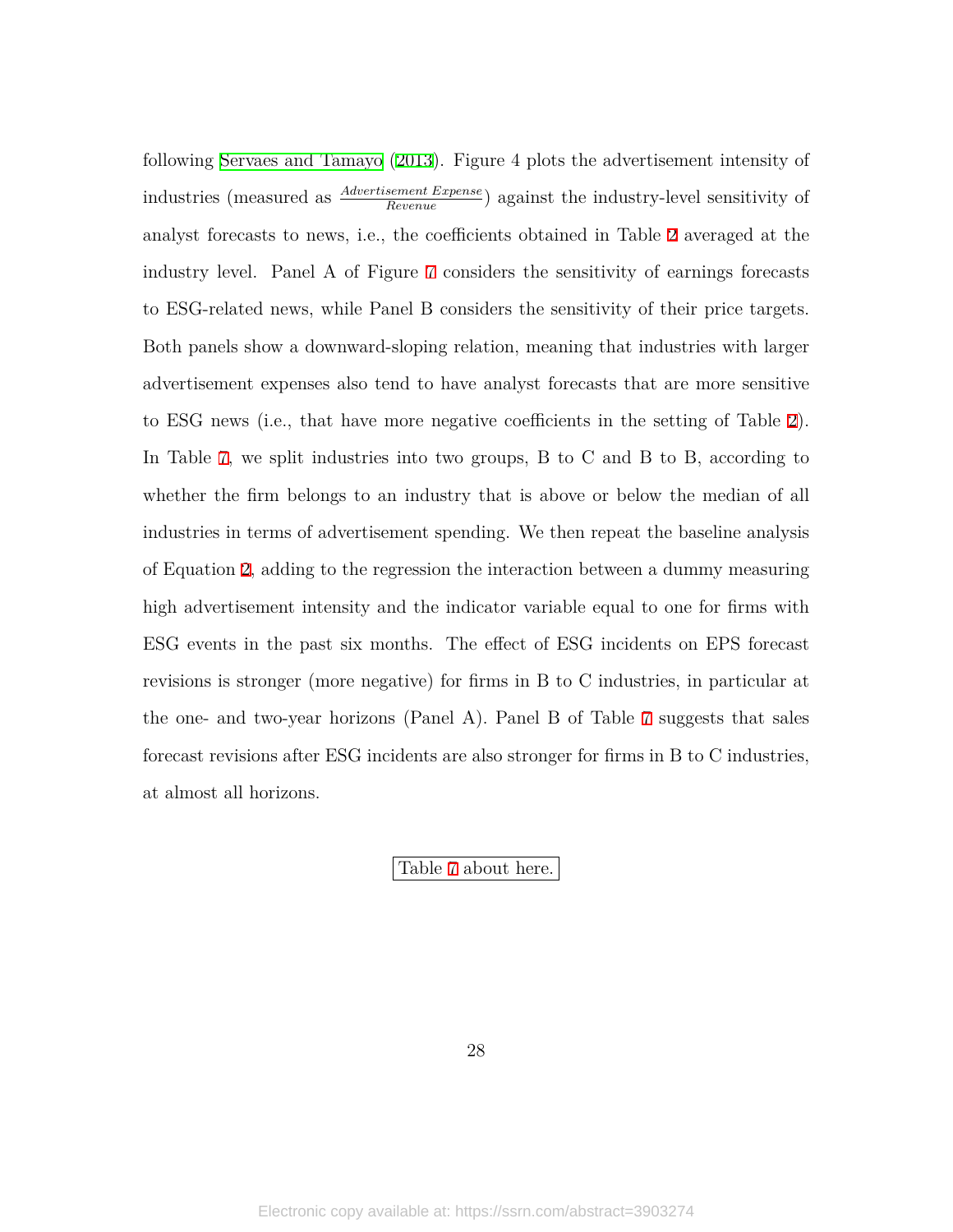# **6.3 Large vs. small firms**

Finally, we analyze whetehr there is heterogeneity across firm size, which we measure using market cap. We split the sample in small and large firms. The incidence of Reprisk ESG news is highly correlated with firm size. Figure [8](#page-46-0) shows the number of incidents by size deciles, relative to the smallest decile, after taking out the country *×* industry fixed effects. Firms in the tenth decile have around 2.5 more ESG incidents per month than firms in the first size decile. Therefore, ESG news could be too rare to have a detectable effect on small firms. On the other hand, investors monitor closely the ESG performance of large firms and could anticipate ESG-related events before they become salient to the public. In Table [8,](#page-53-0) we split the sample of firms by firm size, large firms being defined at the monthly level as those above the median market capitalization in the given month. We then repeat the analysis of Table [2](#page-48-0) for the two groups of firms. The results show that the effect of ESG events on analyst forecasts materializes only for small firms. The coefficient on the interaction between ESG events and the dummy variable equal to one for large firms compensates roughly the coefficient on the event variable alone. In Panel B of Table [8](#page-53-0), we repeat the same analysis for sales forecasts. Again, analysts downward revaluation of future sales that we document above seems to come mostly from small firms, while the effect is less pronounced for large firms. Overall, these results suggest that the information content of Reprisk events appears to be more relevant for small firms.

Table [8](#page-53-0) about here.

29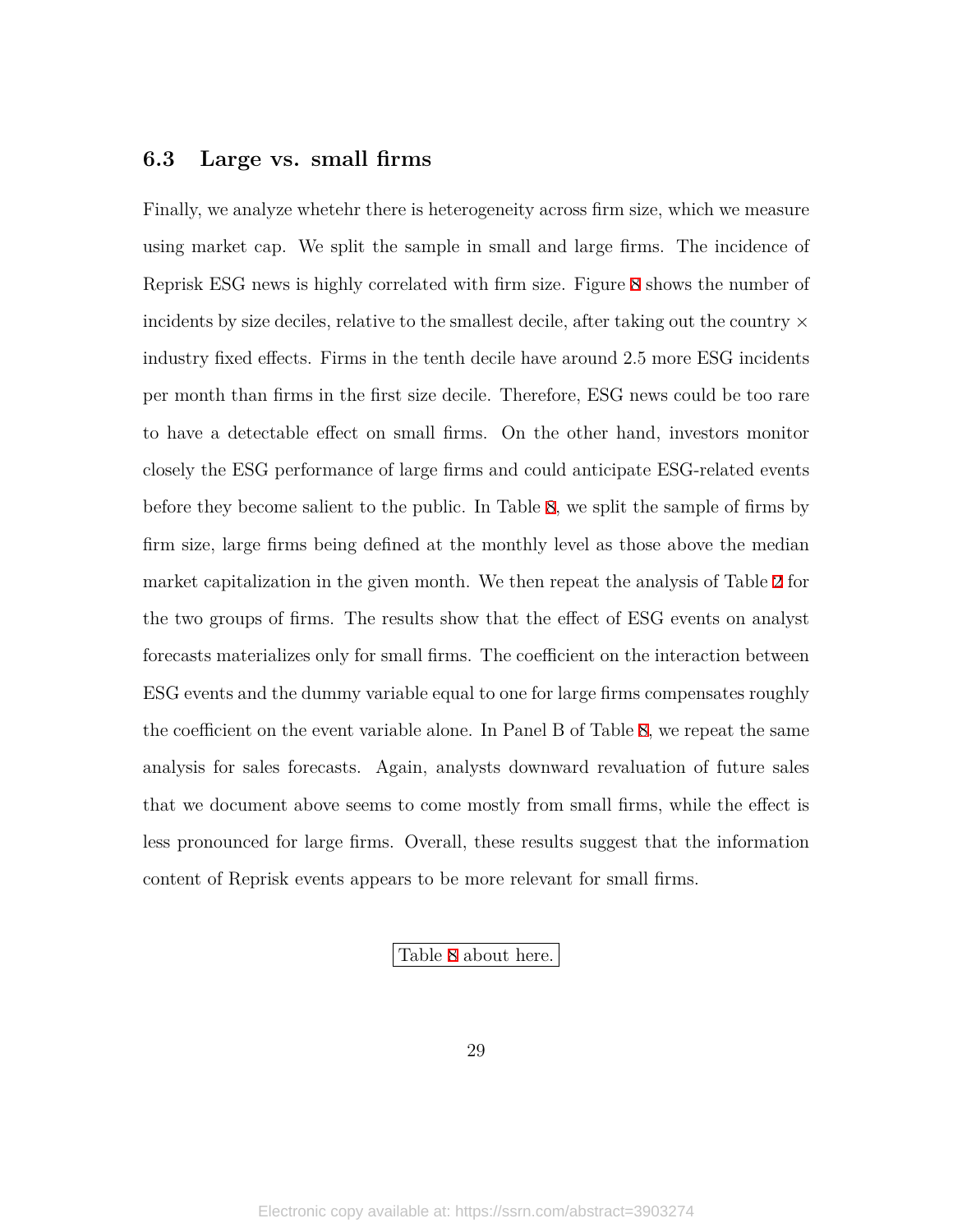# <span id="page-29-0"></span>**7 Are ESG-sensitive analysts better or worse forecasters?**

In the last section of the paper, we explore whether analysts characteristics are associated with a greater sensitivity to ESG incidents. To do so, we first calculate an analyst-level ESG sensitivity, based on the simple idea that analysts who are more sensitive to ESG concerns revise their earnings forecasts more when they observe ESG incidents. Note that the term "ESG sensitivity" does not necessarily imply that we attribute this sensitivity to personal preferences. Analysts could also be more ESG sensitive because they work for a broker that is itself more sensitive to ESG-related issues, or because the analyst comes from a geographical area or is from a generation in which the average person is more ESG-conscious. Finally, higher ESG sensitivity could reflect a better understanding of how current signals about a firms ESG practices will affect its profitability in the years to come. In this case, we expect that more skilled analysts should be more sensitive to ESG incidents. To examine this possibility, we run the following regression:

$$
precision_{i,j} = \alpha + \beta ESG \ sensitivity_j + \gamma X_{i,j} + \sigma_j + \epsilon_j \tag{6}
$$

where  $precision_{i,j}$  is the forecast precision of analyst *j* on firm *i*, defined as the rank of forecast error of EPS forecasts (we drop EPS where less than 3 analysts made forecasts), averaged to analyst-firm level. Following [Bouchaud et al.](#page-36-12) ([2019\)](#page-36-12), we only keep forecasts that were issued 45 days after an announcement of total fiscal-year earnings. If an analyst issues multiple forecasts for the same firm and the same fiscal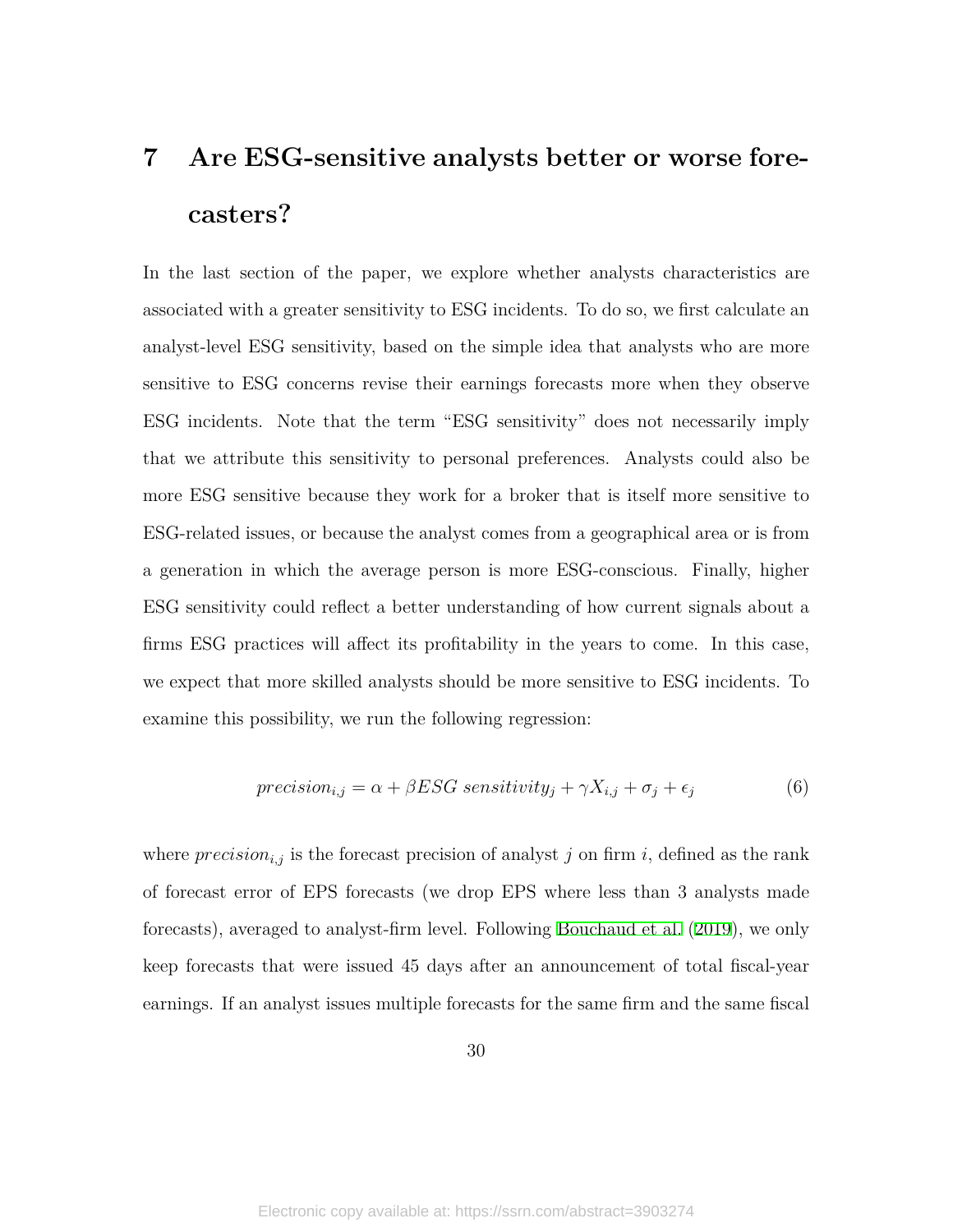year during this 45-day period, we retain only the first forecast. *ESG sensitivity<sup>j</sup>* is the ESG sensitivity of analyst *j*, defined as the coefficient  $\beta^j$  of the following regression  $\frac{\Delta F_t EPS^j}{abs(F_{t-1} EPS^j)} = \alpha + \beta^j \mathbb{1}\{ESG\;incidents\;in\;months\;[t-6,t]\},$  which we estimate for each analyst. We only consider 1-3 year ahead EPS forecasts when estimating the sensitivity. The control variables  $X_{i,j}$  include  $log(age)_j$  the natural logarithm of years since the first forecast of analyst *i*,  $log(exp$ *erience*)<sub>*i*,*j*</sub> the natural logarithm of years since analyst *j* following firm *i*, *specialty* the proportion of forecasts made for firm *i* out of total forecasts, *log*(*frequency*)*<sup>j</sup>* the natural logarithm of number of forecasts made per year, *log*(*coverage*)*<sup>j</sup>* the natural logarithm of firms followed by analyst *j*.  $\sigma_j$  is firm fixed effect, which absorbs the firm-level characteristics that are related to forecast precision.

Table [9](#page-54-0) presents the results. The first column presents the regression with only firm fixed effects. In Column 2, we also control for characteristics of the analysts. In these two columns, the link between the precision of analysts and their sensitivity to ESGrelated news is insignificant. The next columns, however, show a striking difference between the U.S. and developed Europe. While the ESG-sensitive analysts are not more precise in forecasting earnings for U.S. firms, they are in the developed Europe. This suggests that in the U.S., analysts sensitivity is a function of their personal taste or that of their brokers or clients, while in Europe, precision and sensitivity to ESG news are related, perhaps because ESG news have a greater impact on the operating performance of European firms.

#### Table [9](#page-54-0) about here.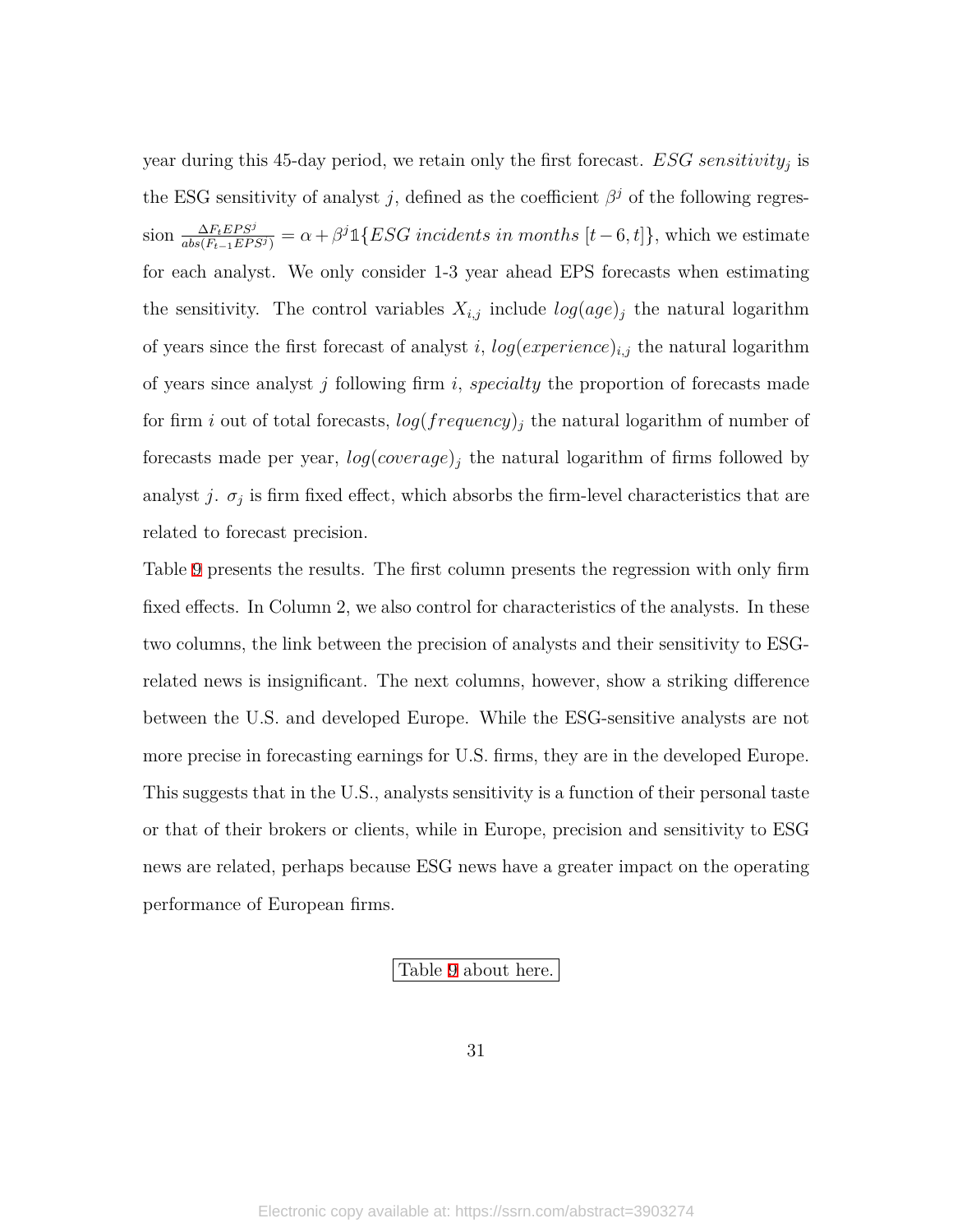# <span id="page-31-0"></span>**8 Conclusion**

This paper examines how negative ESG news impact revisions of earnings forecasts by analysts. We document significant downward revisions of earnings forecasts at both short horizons (one quarter) and long horizons (three years). These downward revisions are due to negative revisions of future sales, suggesting that analysts expect consumers to react negatively to a deteriorating ESG performance. Interestingly, all of the negative impact on stock prices of these ESG news can be explained by changes in earnings forecasts. We show, in a simple discounting exercise that the discount rate implied by valuations does not change before and after negative ESG news. Moreover, analysts who are relatively sensitive to ESG news are also more accurate in their forecasts, suggesting that the integration of ESG concerns is actually rational rather than being a "fad".

Our results show that avoiding negative ESG incidents is an important risk-management strategy for companies, as such incidents have a substantial impact on firms' longterm earnings.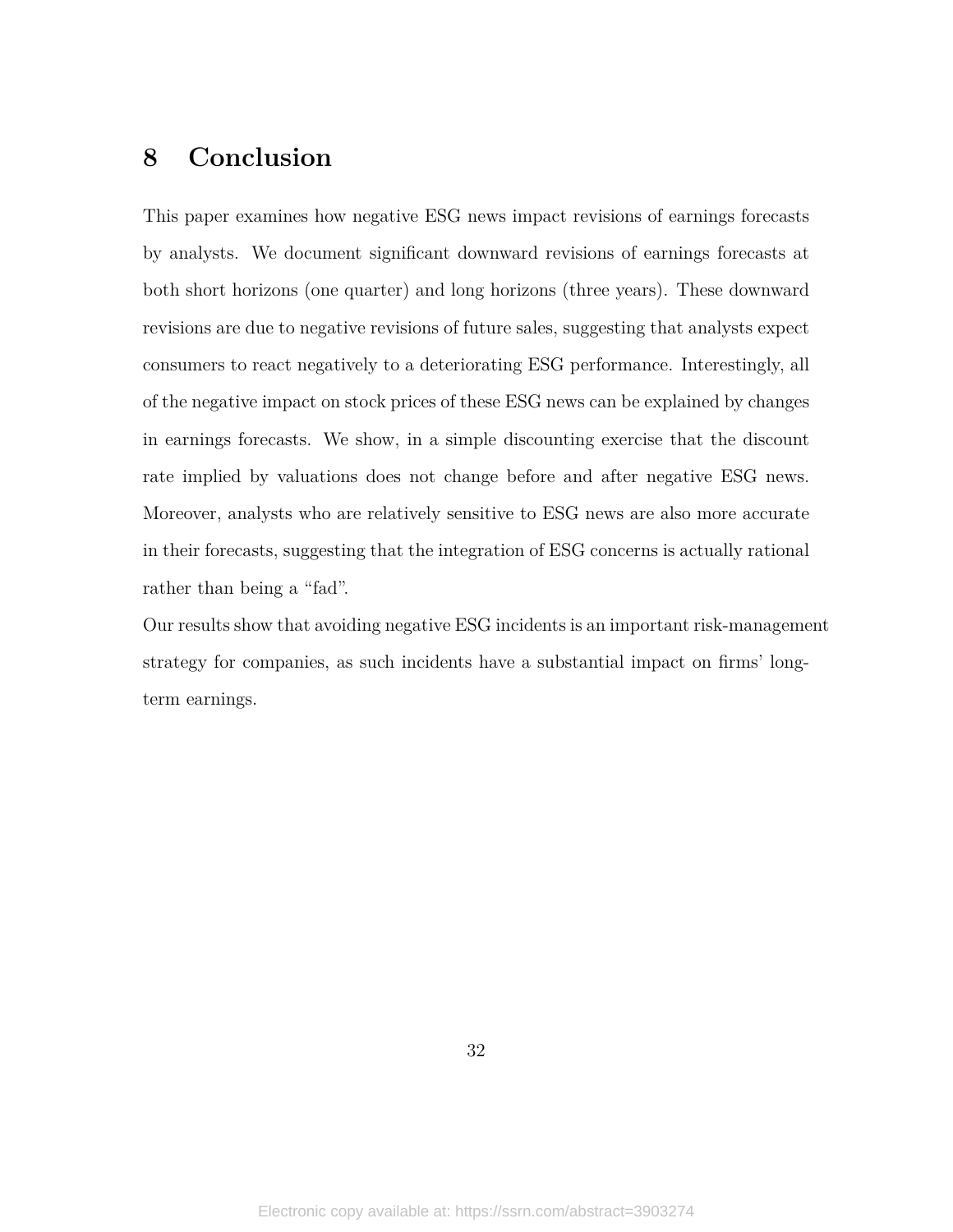# **Appendix A: RepRisk vs. other ESG data**

In this appendix, we validate that the ESG incidents we use for our analysis are indeed about ESG issues, not just general negative news about the firms. In addition, we want to confirm that ESG news reported by RepRisk are related to the more classic ESG scores and ratings provided by other ESG data providers. These ratings are not directly usable for our purpose because they are updated at low frequency and because the reasons for their change are not always clear. Furthermore, ESG scores produced by rating agencies aggregate several criteria, including ESG-related news and other quantitative and qualitative information provided by the firms themselves or by other sources. However, the way this information is processed and re-combined by rating agencies into ESG scores is not always entirely transparent. Moreover, rating agencies frequently change their rating methodologies [\(Berg et al.](#page-36-4), [2020](#page-36-4)), e.g., following acquisitions of other rating agencies , leading to time inconsistencies in their scores. As a result, the literature has found that scores provided by different rating agencies are sometimes difficult to reconcile [\(Berg et al.](#page-36-3), [2019](#page-36-3)). The advantage of using "ESG news" provided by RepRisk is to identify cleanly defined ESG-related events that are likely to affect a firm's ESG outlook. These news cover the E, S and G categories. They reflect salient events in each of these three categories. As such, they are well suited for our analysis. In this section, we want to confirm that ESG news reported by RepRisk are related to the more classic ESG ratings provided by Rating agencies.

To verify that, despite the reservations discussed above about ESG scores, there is indeed a link between RepRisk news and changes in ESG ratings, we compare Reprisk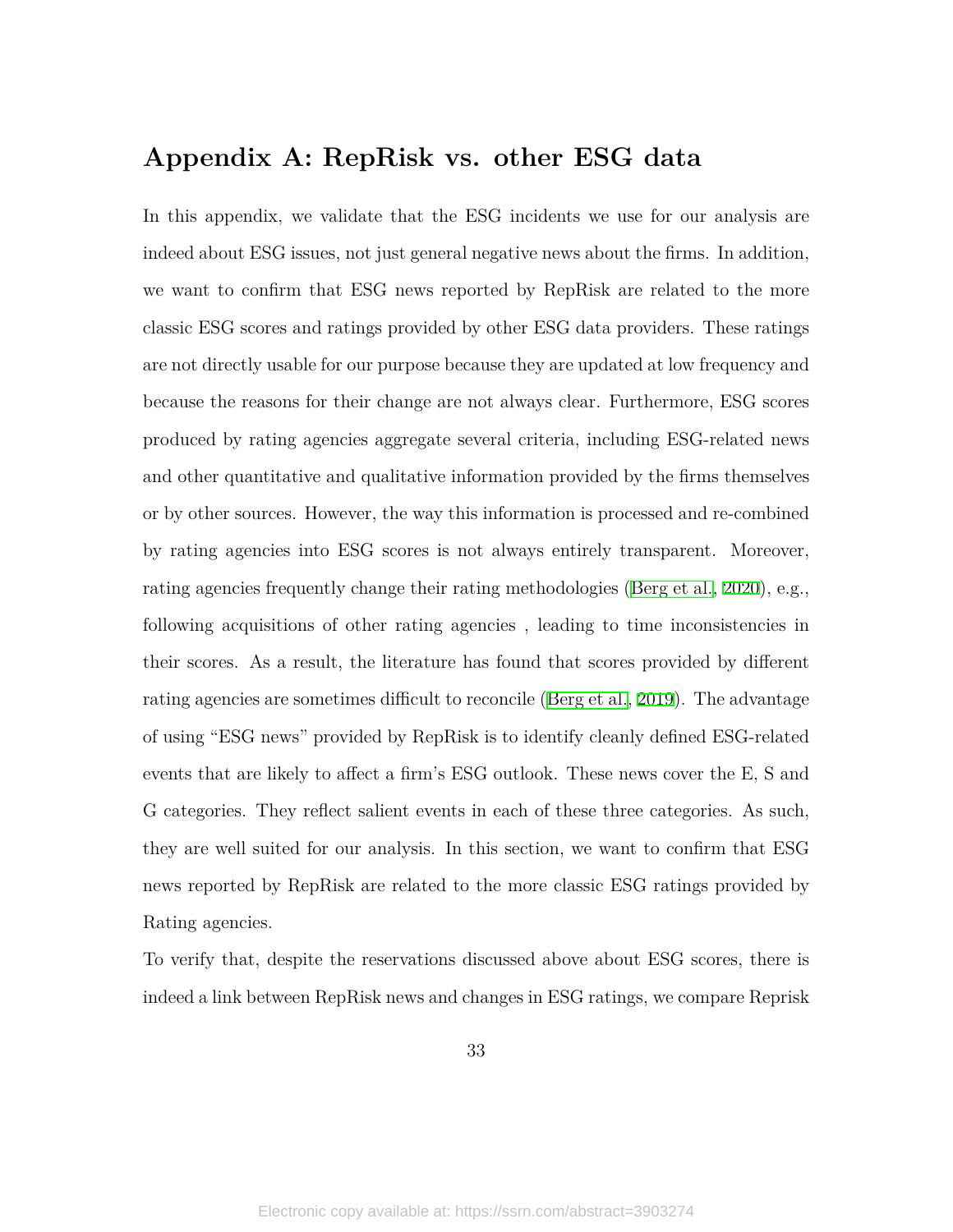news with the scores provided by three of the most influential ESG rating agencies, namely, Asset 4 (now Refinitiv), MSCI, and Sustainalytics (now Morningstar). We regress ESG scores defined at the monthly level and their logarithms on the logarithm of the number of incidents reported by Reprisk in the preceding month:

$$
ESG Score_{i,t} = \sum_{s=0}^{12} \beta_s log(num. ESG\ incidents_{i,t-s}) + \gamma_i + \delta_{t \times Industry} + \epsilon_{i,t}, \quad (7)
$$

where  $ESG Score_{i,t}$  is the ESG score of firm *i* in month *t* or its logarithm depending on the specification. The variable *log*(*num. ESG incidentsi,t−<sup>s</sup>*) is the natural logarithm of the number of incidents that happened in month  $t - s$ . We include 12 lags to account for the dynamic nature of the scores. We also include firm fixed effects since both the scores and the probability to observe ESG-related events are driven to a large extent by time-invariant firm characteristics like the size of firms or the industry they belong to. Finally, we include in these regressions month *×* industry (GICS2) fixed effects because the number of ESG-related news is likely to exhibit different time patterns across industries. Following the same logic, we cluster standard errors at the month *×* industry level.

The results reported in Table [A1](#page-35-0) show a clear connection between ESG scores and ESG-related news, with negative coefficients at all horizons and for the three scores considered. In all but two cases, the coefficients are also statistically significant at conventional levels. Comparing the results across score providers, we see that the results seem stronger, both economically and statistically, for Asset 4 and MSCI than they are for Sustainalytics, which might mean that ESG news-related data plays a lesser role in the construction of Sustainalytics scores. Overall, this evidence

34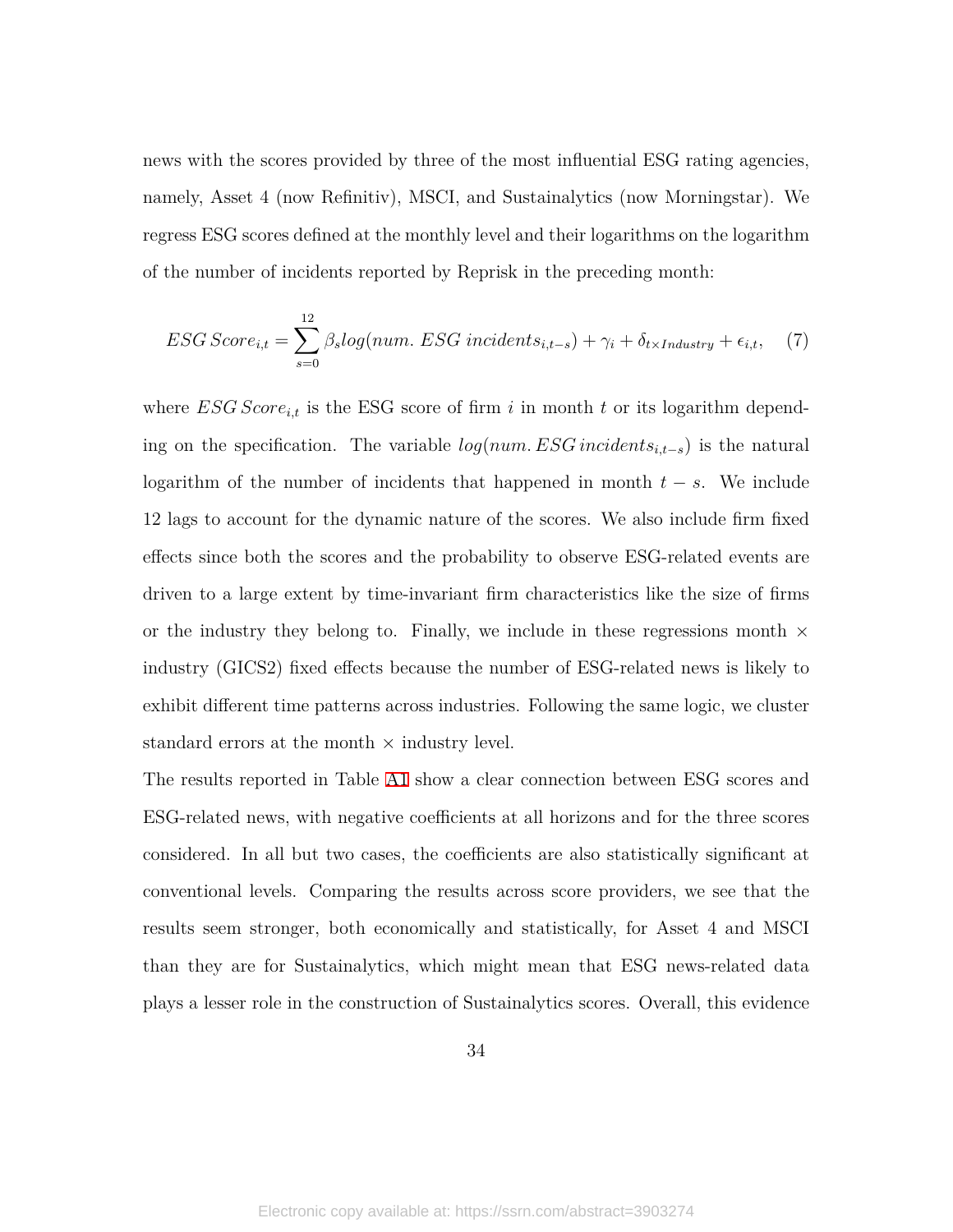is consistent with the view that the ESG incidents we consider in our study are part of the information set used by providers of ESG scores.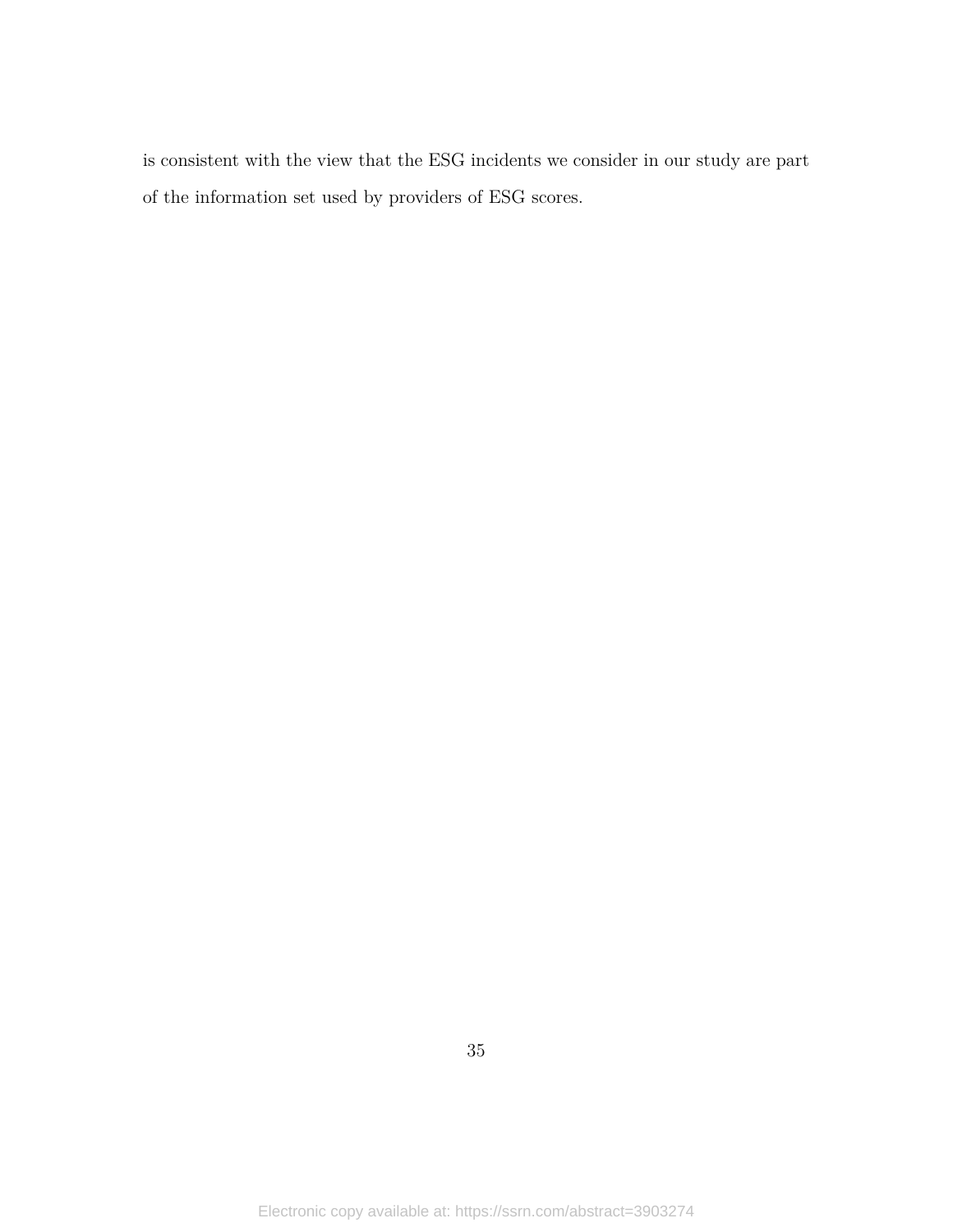# Table A1: ESG incidents predict ESG scores

<span id="page-35-0"></span>This table reports the results of regressing ESG scores on ESG incidents. In columns (1) - (3), the dependent variables are ESG scores. In columns (4) - (6), the dependent variabes are the natural log of ESG scores. All the ESG scores are at the scale of 0-100. The independent variables are natural log of number of incidents in the past 12 months. F-stat and p-value shows the statistics and p value of the test that the sum of coefficients is equal to 0. *t*-statistics are in parentheses. *∗ p <* 0*.*1, *∗∗ p <* 0*.*05, *∗∗∗ p <* 0*.*01

|                                       |               | <b>ESG</b> Score |                       |               | log(ESG Score)     |                       |
|---------------------------------------|---------------|------------------|-----------------------|---------------|--------------------|-----------------------|
|                                       | (1)<br>Asset4 | (2)<br>MSCI      | (3)<br>Sustainalytics | (4)<br>Asset4 | (5)<br><b>MSCI</b> | (6)<br>Sustainalytics |
| $log(num.$ incidents) in month $t$    | $-0.698***$   | $-0.778***$      | $-0.031$              | $-0.018***$   | $-0.023***$        | $-0.001**$            |
|                                       | $(-9.63)$     | $(-8.50)$        | $(-1.06)$             | $(-8.95)$     | $(-5.97)$          | $(-2.27)$             |
| $log(num.$ incidents) in month $t-1$  | $-0.689***$   | $-0.758***$      | $-0.078***$           | $-0.018***$   | $-0.022***$        | $-0.002***$           |
|                                       | $(-9.44)$     | $(-8.29)$        | $(-2.70)$             | $(-8.92)$     | $(-5.97)$          | $(-3.91)$             |
|                                       |               |                  |                       |               |                    |                       |
| $log(num.~incidents)$ in month $t-2$  | $-0.656***$   | $-0.749***$      | $-0.061**$            | $-0.017***$   | $-0.023***$        | $-0.002***$           |
|                                       | $(-8.94)$     | $(-8.10)$        | $(-2.12)$             | $(-8.47)$     | $(-6.05)$          | $(-3.20)$             |
| $log(num.$ incidents) in month $t-3$  | $-0.656***$   | $-0.777***$      | $-0.058**$            | $-0.017***$   | $-0.022***$        | $-0.001***$           |
|                                       | $(-8.85)$     | $(-8.50)$        | $(-2.03)$             | $(-8.53)$     | $(-5.68)$          | $(-3.04)$             |
|                                       |               |                  |                       |               |                    |                       |
| $log(num.$ incidents) in month $t-4$  | $-0.630***$   | $-0.787***$      | $-0.046$              | $-0.017***$   | $-0.021***$        | $-0.001***$           |
|                                       | $(-8.51)$     | $(-8.53)$        | $(-1.59)$             | $(-8.34)$     | $(-5.55)$          | $(-2.62)$             |
| $log(num.$ incidents) in month $t-5$  | $-0.620***$   | $-0.831***$      | $-0.066**$            | $-0.017***$   | $-0.024***$        | $-0.001***$           |
|                                       | $(-8.25)$     | $(-9.03)$        | $(-2.30)$             | $(-8.40)$     | $(-6.15)$          | $(-3.15)$             |
|                                       |               |                  |                       |               |                    |                       |
| $log(num.$ incidents) in month $t-6$  | $-0.625***$   | $-0.839***$      | $-0.069**$            | $-0.017***$   | $-0.024***$        | $-0.001***$           |
|                                       | $(-8.28)$     | $(-9.00)$        | $(-2.38)$             | $(-8.52)$     | $(-6.11)$          | $(-3.18)$             |
| $log(num.~incidents)$ in month $t-7$  | $-0.641***$   | $-0.826***$      | $-0.057**$            | $-0.018***$   | $-0.023***$        | $-0.001***$           |
|                                       | $(-8.42)$     | $(-8.99)$        | $(-1.99)$             | $(-8.88)$     | $(-6.13)$          | $(-2.94)$             |
|                                       | $-0.693***$   | $-0.888***$      | $-0.064**$            | $-0.020***$   | $-0.026***$        | $-0.002***$           |
| $log(num.~incidents)$ in month $t-8$  | $(-9.08)$     | $(-9.54)$        | $(-2.23)$             | $(-9.75)$     | $(-6.63)$          | $(-3.22)$             |
|                                       |               |                  |                       |               |                    |                       |
| $log(num.$ incidents) in month $t-9$  | $-0.756***$   | $-0.913***$      | $-0.061**$            | $-0.022***$   | $-0.025***$        | $-0.002***$           |
|                                       | $(-9.84)$     | $(-9.81)$        | $(-2.11)$             | $(-10.69)$    | $(-6.55)$          | $(-3.19)$             |
| $log(num.~incidents)$ in month $t-10$ | $-0.794***$   | $-0.995***$      | $-0.056*$             | $-0.023***$   | $-0.029***$        | $-0.001***$           |
|                                       | $(-10.31)$    | $(-10.78)$       | $(-1.92)$             | $(-11.26)$    | $(-7.47)$          | $(-3.01)$             |
|                                       |               |                  |                       |               |                    |                       |
| $log(num.$ incidents) in month $t-11$ | $-0.855***$   | $-1.059***$      | $-0.082***$           | $-0.026***$   | $-0.031***$        | $-0.002***$           |
|                                       | $(-10.94)$    | $(-11.49)$       | $(-2.81)$             | $(-12.19)$    | $(-8.01)$          | $(-3.97)$             |
| $log(num.$ incidents) in month $t-12$ | $-0.905***$   | $-1.147***$      | $-0.120***$           | $-0.027***$   | $-0.031***$        | $-0.003***$           |
|                                       | $(-11.51)$    | $(-12.15)$       | $(-4.04)$             | $(-13.01)$    | $(-7.90)$          | $(-5.34)$             |
| Month * Industry FE                   | YES           | YES              | YES                   | YES           | YES                | YES                   |
| Firm FE                               | <b>YES</b>    | <b>YES</b>       | <b>YES</b>            | <b>YES</b>    | <b>YES</b>         | <b>YES</b>            |
| Sum of Coef.                          | $-9.218$      | $-11.347$        | $-0.848$              | $-0.257$      | $-0.324$           | $-0.020$              |
| F-stat                                | 2446.512      | 1518.354         | 97.192                | 2541.480      | 1025.616           | 177.873               |
| p-value                               | 0.000         | 0.000            | 0.000                 | 0.000         | 0.000              | 0.000                 |
| Adj. R2                               | 0.888         | 0.763            | 0.901                 | 0.867         | 0.667              | 0.902                 |
| Obs.                                  | 301221        | 262104           | 169691                | 301221        | 262104             | 169691                |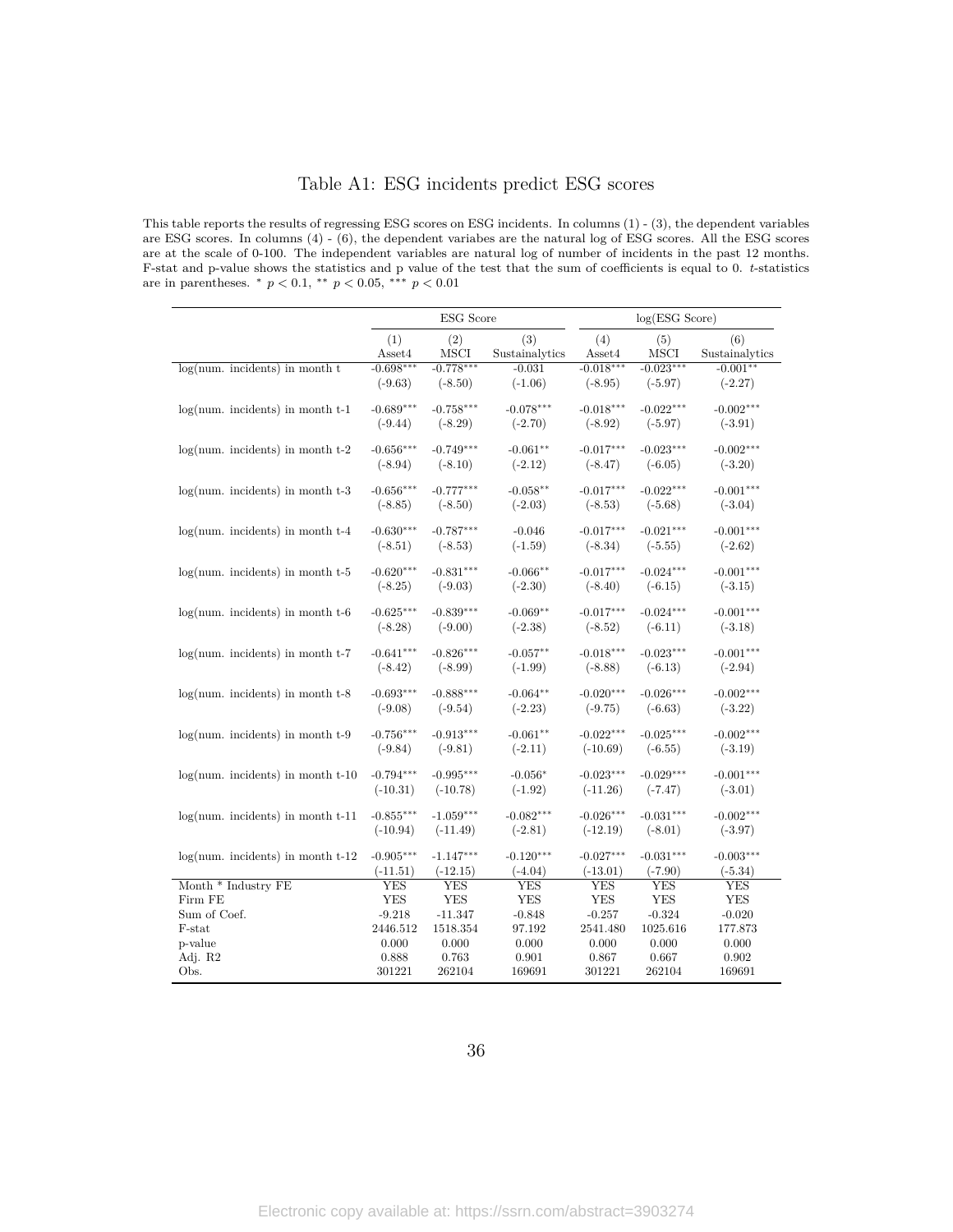# **References**

- <span id="page-36-7"></span>**Albuquerque, Rui, Yrjö Koskinen, and Chendi Zhang**, "Corporate social responsibility and firm risk: Theory and empirical evidence," *Management Science*, 2019, *65* (10), 4451–4469.
- <span id="page-36-9"></span>**Bauer, Rob, Tobias Ruof, and Paul Smeets**, "Get real! Individuals prefer more sustainable investments," *Individuals Prefer More Sustainable Investments (February 21, 2019)*, 2019.
- <span id="page-36-3"></span>**Berg, Florian, Julian F Koelbel, and Roberto Rigobon**, "Aggregate confusion: The divergence of ESG ratings," *MIT Working Paper*, 2019.
- <span id="page-36-4"></span>**, Kornelia Fabisik, and Zacharias Sautner**, "Rewriting history II: The (un) predictable past of ESG ratings," *European Corporate Governance Institute– Finance Working Paper*, 2020, *708.*
- <span id="page-36-1"></span>**Bolton, Patrick and Marcin T Kacperczyk**, "Do Investors Care about Carbon Risk?," *Available at SSRN 3398441*, 2019.
- <span id="page-36-10"></span>**Bonnefon, Jean-Francois, Augustin Landier, Parinitha Sastry, and David Thesmar**, "Do Investors Care About Corporate Externalities? Experimental Evidence," *HEC Paris Research Paper No. FIN-2019-1350*, 2019.
- <span id="page-36-12"></span>**Bouchaud, Jean-Philippe, Philipp Krueger, Augustin Landier, and David Thesmar**, "Sticky expectations and the profitability anomaly," *The Journal of Finance*, 2019, *74* (2), 639–674.
- <span id="page-36-0"></span>**Bryan, Alex, Choy Jackie, Kenneth Lamont, and Sanzgiri Zunjar**, "Passive Sustainable Funds: The Global Landscape 2020," *Morningstar Manager 'Research*, 2020.
- <span id="page-36-5"></span>**Chava, Sudheer**, "Environmental externalities and cost of capital," *Management Science*, 2014, *60* (9), 2223–2247.
- <span id="page-36-6"></span>**Dunn, Jeff, Shaun Fitzgibbons, and Lukasz Pomorski**, "Assessing risk through environmental, social and governance exposures," *Journal of Investment Management*, 2018, *16* (1), 4–17.
- <span id="page-36-2"></span>**Edmans, Alex**, "Does the stock market fully value intangibles? Employee satisfaction and equity prices," *Journal of Financial economics*, 2011, *101* (3), 621–640.
- <span id="page-36-11"></span>**Fama, Eugene F and Kenneth R French**, "Common risk factors in the returns on stocks and bonds," *Journal of Financial Economics*, 1993, *33*, 3–56.
- <span id="page-36-8"></span>**Ferrell, Allen, Hao Liang, and Luc Renneboog**, "Socially responsible firms," *Journal of financial economics*, 2016, *122* (3), 585–606.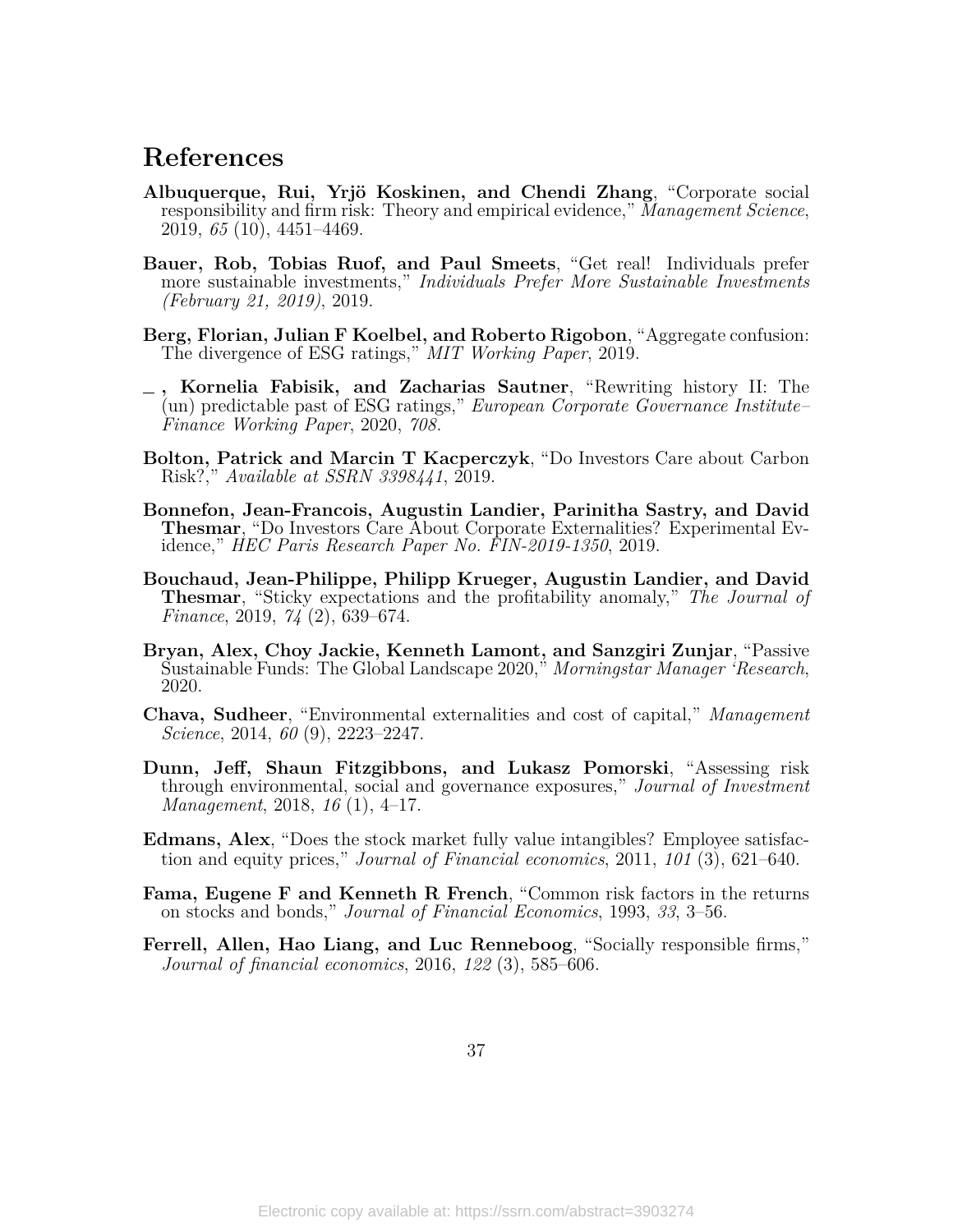- <span id="page-37-4"></span>**Friede, Gunnar, Timo Busch, and Alexander Bassen**, "ESG and financial performance: aggregated evidence from more than 2000 empirical studies," *Journal of Sustainable Finance & Investment*, 2015, *5* (4), 210–233.
- <span id="page-37-13"></span>**Gantchev, Nickolay, Mariassunta Giannetti, and Rachel Li**, "Does Money Talk? Market Discipline through Selloffs and Boycotts," 2020.
- <span id="page-37-3"></span>**Gibson, Rajna, Philipp Krueger, and Peter Steffen Schmidt**, "ESG rating disagreement and stock returns," *Swiss Finance Institute Research Paper*, 2021,  $(19-67)$ .
- <span id="page-37-0"></span>**, Simon Glossner, Philipp Krueger, Pedro Matos, and Tom Steffen**, "Responsible institutional investing around the world," *Swiss Finance Institute Research Paper*, 2021, (20-13).
- <span id="page-37-12"></span>**Gloßner, Simon**, "The price of ignoring ESG Risks," *Available at SSRN 3004689*, 2018.
- <span id="page-37-8"></span>**Hartzmark, Samuel M and Abigail B Sussman**, "Do investors value sustainability? A natural experiment examining ranking and fund flows," 2018.
- <span id="page-37-1"></span>**Heinkel, Robert, Alan Kraus, and Josef Zechner**, "The effect of green investment on corporate behavior," *Journal of financial and quantitative analysis*, 2001, *36* (4), 431–449.
- <span id="page-37-14"></span>**Hommel, Nicolas, Augustin Landier, and David Thesmar**, "Predicting the Cross-Section of Project Values," *Available at SSRN 3827511*, 2021.
- <span id="page-37-2"></span>**Hong, Harrison and Marcin Kacperczyk**, "The price of sin: The effects of social norms on markets," *Journal of Financial Economics*, 2009, *93* (1), 15–36.
- <span id="page-37-5"></span>**, Jeffrey D Kubik, and Jose A Scheinkman**, "Financial constraints on corporate goodness," Technical Report, National Bureau of Economic Research 2012.
- <span id="page-37-6"></span>**Krueger, Philipp, Daniel Metzger, and Jiaxin Wu**, "The sustainability wage gap," *Available at SSRN 3672492*, 2021.
- <span id="page-37-11"></span>**Landier, Augustin and Stefano Lovo**, "ESG Investing: How to Optimize Impact?," *HEC Paris Research Paper No. FIN-2020-1363*, 2020.
- <span id="page-37-9"></span>**Liang, Hao and Luc Renneboog**, "On the foundations of corporate social responsibility," *The Journal of Finance*, 2017, *72* (2), 853–910.
- <span id="page-37-7"></span>**Lins, Karl V, Henri Servaes, and Ane Tamayo**, "Social capital, trust, and firm performance: The value of corporate social responsibility during the financial crisis," *the Journal of Finance*, 2017, *72* (4), 1785–1824.
- <span id="page-37-10"></span>**Oehmke, Martin and Marcus Opp**, "A theory of socially responsible investment," 2019.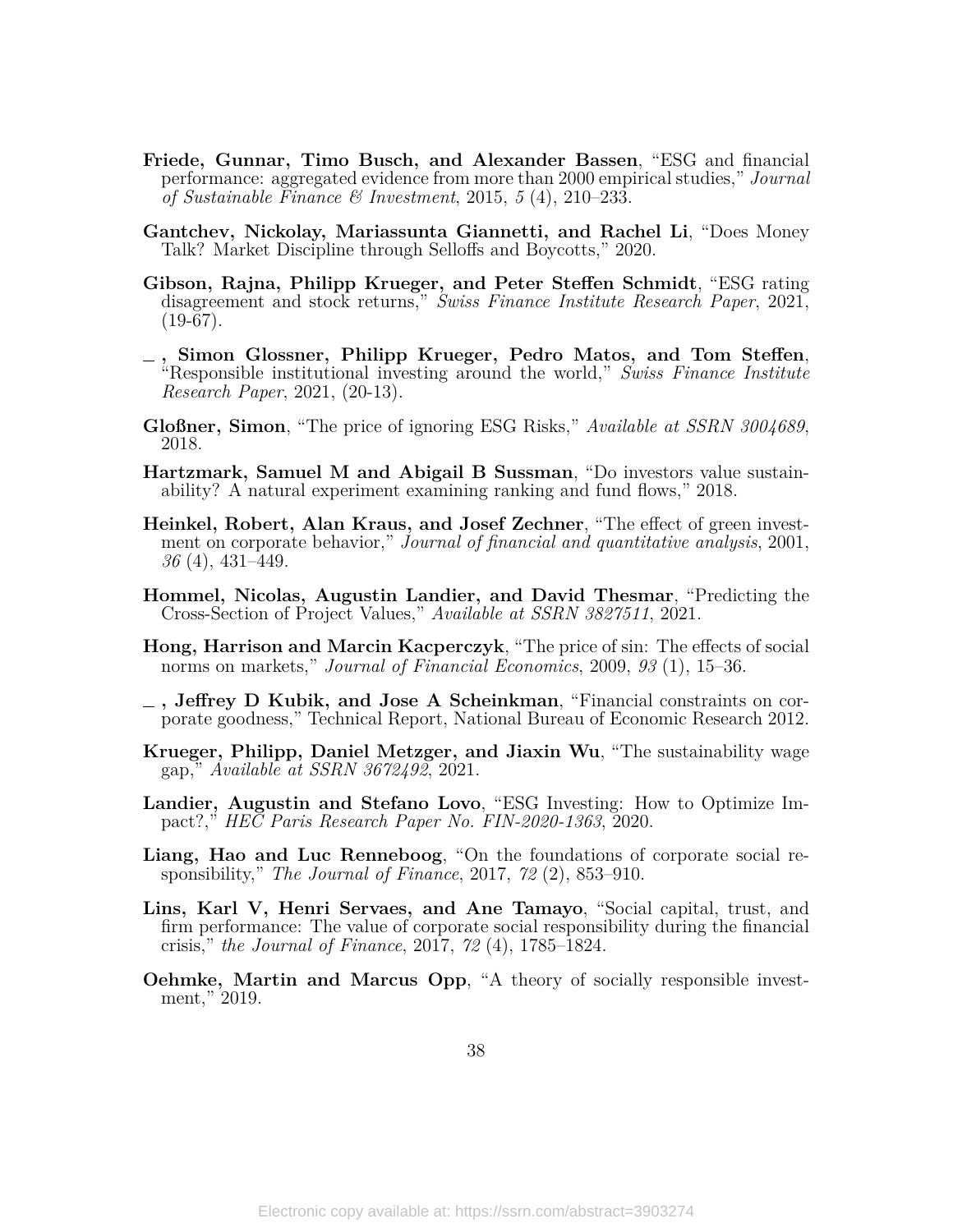- <span id="page-38-0"></span>**Pastor, Lubos, Robert F Stambaugh, and Lucian A Taylor**, "Sustainable investing in equilibrium," Technical Report, National Bureau of Economic Research 2019.
- <span id="page-38-1"></span>**Pedersen, Lasse Heje, Shaun Fitzgibbons, and Lukasz Pomorski**, "Responsible investing: The ESG-efficient frontier," *Available at SSRN 3466417*, 2019.
- <span id="page-38-3"></span>**Riedl, Arno and Paul Smeets**, "Why do investors hold socially responsible mutual funds?," *The Journal of Finance*, 2017, *72* (6), 2505–2550.
- <span id="page-38-2"></span>**Servaes, Henri and Ane Tamayo**, "The impact of corporate social responsibility on firm value: The role of customer awareness," *Management science*, 2013, *59* (5), 1045–1061.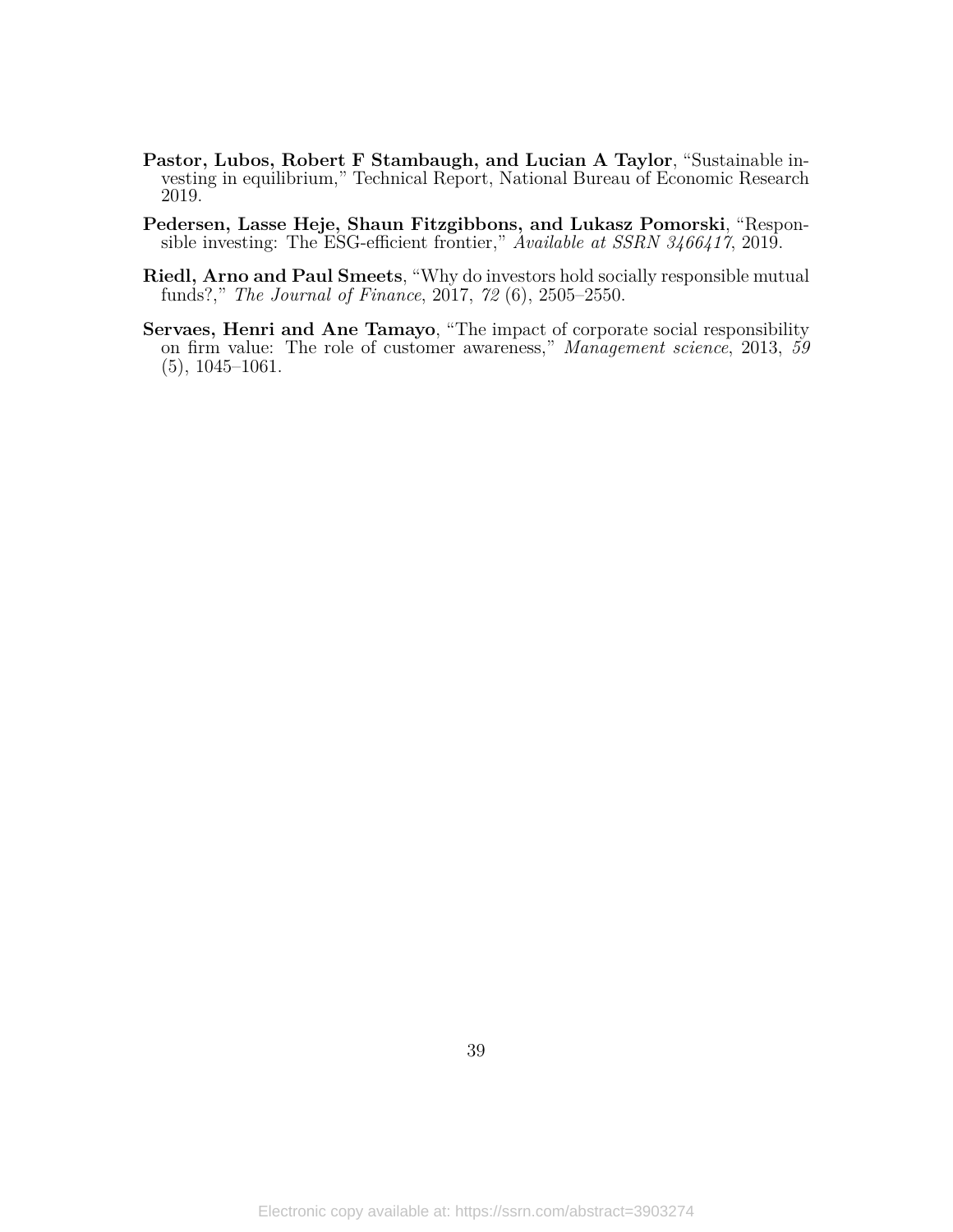# <span id="page-39-0"></span>**Figures**

Figure 1: Number of RepRisk ESG incidents by time

This figure shows the average number of environmental, social and governance incidents by year. The blue, green and red bars represent environmental, social and governance incidents respectively.

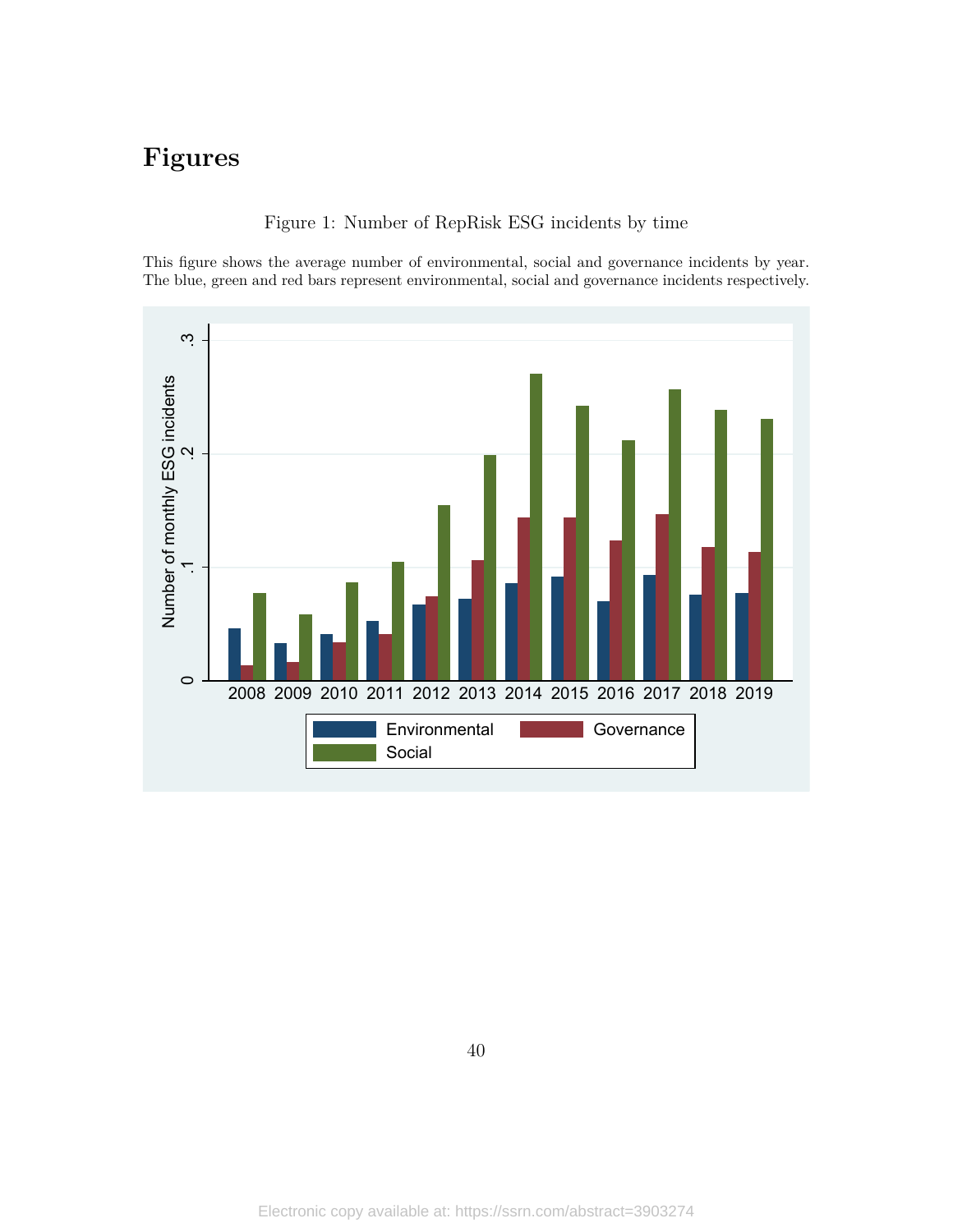# Figure 2: Timing of ESG incidents and analyst forecasts

<span id="page-40-0"></span>This figure illustrates the match of timing of analyst forecast and RepRisk ESG incidents.  $d_{t-1}$ , *dt*, and *dt*+1 are the IBES consensus forecast date. All ESG incidents reported during (*dt−*1*, dt*] are aggregated to month *t*.

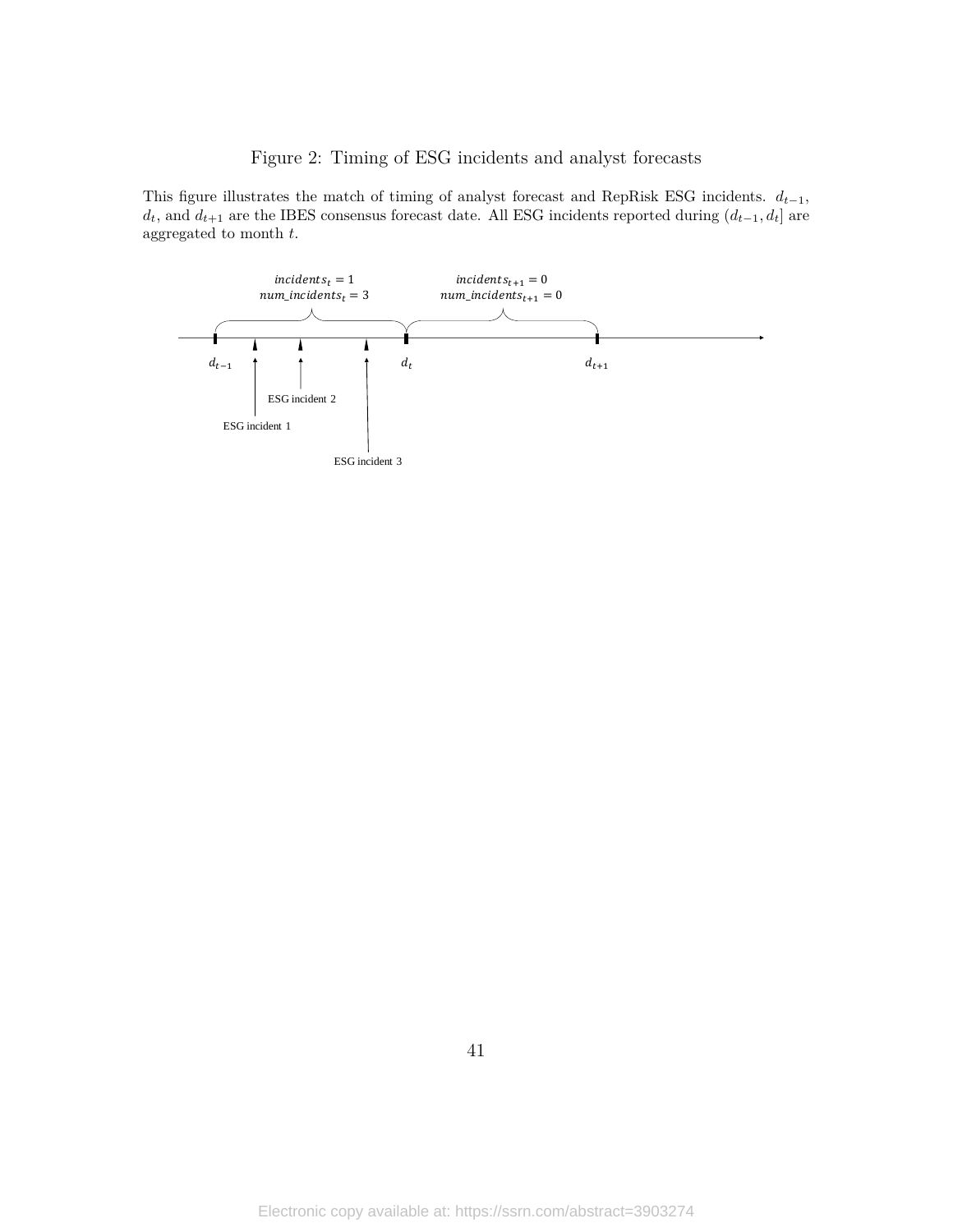#### Figure 3: Daily EPS/PTG forecast change after incidents

<span id="page-41-0"></span>This figure reports the result of a event study on ESG incident shocks. The horizontal axis is calendar days relative to ESG incidents. The vertical axis is the evolution of the difference in EPS and PTG forecast of (treated) firms that have ESG incidents on day 0, and the control firms. Specifically, for each ESG incident of each treated firm, the control firm is chosen as the firm that doesn't have ESG incidents within 30 days before day 0, and is in the same industry-country and has closest size to the treated firm. The y-axis is defined as the difference in EPS and PTG forecast after controlling for firm's value factor and trends before the ESG incidents. Specifically, for each day *s*, the difference is defined as the intercept  $\alpha_s$  from  $\Delta Y_{i,d_t+s} = \alpha_s + \beta_s \Delta(Y_{i,d_t-1} - Y_{i,d_t-180}) + \gamma_s \Delta B/M_{i,d_t-1} + \epsilon_{i,d_t}$ where *Y* are EPS/PTG forecasts, or return. We restrict the ESG incidents to the incidents where there are no other incidents for the treated firm within 90 days before day 0. Figure (a) shows the change for 1-year, 2-year, 3-year ahead EPS forecast. Figure (b) shows the change for price targets forecast, raw return, and excess return from FF 3-factor model (excess return is only for US sample).

#### (a) EPS forecast



Electronic copy available at: https://ssrn.com/abstract=3903274

 $\stackrel{\leftarrow}{\text{s}}$ , days relative to ESG incident

.<br>200

 $\frac{1}{4}$ 

 $\frac{1}{300}$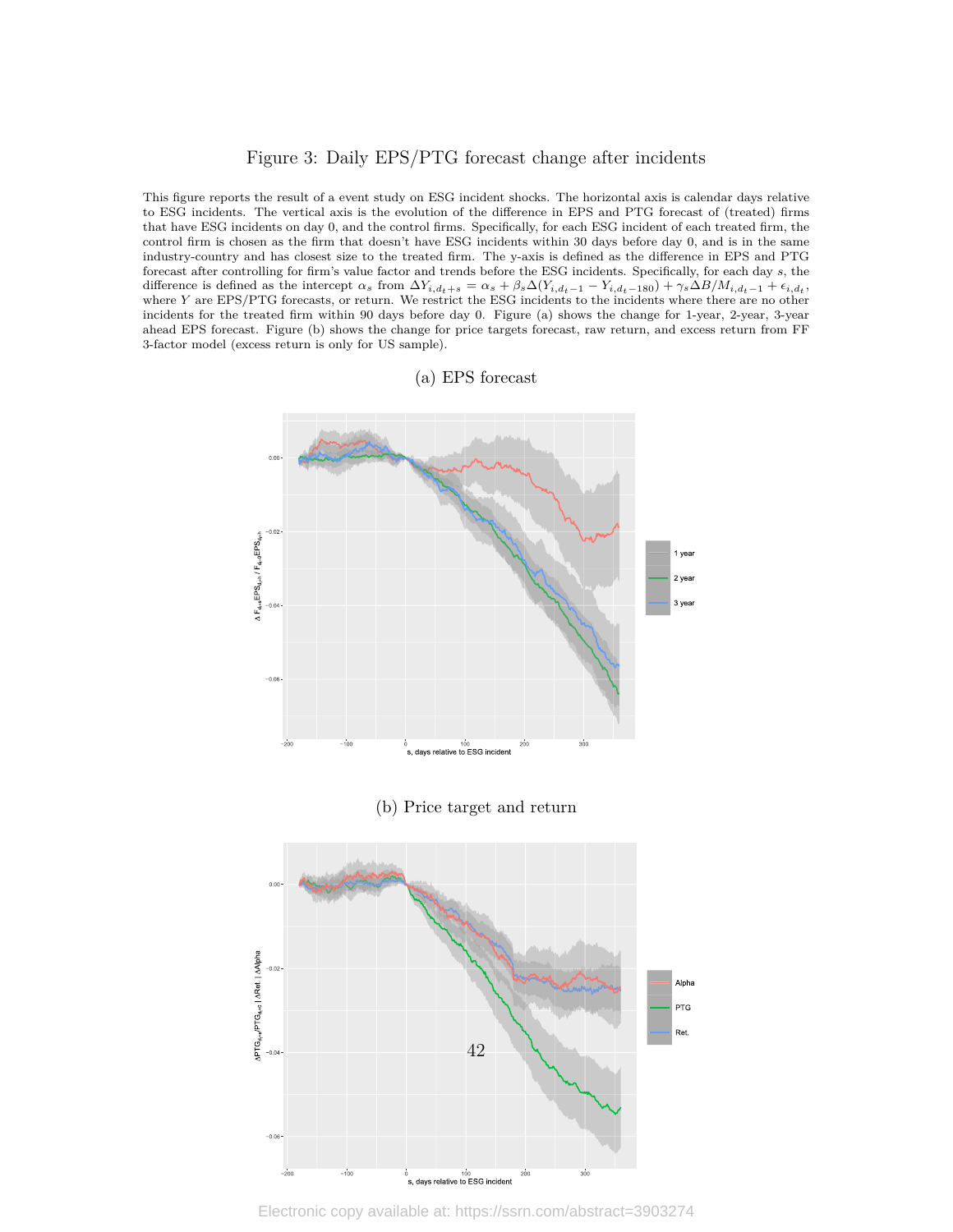

<span id="page-42-0"></span>This figure reports the monthly average number of incidents by industry. Industries are defined according to GICS2 classification.

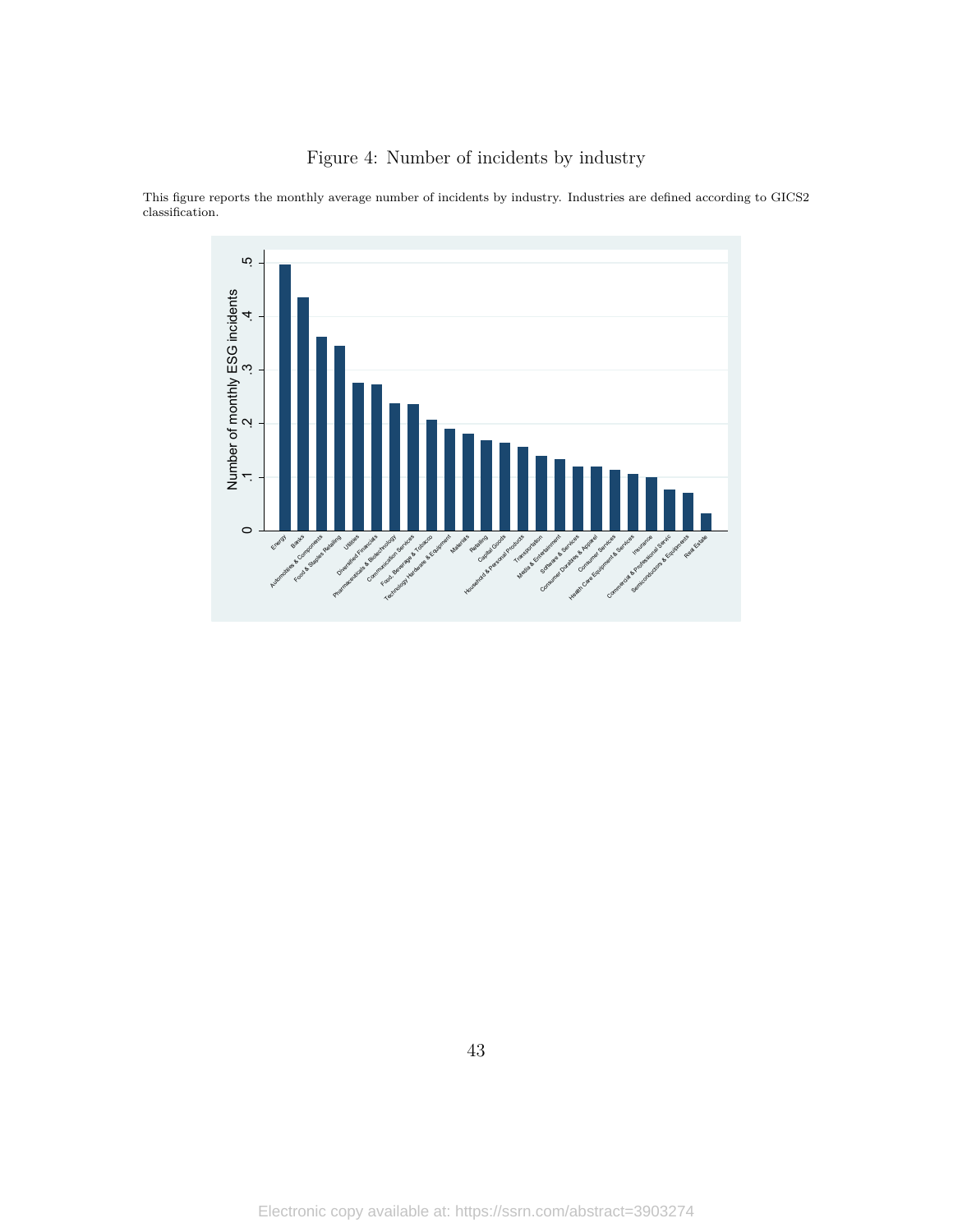### Figure 5: EPS sensitivity by industry

<span id="page-43-0"></span>This figure reports the EPS sensitivity by industry. The y-axis shows the industries (GICS2) and the x-axis plots the sensitivity of EPS forecasts to ESG incidents, measured by the  $\beta_{j,h}$  from the regression  $\frac{F_t EPS_{i,t+h} - F_{t-1} EPS_{i,t+h}}{abs(F_{t-1} EPS_{i,t+h})}$  $\alpha+\beta_j^h$  1 $\{ESG\ incidents\ in\ [t-6,t]\}\times$  1 $\{Industry=j\}+\gamma_{Country\times Industry\times t}+\sigma_i+\epsilon_{i,t}.$  The sensitivity of industry *j* is measured as the average sensitivity across 1-3 year horizon forecasts, i.e.  $(\beta_j^1 + \beta_j^2 + \beta_j^3)/3$ .



Electronic copy available at: https://ssrn.com/abstract=3903274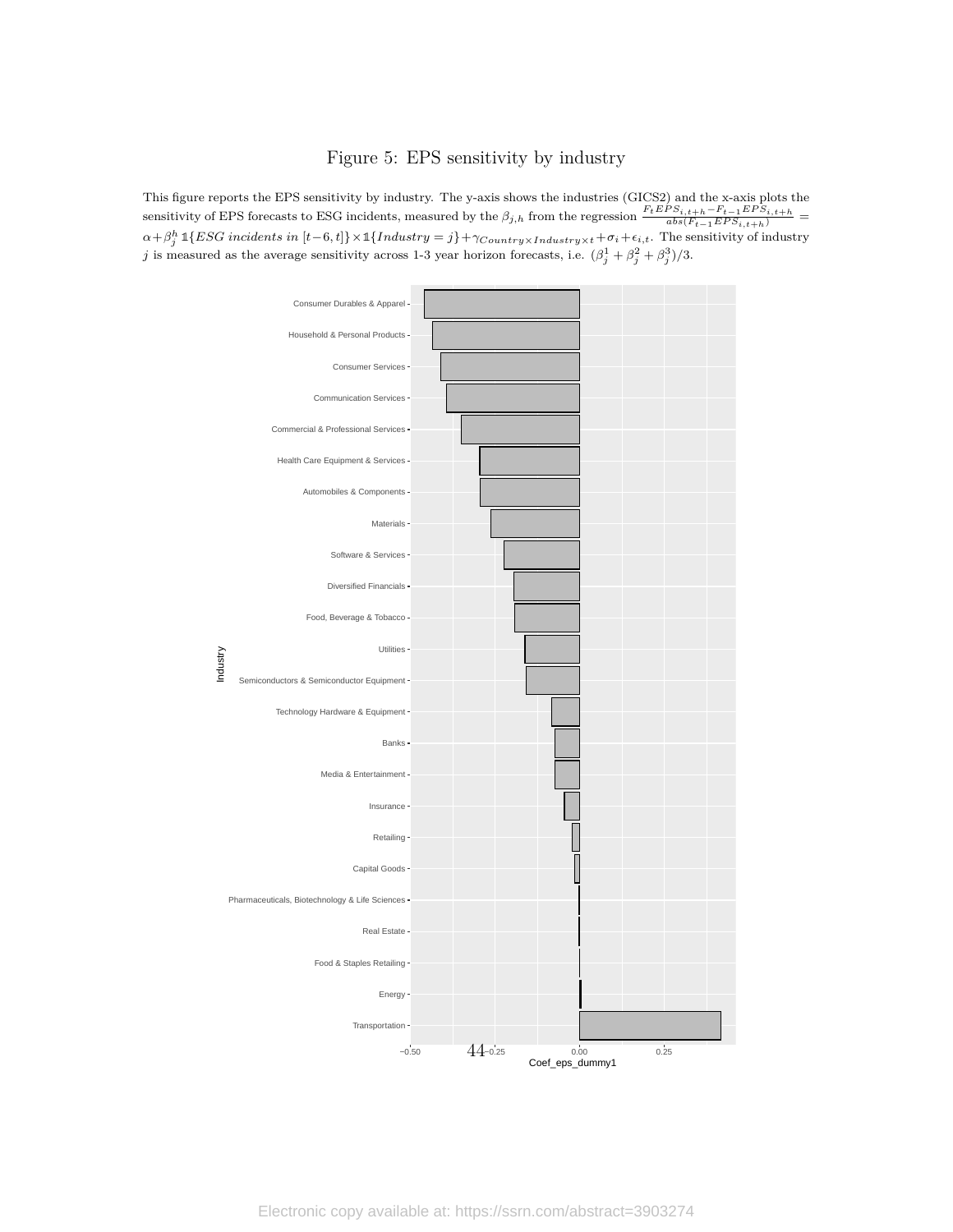#### Figure 6: PTG sensitivity by industry

<span id="page-44-0"></span>This figure reports the PTG sensitivity by industry. The y-axis shows the industries (GICS2). The x-axis is the sensitivity of PTG forecasts to ESG incidents, measured by the  $\beta_j$  from the regression  $\frac{PTG_t - PTG_{t-1}}{PTG_{t-1}} = \alpha + \frac{P}{T}$  $\beta_j \mathbb{1}{ESG}$  incidents in  $[t-6, t] \times \mathbb{1}{Industry = j} + \gamma_{Country \times Industry \times t} + \sigma_i + \epsilon_{i,t}$ . The sensitivity of industry *j* is measured by  $\beta_j$ .



Electronic copy available at: https://ssrn.com/abstract=3903274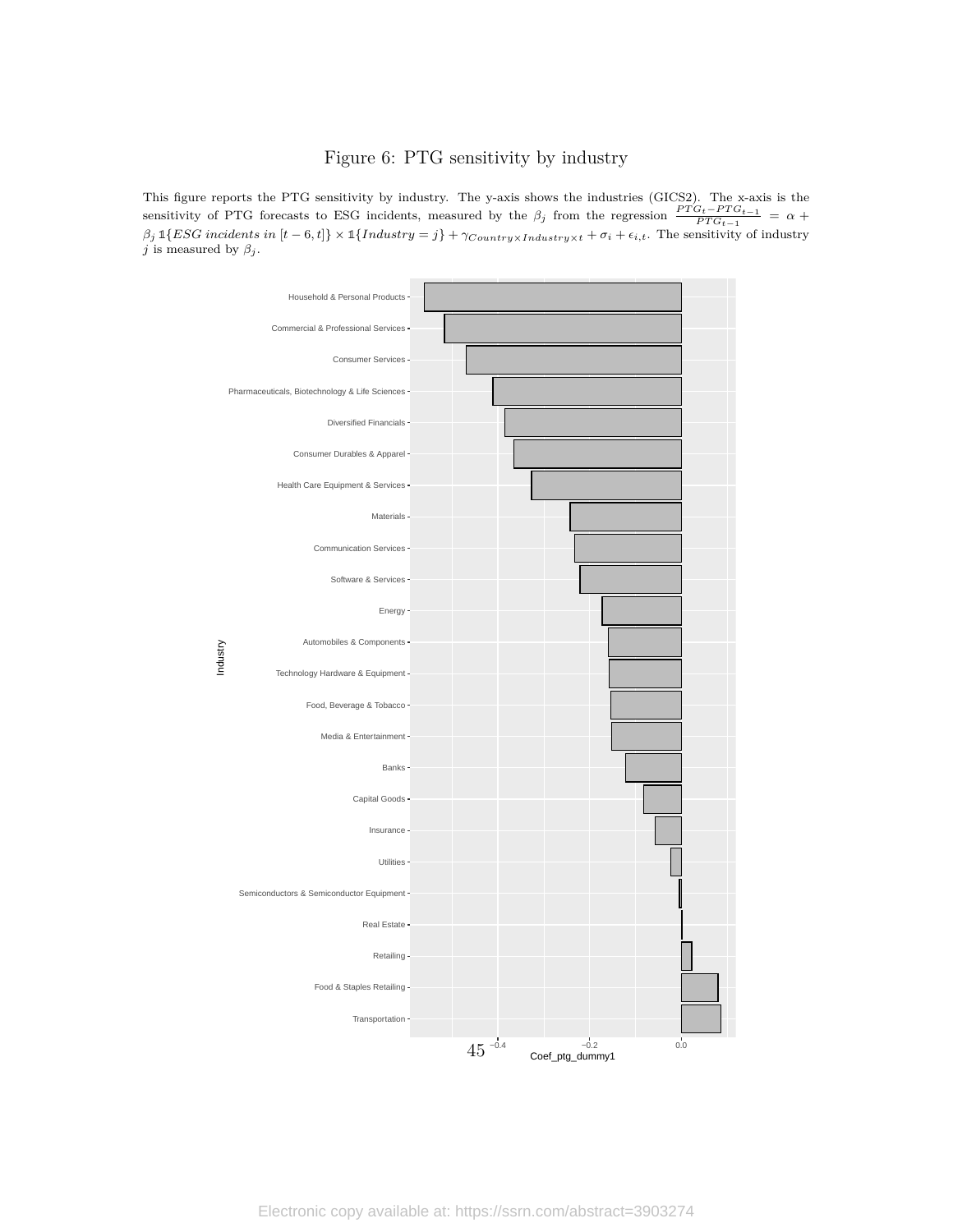#### Figure 7: EPS sensitivity and Advertisement Intensity

<span id="page-45-0"></span>This figure reports the relationship between ESG sensitivity and advertisement intensity at the industry-level. The y-axis is the advertisement intensity, defined as *advertisement expenditure/Sales*. We take the median in an industry as the industry-level advertisement intensity. The x-axis are ESG sensitivity measures. In subfigure (a), the x-axis is the sensitivity of EPS forecasts to ESG incidents, measured by the  $\frac{F_t EPS_{i,t+h}-F_{t-1} EPS_{i,t+h}}{abs(F_{t-1} EPS_{i,t+h})}$  $\alpha + \beta_j^h$  1{ESG incidents in  $[t-6, t]$ }  $\times$  1{Industry = j} +  $\gamma_{Country \times Industry \times t} + \sigma_i + \epsilon_{i,t}$ , for each forecast horizon  $h = 1, 2, 3$  years. The sensitivity of industry *j* is measured by  $(\beta_j^1 + \beta_j^2 + \beta_j^3)/3$ . In subfigure (b), the x-axis is the sensitivity of PTG forecasts to ESG incidents, measured by the  $\beta_j$  from the regression  $\frac{PTG_t - PTG_{t-1}}{PTG_{t-1}}$  $\alpha + \beta_j \mathbb{1}{ESG}$  incidents in  $[t-6, t] \times \mathbb{1}{Industry = j} + \gamma_{Country \times Industry \times t} + \sigma_i + \epsilon_{i,t}$ . The sensitivity of industry *j* is measured by  $\beta_j$ . The blue lines in the two graphs is the corresponding linear fit.



(a) EPS Sensitivity

#### (b) PTG Sensitivity

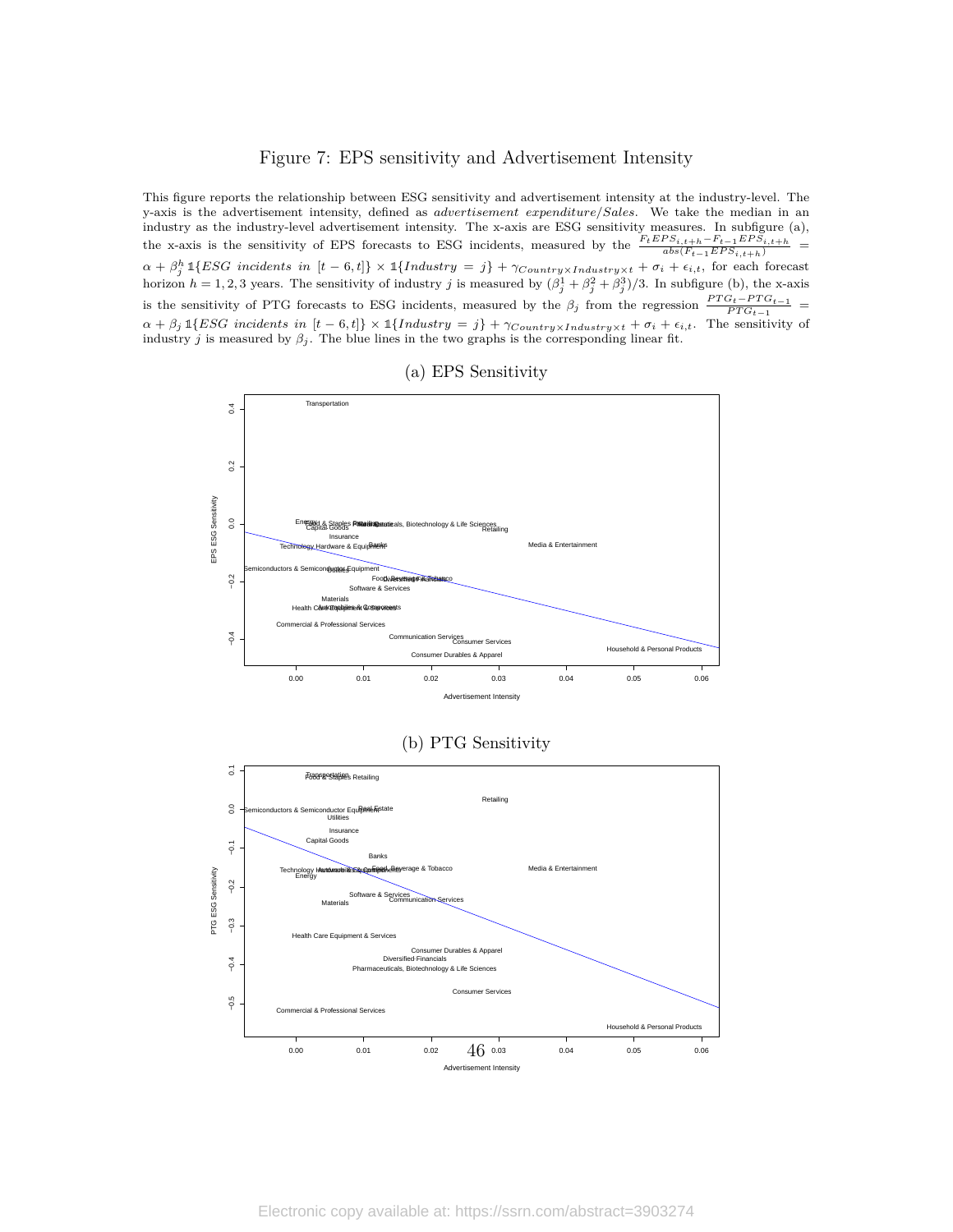# Figure 8: Number of incidents by size

<span id="page-46-0"></span>This figure reports the number of incidents by firm size deciles. The y-axis are the coefficients from the regression:  $num\_incidents_{i,t} = \sum_{j=1}^{10} b_j \mathbf{1}\{i \in SizeDecile_j\} + Industry \times month \times country \text{ } FE,$  where  $num\_incidents_{i,t}$  is the number of RepRisk ESG incidents for firm i in month t. The x-axis are the deciles based on market capitalization. The omitted baseline is the decile of lowest market capitalization.

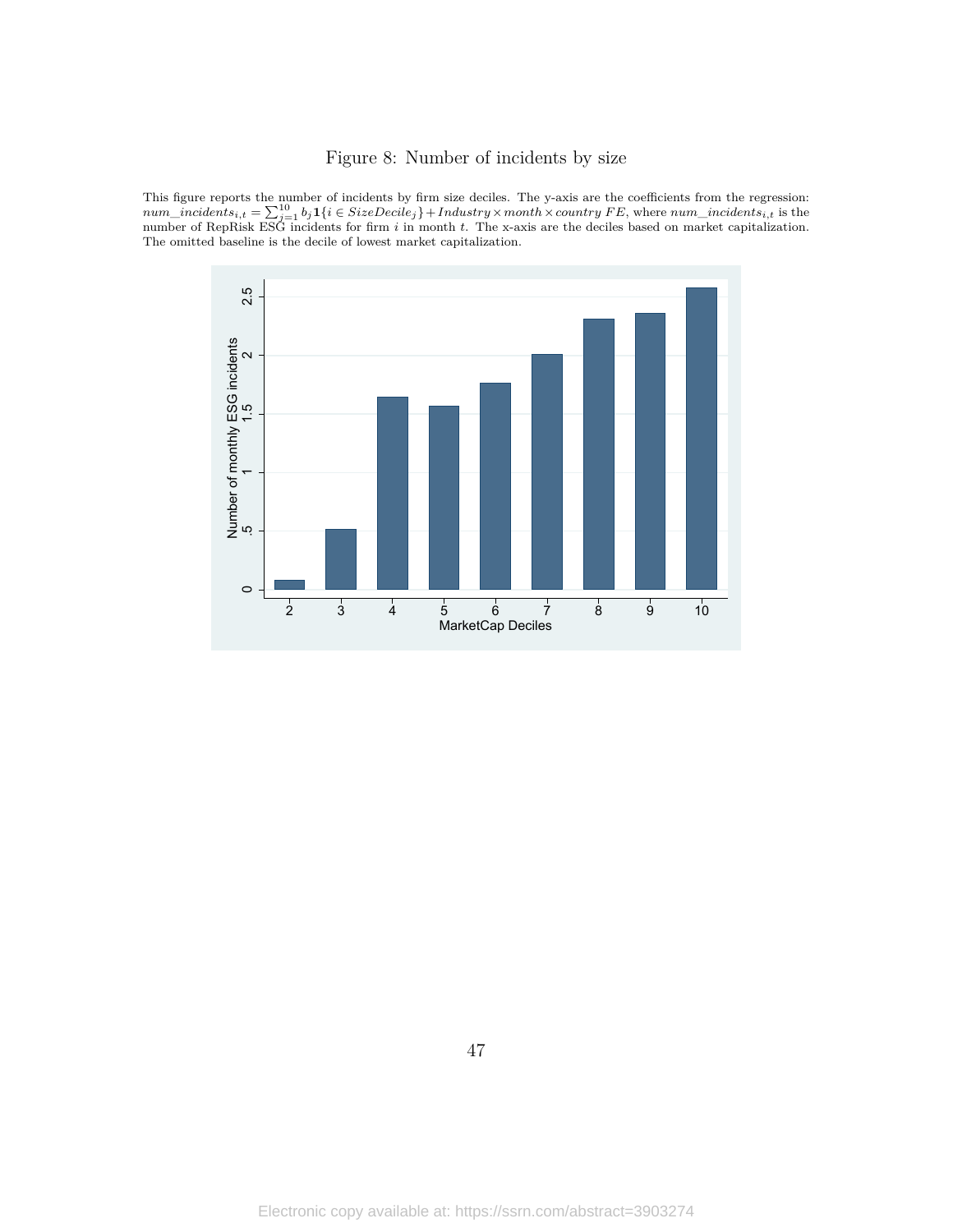# **Tables**

|  |  | Table 1: ESG incidents predict ESG scores |  |  |  |
|--|--|-------------------------------------------|--|--|--|
|--|--|-------------------------------------------|--|--|--|

<span id="page-47-0"></span>This table reports the summary statistics of the main variables used in our analysis from 2008 to 2019. ∆*EP S/EP S*, ∆*Sales/Sales* and ∆*GrossMargin/GrossMargin* are of different horizons, from 1-quarter ahead to 3-year ahead.

|                                      | Obs.      | mean    | s.d.  | p1       | p25     | p50  | p75  | p99    |
|--------------------------------------|-----------|---------|-------|----------|---------|------|------|--------|
| $\Delta EPS/EPS$ (%)                 | 2,630,318 | $-1.24$ | 8.68  | $-33.33$ | $-1.53$ | 0.00 | 0.19 | 21.43  |
| $\Delta LTG~(\%)$                    | 226,939   | $-0.11$ | 1.80  | $-6.23$  | 0.00    | 0.00 | 0.00 | 5.30   |
| $\Delta PTG/PTG$ (%)                 | 604,374   | 0.24    | 5.69  | $-16.67$ | $-0.58$ | 0.00 | 1.52 | 16.67  |
| Return $(\%)$                        | 630,118   | 0.38    | 9.82  | $-23.82$ | $-5.08$ | 0.59 | 6.09 | 23.29  |
| $\Delta Sales/Sales$ (%)             | 2,538,492 | $-0.18$ | 2.23  | $-7.61$  | $-0.43$ | 0.00 | 0.19 | 6.29   |
| $\Delta GrossMargin/GrossMargin$ (%) | 1,271,860 | $-0.13$ | 1.85  | $-6.78$  | $-0.07$ | 0.00 | 0.00 | 5.43   |
| Market Cap. (Bil USD)                | 7,271,929 | 10.43   | 29.92 | 0.07     | 0.96    | 2.75 | 8.35 | 139.34 |
| Num. of incidents                    | 7,271,983 | 0.28    | 1.22  | 0.00     | 0.00    | 0.00 | 0.00 | 5.00   |
| $\triangle ROA(\%)$                  | 6,568,277 | $-0.00$ | 0.11  | $-0.56$  | 0.00    | 0.00 | 0.00 | 0.44   |
| $\Delta(CapEx/Asset)(\%)$            | 7,053,560 | $-0.00$ | 0.22  | $-1.10$  | 0.00    | 0.00 | 0.00 | 0.94   |
| $\Delta(NetDebt/Asset)(\%)$          | 7,055,733 | 0.01    | 0.56  | $-2.41$  | 0.00    | 0.00 | 0.00 | 2.71   |
| Any incidents                        | 7,271,983 | 0.13    | 0.33  | 0.00     | 0.00    | 0.00 | 0.00 | 1.00   |
| Num. of incidents                    | 7,271,983 | 0.28    | 1.22  | 0.00     | 0.00    | 0.00 | 0.00 | 5.00   |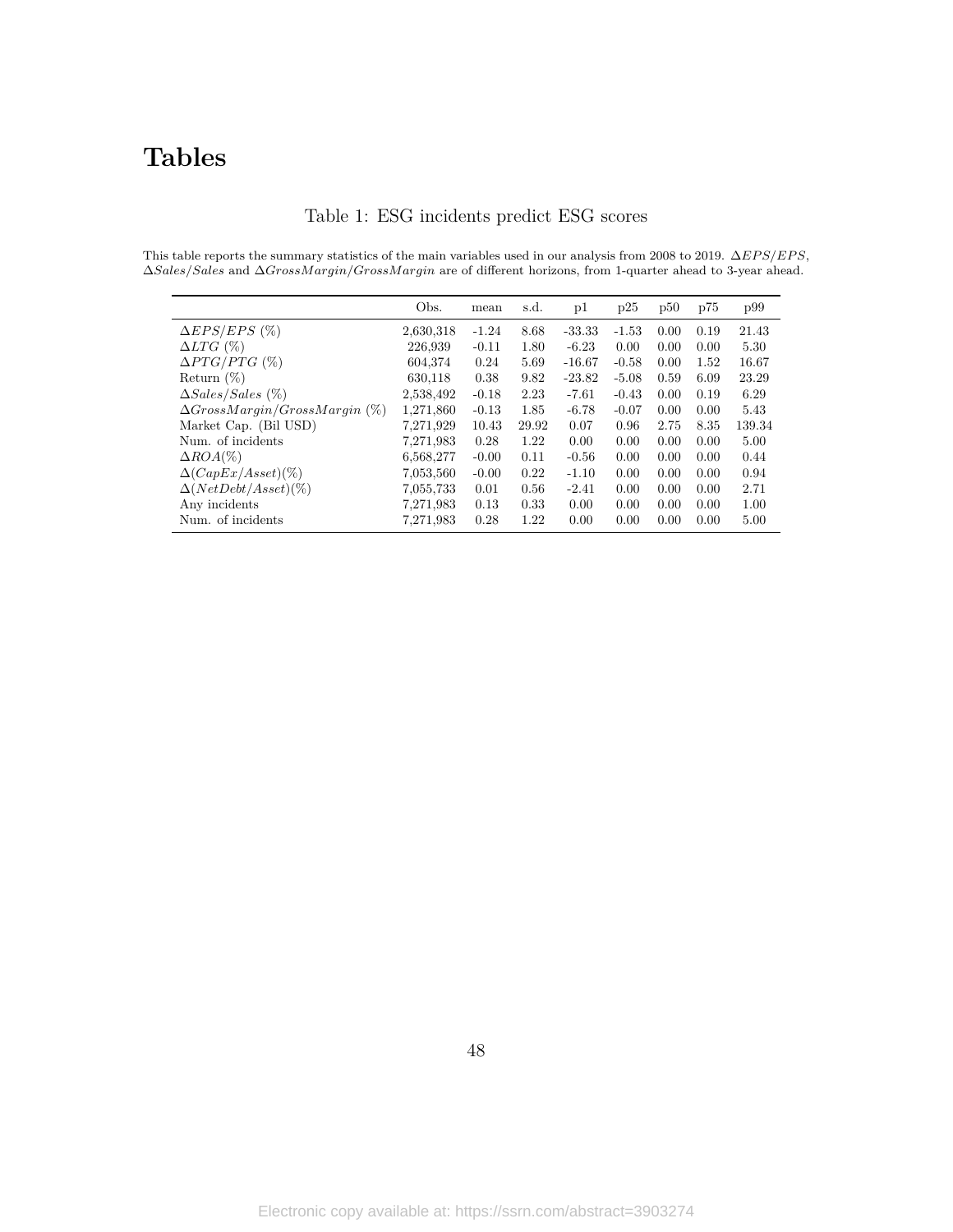#### Table 2: Reaction of earnings forecast to ESG incidents

<span id="page-48-0"></span>This table reports the results of regressing changes in consensus EPS forecast on ESG incidents. In columns (1) - (7), the dependent variables are changes of 1-quarter, 2-quarter, 3-quarter, 4-quarter, 1-year, 2-year, and 3-year ahead EPS forecasts, defined as  $\frac{F_t EPS_{t+h} - F_{t-1} EPS_{t+h}}{abs(F_{t-1} EPS_{t+h})} \times 100$ , where h is the horizon of forecasts. In column (8), the dependent variable is the change of the long-term growth forecast, defined as  $(LTG_t - LTG_{t-1}) \times 100$ . In column (9), the dependent variable is the change of the price targets, defined as  $\frac{PTG_t - PTG_{t-1}}{PTG_{t-1}} \times 100$ . In column (10), the dependent variable is the cumulative return over the month *t*. In Panel A, the main independent variable takes on a value of one if at least one incident happens in months [*t −* 6*, t*], and zero otherwise. In Panel B, the independent variable is defined as 1 if 1 incident happen in months  $[t-6, t]$ , 2 if more than 1 incident happen in months  $[t-6, t]$ , and 0 otherwise. Standard errors are clustered at the industry-month level. *t*-statistics are in parentheses. *∗ p <* 0*.*1, *∗∗ p <* 0*.*05, *∗∗∗ p <* 0*.*01

Panel A: At least one incident

|                                             |             | (2)        | (3)        | (4)            | $\left( 5\right)$ | (6)         | 7)          | (8)          | (9)         | (10)        |
|---------------------------------------------|-------------|------------|------------|----------------|-------------------|-------------|-------------|--------------|-------------|-------------|
|                                             | Q1          | Q2         | Q3         | Q <sub>4</sub> | vear              | 2 year      | 3 year      | $_{\rm LTG}$ | <b>PTG</b>  | Ret.        |
| $>=1$ incidents in the past 6 months=1      | $-0.158***$ | $-0.125**$ | $-0.072$   | $-0.065$       | $-0.110***$       | $-0.143***$ | $-0.150***$ | $-0.005$     | $-0.170***$ | $-0.167***$ |
|                                             | $(-2.72)$   | $-2.25$    | $(-1.30)$  | $(-1.13)$      | $-2.97$           | $(-4.19)$   | $(-4.02)$   | $(-0.40)$    | $(-7.74)$   | $(-4.98)$   |
| Month $\times$ Industry $\times$ Country FE | YES         | YES        | YES        | YES            | YES               | YES         | YES         | YES          | YES         | YES         |
| Firm FE                                     | YES         | YES        | <b>YES</b> | YES            | YES               | YES         | YES         | YES          | <b>YES</b>  | YES         |
| adj R2                                      | 0.089       | 0.090      | 0.085      | 0.095          | 0.077             | 0.093       | 0.073       | 0.073        | 0.176       | 0.364       |
| Obs.                                        | 279530      | 259734     | 239787     | 145738         | 548322            | 546116      | 421821      | 199753       | 561343      | 554966      |

|                                             | $\left(1\right)$ | (2)         | $\left( 3\right)$ | $^{(4)}$  | (5)         | (6)         | (7)         | (8)        | (9)         | (10)        |
|---------------------------------------------|------------------|-------------|-------------------|-----------|-------------|-------------|-------------|------------|-------------|-------------|
|                                             | Q1               | $_{\rm Q2}$ | Q3                | $Q_4$     | 1 vear      | 2 year      | 3 year      | LTG        | <b>PTG</b>  | Ret.        |
| 1 incident in the past 6 months             | $-0.093$         | $-0.059$    | 0.010             | $-0.039$  | $-0.069*$   | $-0.101***$ | $-0.113***$ | 0.005      | $-0.133***$ | $-0.160***$ |
|                                             | $(-1.47)$        | $(-0.98)$   | (0.17)            | $(-0.62)$ | $(-1.71)$   | $(-2.77)$   | $(-2.78)$   | (0.36)     | $(-5.65)$   | $(-4.50)$   |
|                                             |                  |             |                   |           |             |             |             |            |             |             |
| $>=$ 2 incidents in the past 6 months       | $-0.302***$      | $-0.273***$ | $-0.253***$       | $-0.125$  | $-0.206***$ | $-0.240***$ | $-0.229***$ | $-0.026$   | $-0.254***$ | $-0.184***$ |
|                                             | $-3.72)$         | $(-3.54)$   | $(-3.35)$         | $(-1.49)$ | $(-3.97)$   | $(-4.96)$   | $(-4.46)$   | $(-1.51)$  | $(-8.04)$   | $(-3.81)$   |
| Month $\times$ Industry $\times$ Country FE | YES              | YES         | YES               | YES       | YES         | YES         | YES         | YES        | YES         | YES         |
| Firm FE                                     | YES              | <b>YES</b>  | YES               | YES       | <b>YES</b>  | YES         | YES         | <b>YES</b> | <b>YES</b>  | YES         |
| adj R2                                      | 0.089            | 0.090       | 0.085             | 0.095     | 0.077       | 0.093       | 0.073       | 0.073      | 0.176       | 0.364       |
| Obs.                                        | 279530           | 259734      | 239787            | 145738    | 548322      | 546116      | 421821      | 199753     | 561343      | 554966      |

Panel B: Number of incidents

#### Table 3: Average term structure of EPS forecast

<span id="page-48-1"></span>This table reports the results of regressing changes in the consensus EPS forecast at different horizons on changes in 1-year EPS forecast. In columns (1) - (6), the dependent variables are changes of 1-quarter, 2-quarter, 3-quarter, 4-quarter, 2-year, 3-year ahead EPS forecasts, defined as  $\frac{F_t EPS_{t+h} - F_{t-1} EPS_{t+h}}{abs(F_{t-1} EPS_{t+h})} \times 100$ , where h is the horizon of forecasts. In column (7), the dependent variable is the change of the long-term growth forecast, defined by  $(LTG_t - LTG_{t-1}) \times 100$ . In column (8), the dependent variable is the change of the price targets, defined by  $\frac{PTG_t - PTG_{t-1}}{PTG_{t-1}} \times 100$ . In column (9), the dependent variable is the cumulative return over the month *t*. Standard errors are clustered at the industry-month level. *t*-statistics are in parentheses.  $*$   $p < 0.1$ ,  $**$   $p < 0.05$ ,  $**$   $p < 0.01$ 

|                                             | 1.         | (2)        | (3)        | (4)        | (5)        | (6)        |            | (8)        | $\left( 9\right)$ |
|---------------------------------------------|------------|------------|------------|------------|------------|------------|------------|------------|-------------------|
|                                             | Q1         | Q2         | Q3         | Q4         | 2 year     | 3 year     | LTG        | PTG        | Return            |
| 1-year eps change                           | $0.616***$ | $0.506***$ | $0.425***$ | $0.306***$ | $0.412***$ | $0.255***$ | $0.020***$ | $0.154***$ | $0.157***$        |
|                                             | (120.16)   | (96.12)    | (77.97)    | (34.82)    | (125.69)   | (71.05)    | (18.41)    | (77.40)    | (59.86)           |
| Month $\times$ Industry $\times$ Country FE | YES        | YES        | YES        | YES        | YES        | YES        | YES        | YES        | YES               |
| Firm FE                                     | YES        | YES        | YES        | YES        | YES        | YES        | YES        | YES        | YES               |
| adj R2                                      | 0.312      | 0.273      | 0.225      | 0.155      | 0.270      | 0.140      | 0.080      | 0.231      | 0.381             |
| Obs.                                        | 271875     | 253030     | 233978     | 142399     | 542786     | 420445     | 196627     | 531519     | 548491            |

49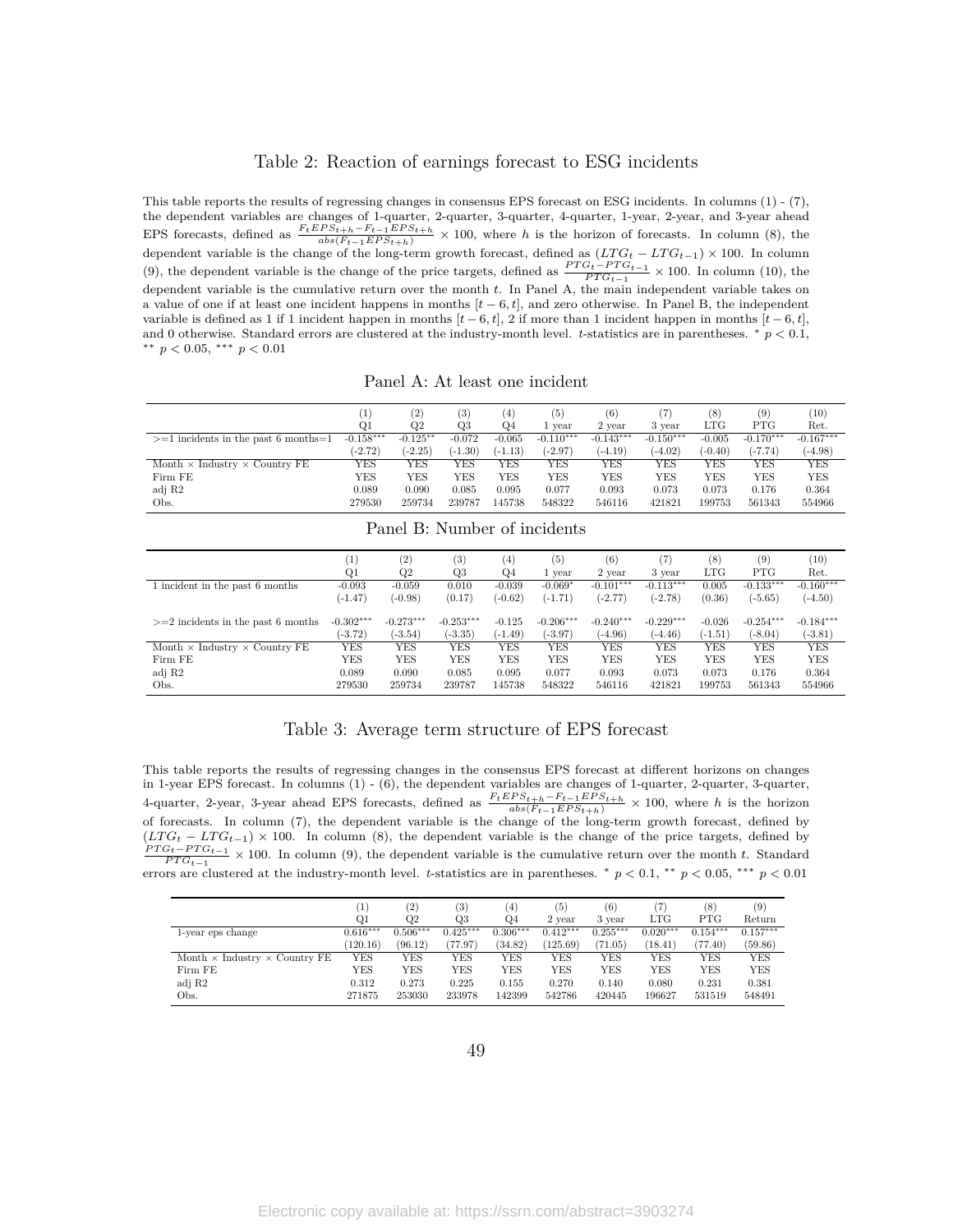#### Table 4: Dividend Discount Model and Firm Valuation

<span id="page-49-0"></span>This table reports the results of regressing several valuation-related variables on ESG incidents. In Column (1) and (2), the dependent variables are the level or ratio change in implied discount rate in month *t*. In Column (3), the dependent variable is the estimated change in firm value only through EPS change (in percentage points) in month *t*, defined in Section [4.2.](#page-20-0) In Column (4), the dependent variable is the cumulative return (in percentage points) over the month *t*. In Column (5), the dependent variable is the change of the price targets, defined as  $\frac{PTG_t - PTG_{t-1}}{PTG_{t-1}} \times 100$ . The independent variable is defined as 1 if at least one incident happens in months  $[t-6, t]$ , and 0 otherwise. The regression only uses the US sample. Standard errors are clustered at the industry-month level. *t*-statistics are in parentheses. *∗ p <* 0*.*1, *∗∗ p <* 0*.*05, *∗∗∗ p <* 0*.*01

|                                        | $\Delta r_{i,t}$  | $\Delta r_{i,t}$<br>$r_{i,t-1}$ | $\widehat{\Delta PV_{i,t}}$<br>$\overline{PV_{i,t-1}}$ | Ret.             | $\Delta PTG_{i,t}$<br>$\overline{PTG_{i,t-1}}$ |
|----------------------------------------|-------------------|---------------------------------|--------------------------------------------------------|------------------|------------------------------------------------|
|                                        | $\left( 1\right)$ | $\left( 2\right)$               | $\left( 3\right)$                                      | $\left(4\right)$ | (5)                                            |
| $>=1$ incidents in the past 6 months=1 | $-0.000$          | $-0.000$                        | $-0.188**$                                             | $-0.108*$        | $-0.169***$                                    |
|                                        | $(-0.09)$         | $(-0.34)$                       | $(-2.39)$                                              | $(-1.92)$        | $(-4.47)$                                      |
| Month $\times$ Industry FE             | YES               | <b>YES</b>                      | YES                                                    | YES              | <b>YES</b>                                     |
| Firm FE                                | <b>YES</b>        | YES                             | YES                                                    | YES              | YES                                            |
| adj R2                                 | 0.355             | 0.373                           | 0.038                                                  | 0.314            | 0.154                                          |
| Obs.                                   | 164943            | 164943                          | 164943                                                 | 209587           | 192120                                         |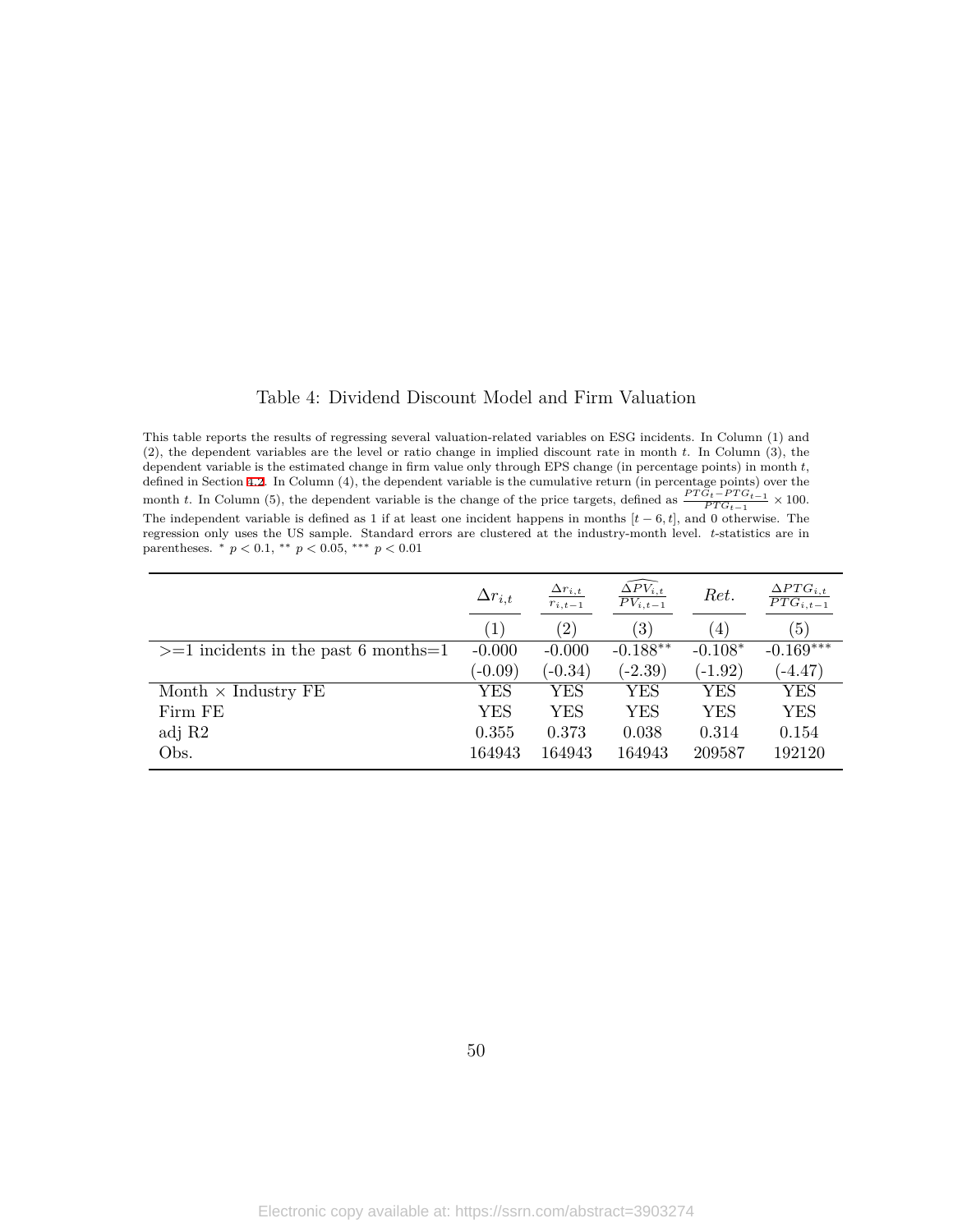#### <span id="page-50-0"></span>Table 5: Reaction of sales and gross margin forecasts to ESG incidents

This table reports the results of regressing changes in sales and gross margin consensus forecasts on ESG incidents. In columns (1) - (7), the dependent variables are changes of 1-quarter, 2-quarter, 3-quarter, 4-quarter, 1-year, 2-year, 3-year ahead sales forecasts, defined by  $\frac{F_t Sales_{t+h} - F_{t-1} Sales_{t+h}}{F_{t-1} Sales_{t+h}} \times 100$ . In column (8) - (14), the dependent variables are changes of 1-quarter, 2-quarter, 3-quarter, 4-quarter, 1-year, 2-year, 3-year ahead gross margin forecasts, defined as  $\frac{F_tGrossMargin_{t+h} - F_{t-1}GrossMargin_{t+h}}{F_{t-1}GrossMargin_{t+h}} \times 100$ . In Panel A, the independent variable is defined as 1 if at least *<sup>F</sup>t−*1*GrossMargint*+*<sup>h</sup>* one incident happens in months [*t −* 6*, t*], and 0 otherwise. In Panel B, the independent variable is defined as 1 if 1 incident happen in months [*t −* 6*, t*], 2 if more than 1 incident happen in months [*t −* 6*, t*], and 0 otherwise. Standard errors are clustered at the industry-month level. *t*-statistics are in parentheses.  $*$   $p < 0.1$ ,  $**$   $p < 0.05$ ,  $**$   $p < 0.01$ 

**Panel A: At least one incident**

|                                             |                | <b>Sales</b>      |                   |                  |             |             | GrossMargin |                |                |        |        |           |            |        |
|---------------------------------------------|----------------|-------------------|-------------------|------------------|-------------|-------------|-------------|----------------|----------------|--------|--------|-----------|------------|--------|
|                                             | (1             | $\left( 2\right)$ | $\left( 3\right)$ | $\left(4\right)$ | (5)         | (6)         | (7)         | (8)            | (9)            | (10)   | `11)   | (12)      | (13)       | (14)   |
|                                             | Q <sub>1</sub> | O <sub>2</sub>    | Q3                | Q4               | vear        | 2 year      | 3 year      | Q <sub>1</sub> | O <sub>2</sub> | Q3     | O4     | vear      | 2 year     | 3 year |
| $>=1$ incidents in the past 6 months $=1$   | $-0.019$       | $-0.037***$       | $-0.040***$       | $-0.021$         | $-0.034***$ | $-0.059***$ | $-0.059***$ | $-0.029*$      | $-0.024$       | 0.007  | 0.020  | $-0.019*$ | $-0.018$   | 0.002  |
|                                             | $-1.42$        | $(-2.70)$         | $(-2.85)$         | $(-1.44)$        | $(-4.17)$   | $-6.25$     | $(-5.14)$   | $(-1.71)$      | $(-1.56)$      | (0.44) | (1.27) | $(-1.72)$ | $(-1.62)$  | (0.16) |
| Month $\times$ Industry $\times$ Country FE | YES            | YES               | YES               | YES              | YES         | YES         | YES         | <b>YES</b>     | YES            | YES    | YES    | YES       | YES        | YES    |
| Firm FE                                     | YES            | <b>YES</b>        | <b>YES</b>        | YES              | YES         | <b>YES</b>  | <b>YES</b>  | <b>YES</b>     | YES            | YES    | YES    | YES       | <b>YES</b> | YES    |
| adj R2                                      | 0.095          | 0.098             | 0.096             | 0.099            | 0.092       | 0.105       | 0.086       | 0.056          | 0.046          | 0.045  | 0.050  | 0.060     | 0.056      | 0.053  |
| Obs.                                        | 279985         | 251644            | 224824            | 131232           | 552092      | 541921      | 417346      | 131259         | 119671         | 105483 | 61761  | 296492    | 286369     | 181832 |

| Panel B: Number of incidents |  |
|------------------------------|--|
|------------------------------|--|

|                                             |             |             |             | <b>Sales</b> |             |             |             | GrossMargin |            |            |            |           |            |            |
|---------------------------------------------|-------------|-------------|-------------|--------------|-------------|-------------|-------------|-------------|------------|------------|------------|-----------|------------|------------|
|                                             | $_{(1)}$    | (2)         | (3)         | (4)          | (5)         | (6)         | (7)         | (8)         | (9)        | (10)       | (11)       | (12)      | (13)       | (14)       |
|                                             | Q1          | $_{\rm Q2}$ | Q3          | $Q_4$        | 1 year      | 2 year      | 3 year      | Q1          | Q2         | Q3         | Q4         | vear      | 2 year     | 3 year     |
| 1 incident in the past 6 months             | $-0.005$    | $-0.014$    | $-0.013$    | $-0.015$     | $-0.025***$ | $-0.041***$ | $-0.038***$ | $-0.033*$   | $-0.019$   | 0.017      | 0.020      | $-0.022*$ | $-0.016$   | 0.010      |
|                                             | $(-0.37)$   | $(-0.94)$   | $(-0.83)$   | $(-0.92)$    | $(-2.79)$   | $(-4.05)$   | $(-2.96)$   | $(-1.87)$   | $(-1.12)$  | (1.00)     | (1.20)     | $(-1.88)$ | (-1.38)    | (0.68)     |
|                                             |             |             |             |              |             |             |             |             |            |            |            |           |            |            |
| $>=$ 2 incidents in the past 6 months       | $-0.048***$ | $-0.087***$ | $-0.101***$ | $-0.036$     | $-0.055***$ | $-0.100***$ | $-0.105***$ | $-0.018$    | $-0.037$   | $-0.015$   | 0.019      | $-0.012$  | $-0.021$   | $-0.015$   |
|                                             | $(-2.62)$   | $-4.66$ )   | $(-5.29)$   | $(-1.76)$    | $(-4.88)$   | $(-7.57)$   | $(-6.82)$   | $(-0.76)$   | $(-1.69)$  | $-0.67$    | (0.85)     | $(-0.75)$ | $(-1.30)$  | $(-0.78)$  |
| Month $\times$ Industry $\times$ Country FE | <b>YES</b>  | <b>YES</b>  | YES         | YES          | <b>YES</b>  | YES         | YES         | YES         | <b>YES</b> | YES        | YES        | YES       | <b>YES</b> | <b>YES</b> |
| Firm FE                                     | <b>YES</b>  | <b>YES</b>  | <b>YES</b>  | <b>YES</b>   | <b>YES</b>  | <b>YES</b>  | <b>YES</b>  | <b>YES</b>  | <b>YES</b> | <b>YES</b> | <b>YES</b> | YES       | <b>YES</b> | <b>YES</b> |
| adj R2                                      | 0.095       | 0.098       | 0.096       | 0.099        | 0.092       | 0.105       | 0.086       | 0.056       | 0.046      | 0.045      | 0.050      | 0.060     | 0.056      | 0.053      |
| Obs.                                        | 279985      | 251644      | 224824      | 131232       | 552092      | 541921      | 417346      | 131259      | 1967       | 105483     | 61761      | 296492    | 286369     | 181832     |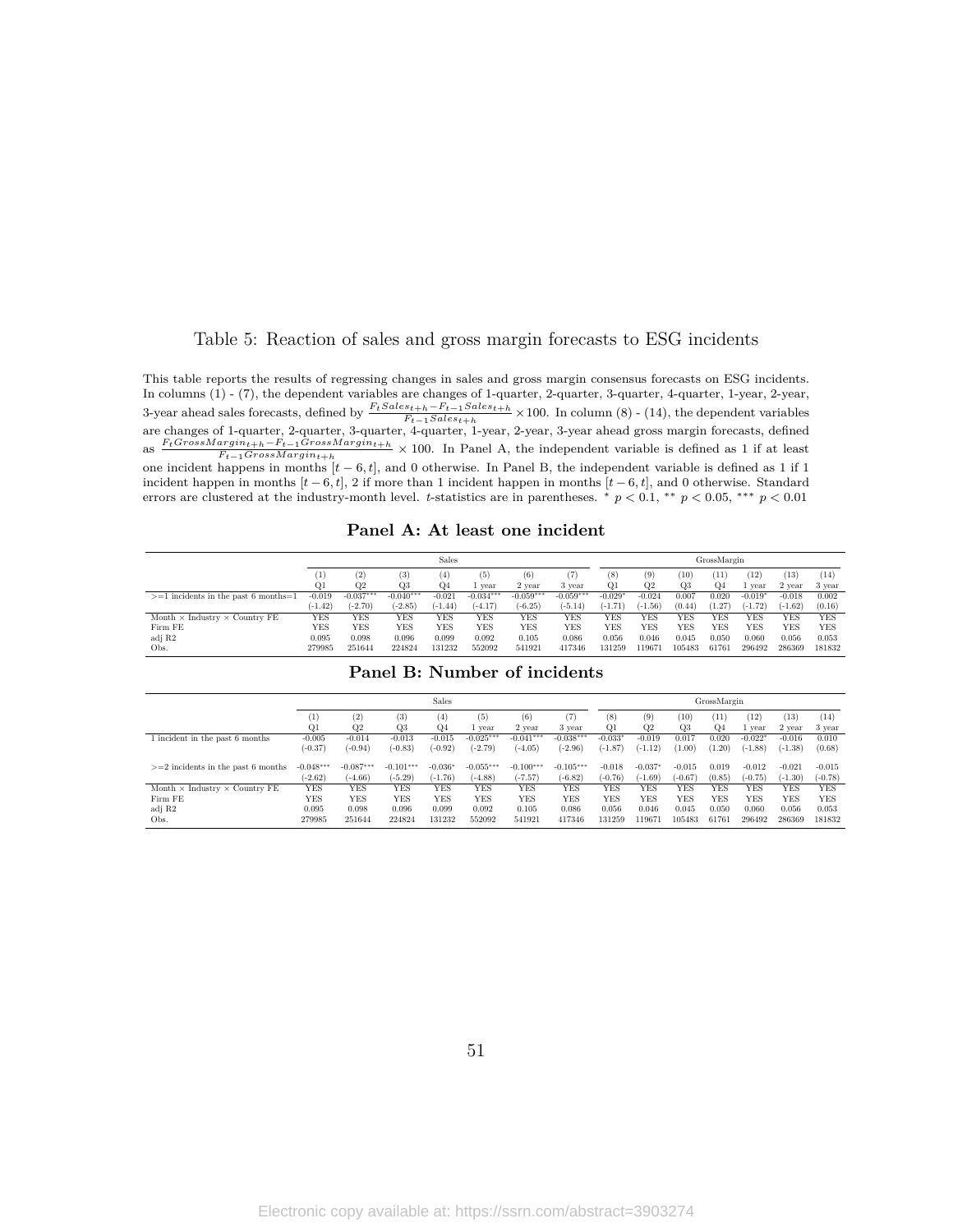#### Table 6: Variation across Regions

<span id="page-51-0"></span>This table reports the results of regressing changes in consensus EPS and sales forecasts on ESG incidents, interacted with dummy indicating regions. In Panel A columns (1) - (3), the dependent variables are changes of 1-year, 2-year, and 3-year ahead consensus EPS forecasts, defined as  $\frac{F_t EPS_{t+h} - F_{t-1} EPS_{t+h}}{abs(F_{t-1} EPS_{t+h})} \times 100$ . In Column (4), the dependent variable is the change of the long-term growth forecast, defined as  $(LTG_t - LTG_{t-1}) \times 100$ . In column (5), the dependent variable is the change of the consensus price target, defined as  $\frac{PTG_t - PTG_{t-1}}{PTG_{t-1}} \times 100$ . In column (6), the dependent variable is the cumulative return over the month *t*. In Panel B, the dependent variables are changes of 1-year, 2-year, and 3-year ahead sales forecasts, defined as  $\frac{F_t Sales_{t+h} - F_{t-1} Sales_{t+h}}{F_{t-1} Sales_{t+h}} \times 100$ . The baseline category is a dummy indicating firms in North America (US and Canada). *EU*15, *Asia* and *Others* are dummies indicating whether the firm is among the 15 most developed European countries (defined in Section [6.1\)](#page-24-1), in Asia and in other regions (mostly Australia, Africa and South America). Standard errors are clustered at the industry-month level. *t*-statistics are in parentheses. *∗ p <* 0*.*1, *∗∗ p <* 0*.*05, *∗∗∗ p <* 0*.*01

| Panel A: EPS/PTG forecast |  |  |  |
|---------------------------|--|--|--|
|---------------------------|--|--|--|

|                                                         | $\left( 1\right)$ | (2)        | (3)         | (4)        | (5)         | (6)        |
|---------------------------------------------------------|-------------------|------------|-------------|------------|-------------|------------|
|                                                         | 1 year            | 2 year     | 3 year      | <b>LTG</b> | <b>PTG</b>  | Return     |
| $>=1$ incidents in the past 6 months=1                  | $-0.087$          | $-0.126**$ | $-0.236***$ | $-0.009$   | $-0.179***$ | $-0.113**$ |
|                                                         | $(-1.61)$         | $(-2.46)$  | $(-3.88)$   | $(-0.66)$  | $(-5.13)$   | $(-2.05)$  |
| $>=1$ incidents in the past 6 months=1 $\times$ EU15    | $-0.090$          | $-0.110$   | 0.103       | 0.028      | $-0.061$    | $-0.193**$ |
|                                                         | $(-0.91)$         | $(-1.24)$  | (1.05)      | (0.69)     | $(-0.95)$   | $(-1.98)$  |
| $>=1$ incidents in the past 6 months $=1 \times$ Asia   | $-0.062$          | $-0.051$   | $0.149*$    | $-0.003$   | $-0.011$    | $-0.092$   |
|                                                         | $(-0.73)$         | $(-0.65)$  | (1.74)      | $(-0.08)$  | $(-0.21)$   | $(-1.14)$  |
| $>=1$ incidents in the past 6 months $=1 \times$ Others | 0.060             | 0.104      | $0.204*$    | $-0.015$   | 0.115       | $-0.037$   |
|                                                         | (0.50)            | (0.97)     | (1.81)      | $(-0.30)$  | (1.63)      | $(-0.35)$  |
| Month $\times$ Industry $\times$ Country FE             | YES               | YES        | YES         | YES        | YES         | YES        |
| Firm FE                                                 | YES               | YES        | YES         | YES        | <b>YES</b>  | YES        |
| adj R2                                                  | 0.075             | 0.091      | 0.071       | 0.073      | 0.174       | 0.363      |
| Obs.                                                    | 561492            | 559144     | 432938      | 202190     | 575070      | 567951     |

|                                                         | (1)        | (2)         | (3)         |
|---------------------------------------------------------|------------|-------------|-------------|
|                                                         | 1 year     | 2 year      | 3 year      |
| $>=1$ incidents in the past 6 months $=1$               | $-0.027**$ | $-0.056***$ | $-0.073***$ |
|                                                         | $(-2.12)$  | $(-3.83)$   | $(-3.80)$   |
| $>=1$ incidents in the past 6 months $=1 \times$ EU15   | $-0.001$   | $-0.025$    | $-0.004$    |
|                                                         | $(-0.03)$  | $(-1.01)$   | $(-0.14)$   |
| $>=1$ incidents in the past 6 months $=1 \times$ Asia   | $-0.015$   | 0.004       | $0.060**$   |
|                                                         | $(-0.79)$  | (0.16)      | (2.24)      |
|                                                         |            |             |             |
| $>=1$ incidents in the past 6 months $=1 \times$ Others | $-0.021$   | $-0.003$    | $-0.024$    |
|                                                         | $(-0.71)$  | $(-0.08)$   | $(-0.58)$   |
| Month $\times$ Industry $\times$ Country FE             | YES        | <b>YES</b>  | YES         |
| Firm FE                                                 | YES        | <b>YES</b>  | YES         |
| adj R2                                                  | 0.092      | 0.105       | 0.086       |
| Obs.<br>52                                              | 552092     | 541921      | 417346      |
|                                                         |            |             |             |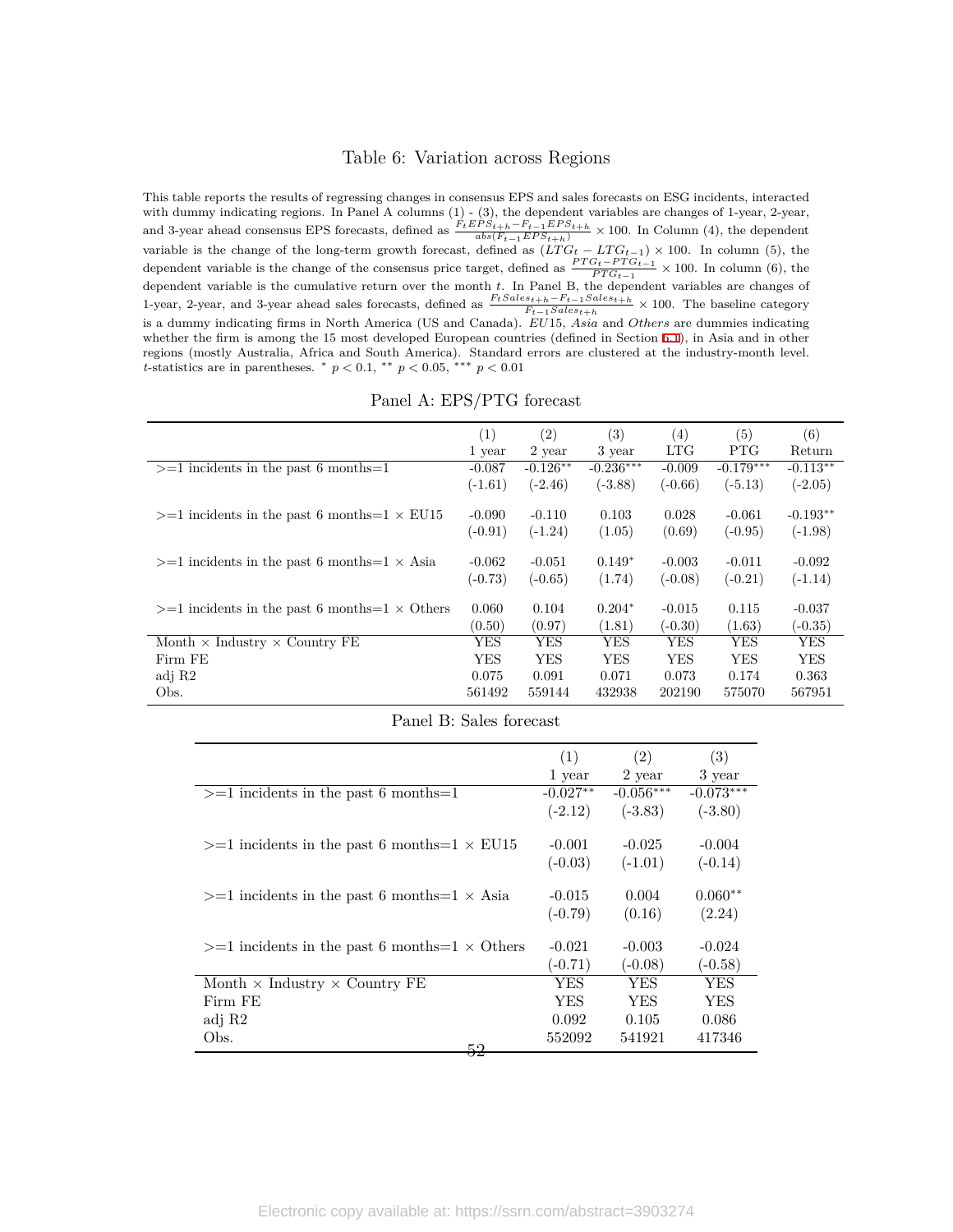#### Table 7: Interaction with Advertisement Intensity

<span id="page-52-0"></span>This table reports the results of regressing changes in consensus EPS and sales forecast on ESG incidents, interacted with advertisement intensity. In Panel A columns (1) - (7), the dependent variables are changes of 1-quarter, 2-quarter, 3-quarter, 4-quarter, 1-year, 2-year, 3-year ahead consensus EPS forecasts, defined as  $\frac{F_t EPS_{t+h} - F_{t-1} EPS_{t+h}}{abs(F_{t-1} EPS_{t+h})} \times 100.$  In column (8), the dependent variable is the change of the long-term growth forecast, defined as  $(LTG_t - LTG_{t-1}) \times 100$ . In column (9), the dependent variable is the change of the price targets, defined as  $\frac{PTG_t - PTG_{t-1}}{PTG_{t-1}} \times 100$ . In column (10), the dependent variable is the cumulative return over the month *t*. In Panel B, the dependent variables are changes of 1-quarter, 2-quarter, 3-quarter, 4-quarter, 1-year, 2-year, 3-year ahead sales forecasts, defined as  $\frac{F_t S a le s_{t+h} - F_{t-1} S a le s_{t+h}}{F_{t-1} S a le s_{t+h}} \times 100$ . highAdIntensity is a dummy equal to 1 if the industry's median advertisement spending (defined as *advertisement expenditure/Sales*) is higher than the median of all industries. Standard errors are clustered at the industry-month level. *t*-statistics are in parentheses. *∗ p <* 0*.*1, *∗∗ p <* 0*.*05, *∗∗∗ p <* 0*.*01

#### **Panel A: EPS/PTG forecast**

|                                                                    | $_{(1)}$              | (2)                   | (3)                   | $^{(4)}$        | (5)                     | (6)<br>2 year           | (7)<br>3 year         | $^{(8)}$<br>LTG | (9<br><b>PTG</b>        | (10)                   |
|--------------------------------------------------------------------|-----------------------|-----------------------|-----------------------|-----------------|-------------------------|-------------------------|-----------------------|-----------------|-------------------------|------------------------|
| $>=1$ incidents in the past 6 months=1                             | Q1<br>$-0.103$        | Q2<br>$-0.040$        | Q3<br>$-0.016$        | Q4<br>$-0.110$  | vear<br>$-0.030$        | $-0.074$                | $-0.147***$           | $-0.011$        | $-0.135***$             | Ret.<br>$-0.122***$    |
|                                                                    | $(-1.20)$             | $(-0.47)$             | $(-0.18)$             | $(-1.21)$       | $(-0.53)$               | $(-1.44)$               | $(-2.63)$             | $(-0.54)$       | $(-4.51)$               | $(-2.66)$              |
| $>=1$ incidents in the past 6 months $=1 \times$ High Ad Intensity | $-0.124$<br>$(-1.09)$ | $-0.172$<br>$(-1.57)$ | $-0.105$<br>$(-0.96)$ | 0.094<br>(0.82) | $-0.178**$<br>$(-2.49)$ | $-0.152**$<br>$(-2.29)$ | $-0.002$<br>$(-0.02)$ | 0.008<br>(0.29) | $-0.090**$<br>$(-2.06)$ | $-0.111*$<br>$(-1.67)$ |
| Month $\times$ Industry $\times$ Country FE                        | YES                   | YES                   | <b>YES</b>            | YES             | YES                     | YES                     | YES                   | <b>YES</b>      | <b>YES</b>              | <b>YES</b>             |
| Firm FE                                                            | YES                   | YES                   | <b>YES</b>            | <b>YES</b>      | <b>YES</b>              | <b>YES</b>              | YES                   | <b>YES</b>      | YES                     | <b>YES</b>             |
| adj R2                                                             | 0.088                 | 0.089                 | 0.083                 | 0.093           | 0.075                   | 0.091                   | 0.071                 | 0.073           | 0.174                   | 0.363                  |
| Obs.                                                               | 282989                | 262602                | 242214                | 147308          | 561492                  | 559144                  | 432938                | 202190          | 575070                  | 567951                 |

#### **Panel B: Sales forecast**

|                                                                   | $\left  \right $ | $\left( 2\right)$ | $\left( 3\right)$ | (4)        | (5)         | (6)         | (7)        |
|-------------------------------------------------------------------|------------------|-------------------|-------------------|------------|-------------|-------------|------------|
|                                                                   | Q1               | Q2                | Q3                | Q4         | 1 year      | 2 year      | 3 year     |
| $>=1$ incidents in the past 6 months=1                            | 0.009            | $-0.014$          | $-0.020$          | 0.019      | $-0.014$    | $-0.041***$ | $-0.035**$ |
|                                                                   | (0.43)           | $(-0.61)$         | $(-0.86)$         | (0.78)     | $(-1.15)$   | $(-2.93)$   | $(-2.08)$  |
| $>=1$ incidents in the past 6 months=1 $\times$ High Ad Intensity | $-0.055**$       | $-0.046*$         | $-0.040$          | $-0.078**$ | $-0.042***$ | $-0.038**$  | $-0.051**$ |
|                                                                   | $(-2.11)$        | $(-1.70)$         | $(-1.40)$         | $(-2.57)$  | $(-2.64)$   | $(-2.04)$   | $(-2.22)$  |
| Month $\times$ Industry $\times$ Country FE                       | YES              | YES               | YES               | YES        | <b>YES</b>  | YES         | YES        |
| Firm FE                                                           | YES              | YES               | YES               | YES        | <b>YES</b>  | YES         | YES        |
| adj R2                                                            | 0.095            | 0.098             | 0.096             | 0.099      | 0.092       | 0.105       | 0.086      |
| Obs.                                                              | 279985           | 251644            | 224824            | 131232     | 552092      | 541921      | 417346     |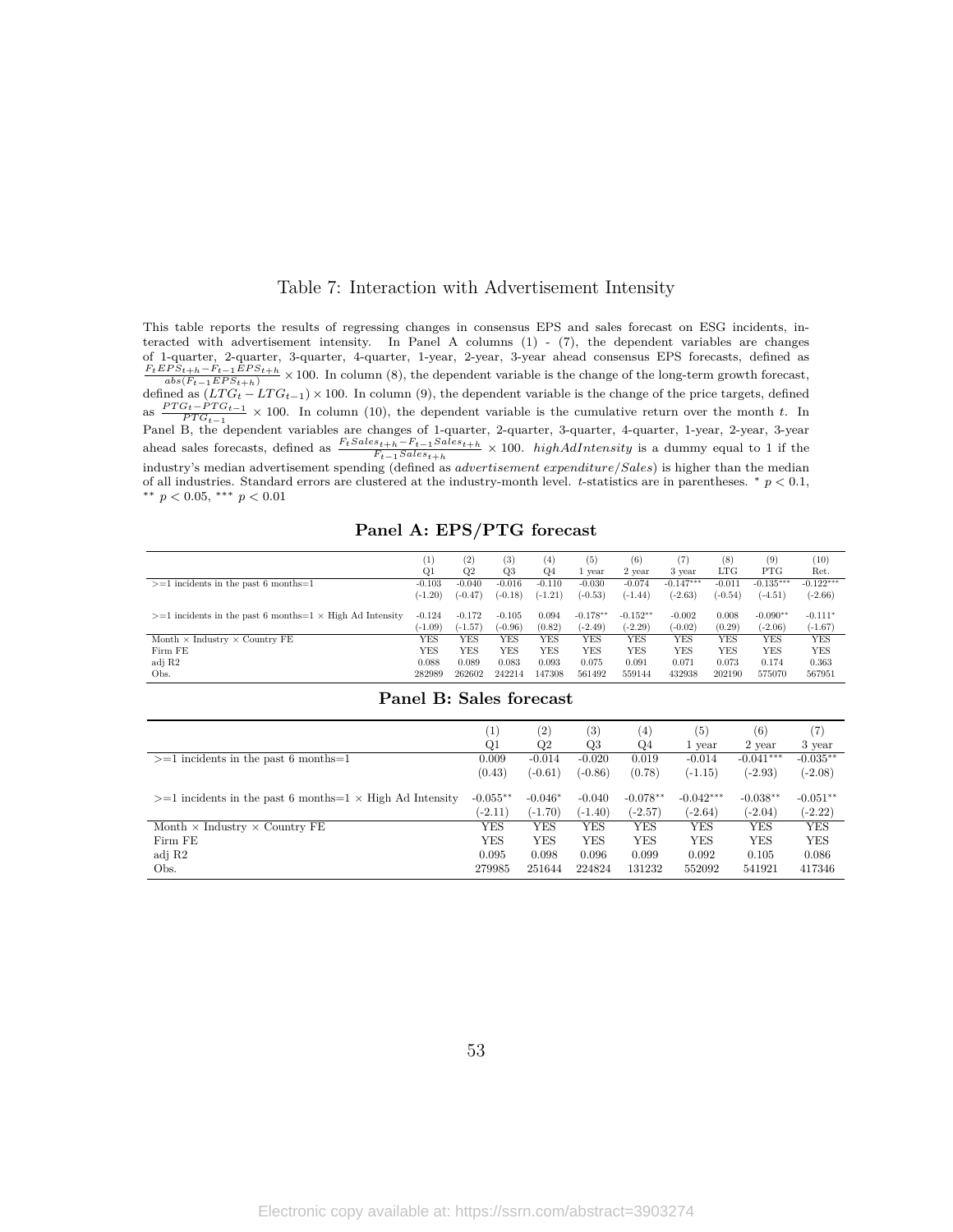#### Table 8: Interaction with Firm Size

<span id="page-53-0"></span>This table reports the results of regressing changes in consensus EPS and sales forecast on ESG incidents, interacted with firm size. In Panel A columns (1) - (7), the dependent variables are changes of 1-quarter, 2-quarter, 3-quarter, 4-quarter, 1-year, 2-year, 3-year ahead consensus EPS forecasts, defined as  $\frac{F_t EPS_{t+h} - F_{t-1} EPS_{t+h}}{abs(F_{t-1} EPS_{t+h})} \times 100$ . In column (8), the dependent variable is the change of the long-term growth forecast, defined as  $(LTG_t - LTG_{t-1}) \times 100$ . In column (9), the dependent variable is the change of the price targets, defined as  $\frac{PTG_t - PTG_{t-1}}{PTG_{t-1}} \times 100$ . In column (10), the dependent variable is the cumulative return over the month *t*. In Panel B, the dependent variables are changes of 1-quarter, 2-quarter, 3-quarter, 4-quarter, 1-year, 2-year, 3-year ahead sales forecasts, defined as  $\frac{F_t Sales_{t+h} - F_{t-1} Sales_{t+h}}{F_{t-1} Sales_{t+h}} \times 100.$  Large Firm is a dummy equal to one if the market value of the firm is larger than the median of the pooled sample of firms in a given month. Standard errors are clustered at the industry-month level. *t*-statistics are in parentheses.  $*$   $p < 0.1$ ,  $*$   $p < 0.05$ ,  $**$   $p < 0.01$ 

| Panel A: EPS/PTG forecast |
|---------------------------|
|---------------------------|

|                                                            | (1)<br>Q <sub>1</sub> | $\left( 2\right)$<br>Q2 | (3)<br>Q3          | (4)<br>$Q_4$    | (5)<br>1 vear        | (6)<br>2 year        | (7)<br>3 year       | (8)<br><b>LTG</b> | (9)<br><b>PTG</b>    | (10)<br>Ret.    |
|------------------------------------------------------------|-----------------------|-------------------------|--------------------|-----------------|----------------------|----------------------|---------------------|-------------------|----------------------|-----------------|
| $>=1$ incidents in the past 6 months=1                     | $-0.223**$            | $-0.168*$               | $-0.184*$          | $-0.193*$       | $-0.240***$          | $-0.248***$          | $-0.246***$         | $-0.034$          | $-0.241***$          | $-0.228***$     |
|                                                            | $(-2.13)$             | $(-1.71)$               | $(-1.84)$          | $(-1.76)$       | $(-3.94)$            | $(-4.35)$            | $(-3.67)$           | $(-1.23)$         | $(-7.02)$            | $(-4.33)$       |
| $>=1$ incidents in the past 6 months=1 $\times$ Large Firm | 0.102<br>(0.85)       | 0.073<br>(0.65)         | $0.188*$<br>(1.67) | 0.204<br>(1.61) | $0.235***$<br>(3.39) | $0.189***$<br>(2.91) | $0.164**$<br>(2.22) | 0.033<br>(1.13)   | $0.119***$<br>(2.83) | 0.092<br>(1.44) |
| LargeFirm                                                  | $0.703***$            | $0.742***$              | $0.635***$         | $0.534***$      | $0.691***$           | $0.737***$           | $0.698***$          | 0.031             | $0.582***$           | $-1.385***$     |
|                                                            | (6.80)                | (7.58)                  | (6.70)             | (5.02)          | (11.53)              | (12.57)              | (10.55)             | (1.33)            | (14.10)              | $(-20.59)$      |
| Month $\times$ Industry $\times$ Country FE                | YES                   | <b>YES</b>              | YES                | YES             | YES                  | YES                  | YES                 | YES               | YES                  | <b>YES</b>      |
| Firm FE                                                    | YES                   | <b>YES</b>              | YES                | <b>YES</b>      | <b>YES</b>           | <b>YES</b>           | YES                 | <b>YES</b>        | <b>YES</b>           | <b>YES</b>      |
| adj R2                                                     | 0.088                 | 0.090                   | 0.084              | 0.093           | 0.075                | 0.092                | 0.072               | 0.073             | 0.175                | 0.364           |
| Obs.                                                       | 282988                | 262599                  | 242214             | 147308          | 561484               | 559135               | 432934              | 202190            | 575066               | 567948          |

#### **Panel A: Sales forecast**

|                                                            | $\left( 1\right)$ | (2)        | (3)        | $\left( 4\right)$ | (5)         | (6)         | $\scriptstyle{(7)}$ |
|------------------------------------------------------------|-------------------|------------|------------|-------------------|-------------|-------------|---------------------|
|                                                            | Q1                | Q2         | Q3         | Q4                | 1 year      | 2 year      | 3 year              |
| $>=1$ incidents in the past 6 months=1                     | $-0.022$          | $-0.036$   | $-0.047**$ | $-0.052**$        | $-0.041***$ | $-0.081***$ | $-0.069***$         |
|                                                            | $(-1.04)$         | $(-1.63)$  | $(-2.05)$  | $(-2.14)$         | $(-3.21)$   | $(-5.32)$   | $(-3.67)$           |
|                                                            |                   |            |            |                   |             |             |                     |
| $>=1$ incidents in the past 6 months=1 $\times$ Large Firm | 0.006             | $-0.002$   | 0.011      | $0.048*$          | 0.013       | $0.040**$   | 0.017               |
|                                                            | (0.22)            | $(-0.07)$  | (0.39)     | (1.75)            | (0.87)      | (2.21)      | (0.78)              |
|                                                            | $0.111***$        | $0.126***$ | $0.134***$ |                   | $0.086***$  | $0.156***$  | $0.171***$          |
| LargeFirm                                                  |                   |            |            | $0.050**$         |             |             |                     |
|                                                            | (5.01)            | (5.67)     | (5.61)     | (1.96)            | (6.25)      | (9.58)      | (8.67)              |
| Month $\times$ Industry $\times$ Country FE                | YES               | YES        | YES        | <b>YES</b>        | <b>YES</b>  | YES         | <b>YES</b>          |
| Firm FE                                                    | <b>YES</b>        | <b>YES</b> | <b>YES</b> | <b>YES</b>        | <b>YES</b>  | YES         | <b>YES</b>          |
| adj R2                                                     | 0.095             | 0.099      | 0.096      | 0.099             | 0.092       | 0.105       | 0.086               |
| Obs.                                                       | 279984            | 251641     | 224824     | 131232            | 552051      | 541893      | 417344              |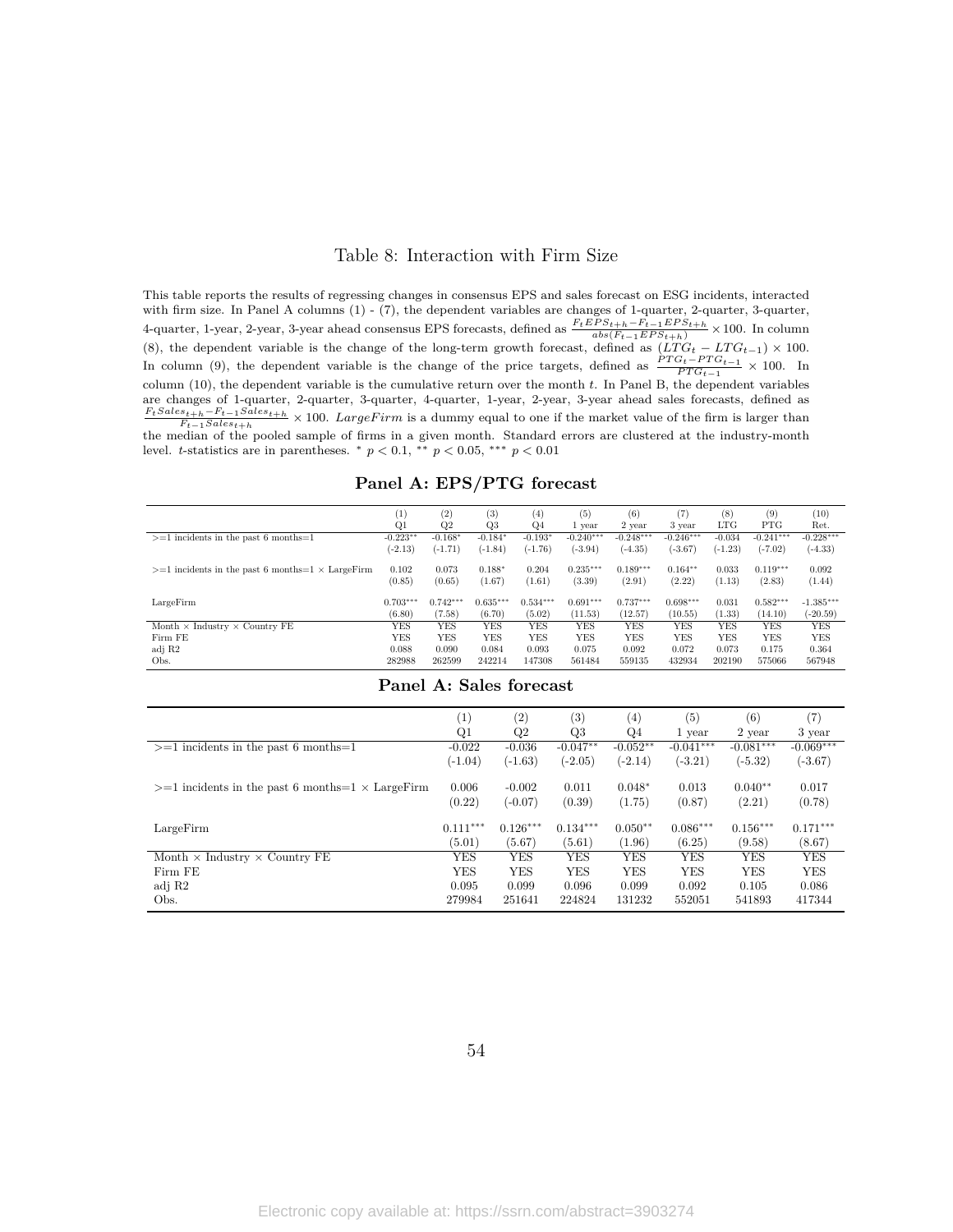#### Table 9: ESG sensitivity and forecast precision

<span id="page-54-0"></span>This table reports the results of regressing forecast precision on analyst ESG sensitivity. Forecast precision is defined as the rank of forecast error of EPS forecasts, averaged to analyst-firm level. *ESG sensitivity<sup>j</sup>* is the ESG sensitivity of analyst *j*, defined as the coefficient  $\beta^j$  of the following regression  $\frac{\Delta F_t EPS^j}{abs(F_{t-1} EPS^j)}$  $\alpha + \beta^{j} \mathbb{1}\{ESG\text{ incidents in months }[t-6,t]\}.$  We only consider 1-3 year ahead EPS forecasts when estimating the sensitivity. The analysts characteristics control variables include the natual logarithm of years since the first forecast of analyst, the natual logarithm of years since the analyst following the firm, the proportion of forecasts made for firm out of total forecasts, the natual logarithm of number of forecasts made per year, the natual logarithm of firms followed by the analyst. In all the regressions we control for firm fixed effect. Standard errors are clustered at the firm level. *t*-statistics are in parentheses. *∗ p <* 0*.*1, *∗∗ p <* 0*.*05, *∗∗∗ p <* 0*.*01

|                         |          | Forecast Precision |          |                   |           |           |          |          |                   |           |        |  |  |
|-------------------------|----------|--------------------|----------|-------------------|-----------|-----------|----------|----------|-------------------|-----------|--------|--|--|
|                         |          | All                |          | North America     |           |           | EU15     |          | Asia              |           | Others |  |  |
|                         | $^{1}$   | $\left( 2\right)$  | (3)      | $\left( 4\right)$ | (5)       | (6)       |          | (8)      | $\left( 9\right)$ | (10)      |        |  |  |
| ESG sensitivity         | 0.024    | 0.025              | 0.006    | 0.010             | $0.083**$ | $0.089**$ | 0.037    | 0.041    | $-0.018$          | $-0.024$  |        |  |  |
|                         | (1.47)   | (1.52)             | (0.25)   | (0.40)            | (2.09)    | (2.23)    | (1.14)   | (1.25)   | $(-0.39)$         | $(-0.52)$ |        |  |  |
| Analyst characteristics | NO.      | YES                | NΟ       | YES               | NΟ        | YES       | NO.      | YES      | NΟ                | YES       |        |  |  |
| firm FE                 | YES      | YES                | YES      | YES               | YES       | YES       | YES      | YES      | YES               | YES       |        |  |  |
| adj R2                  | $-0.010$ | $-0.009$           | $-0.014$ | $-0.012$          | $-0.003$  | $-0.000$  | $-0.012$ | $-0.012$ | $-0.005$          | $-0.002$  |        |  |  |
| Obs.                    | 68277    | 67457              | 31325    | 30962             | 13848     | 13570     | 16583    | 16466    | 6521              | 6459      |        |  |  |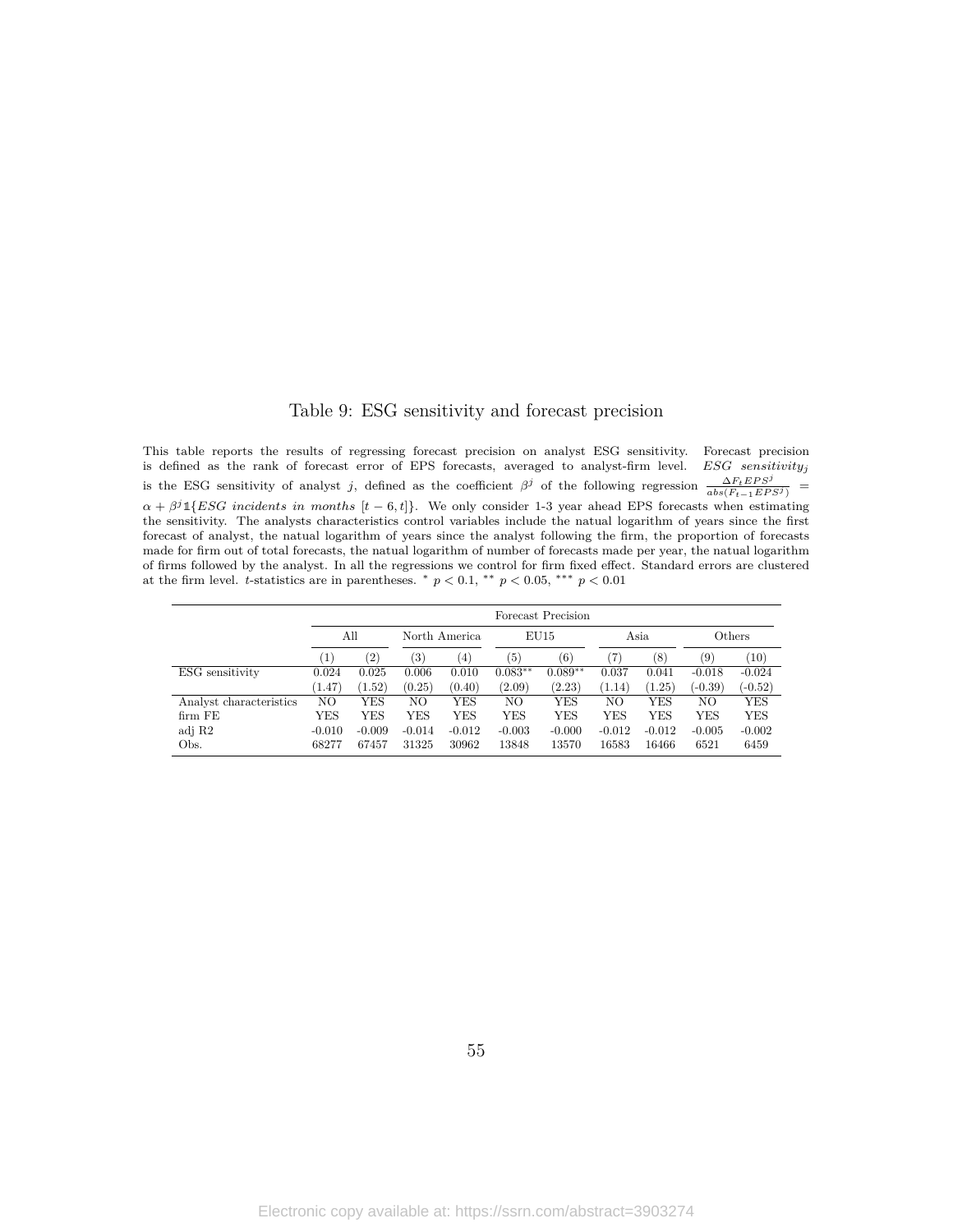# **Internet Appendix**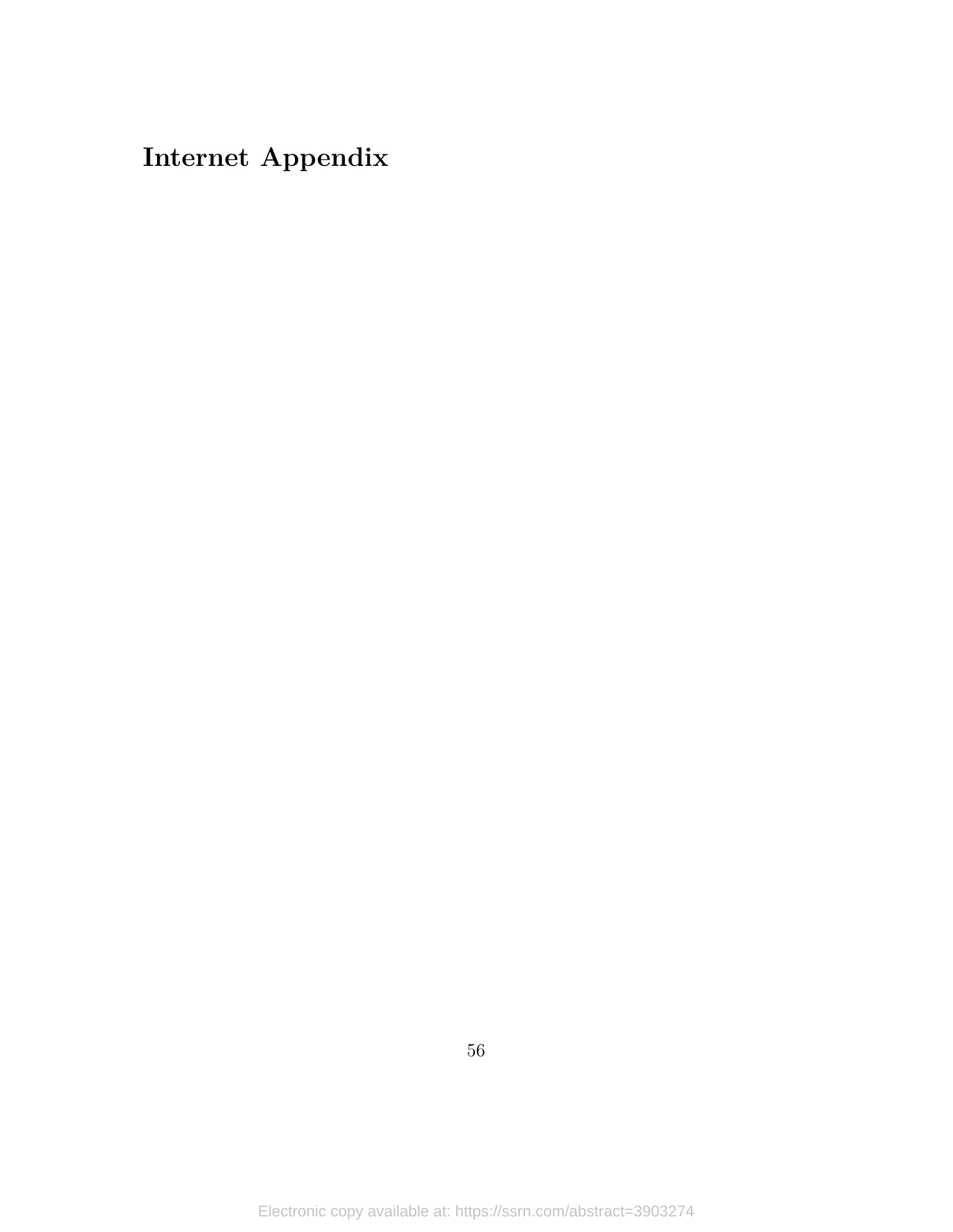# Table IA1: List of ESG issues

<span id="page-56-1"></span>This table reports the issues that RepRisk retains and classified in the corresponding categories. One RepRisk incident could be associated with multiple issues.

| Environmental                                       | Social                                           | Governance                                          |  |  |
|-----------------------------------------------------|--------------------------------------------------|-----------------------------------------------------|--|--|
| Animal mistreatment                                 | Child labor                                      | Anti-competitive practices                          |  |  |
| Climate change, GHG emissions, and global pollution | Controversial products and services              | Corruption, bribery, extortion and money laundering |  |  |
| Impacts on landscapes, ecosystems and biodiversity  | Discrimination in employment                     | Executive compensation issues                       |  |  |
| Local pollution                                     | Forced labor                                     |                                                     |  |  |
| Other environmental issues                          | Freedom of association and collective bargaining |                                                     |  |  |
| Overuse and wasting of resources                    | Human rights abuses and corporate complicity     |                                                     |  |  |
| Waste issues                                        | Impacts on communities                           | Tax evasion                                         |  |  |
|                                                     | Tax optimization                                 |                                                     |  |  |
|                                                     | Occupational health and safety issues            |                                                     |  |  |
|                                                     | Other social issues                              |                                                     |  |  |
|                                                     | Poor employment conditions                       |                                                     |  |  |
|                                                     | Products (health and environmental issues)       |                                                     |  |  |
|                                                     | Social discrimination                            |                                                     |  |  |
|                                                     | Supply chain issues                              |                                                     |  |  |
|                                                     | Violation of international standards             |                                                     |  |  |
|                                                     | Violation of national legislation                |                                                     |  |  |

# Table IA2: Distribution of ESG incidents by types

<span id="page-56-0"></span>This tables reports the distribution of ESG incidents by types. E, S and G indicates environment, social, and governance incidents respectively.

| E | S | G | Percent |
|---|---|---|---------|
| 1 | 0 | 0 | 4.48    |
| 0 | 1 | 0 | 34.39   |
| 0 | 0 | 1 | 9.07    |
| 1 | 0 | 1 | 0.51    |
| 1 | 1 | 0 | 17.71   |
| 0 | 1 | 1 | 28.66   |
| 1 | 1 | 1 | 0.05    |
|   |   |   |         |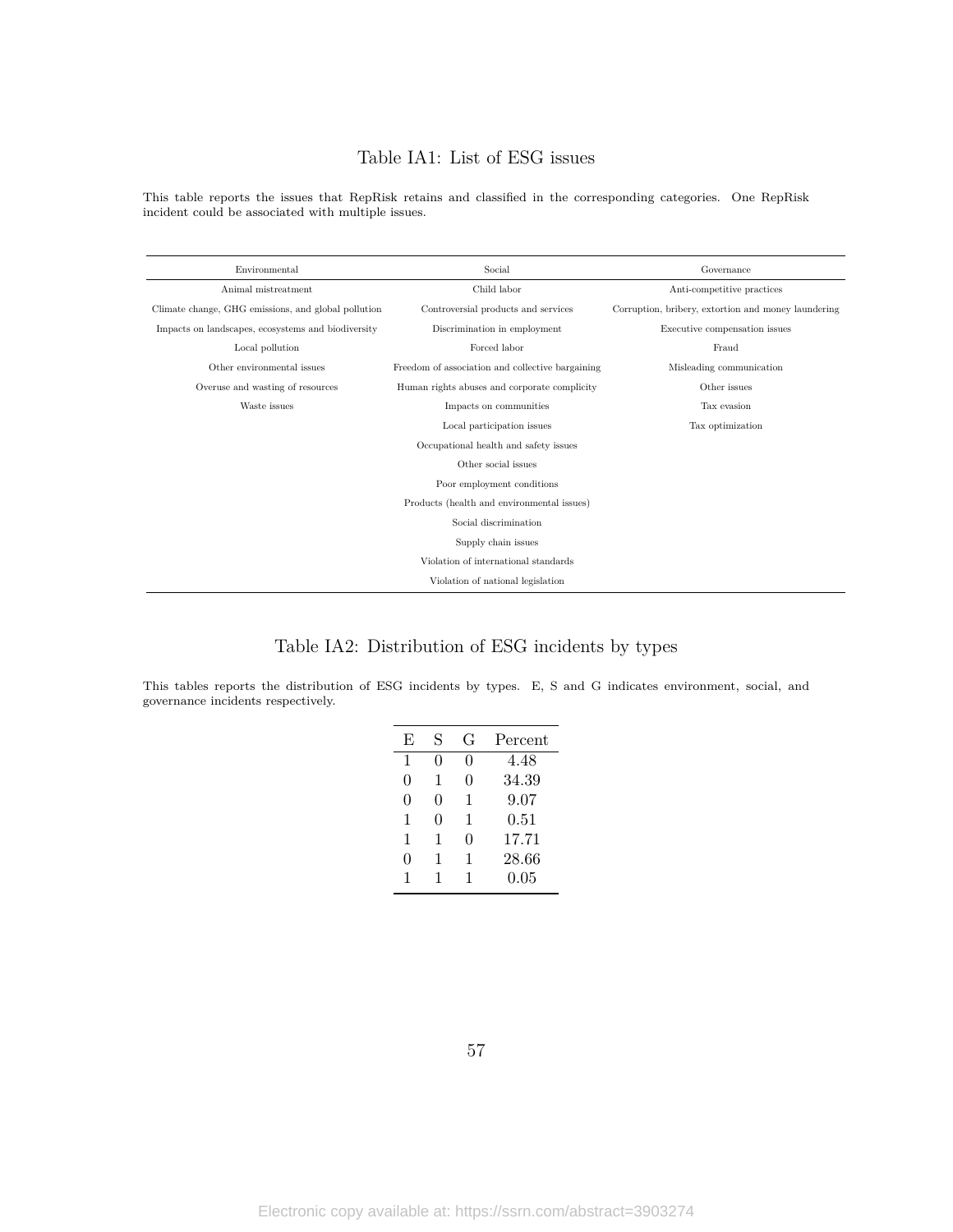### Table IA3: Distribution of observations across countries

<span id="page-57-0"></span>This table reports the number of observations by country. Columns (1), (3), and (5) are the number of observations for the full sample, the sample of annual forecasts (including PTG and LTG), and the sample of quarterly forecasts. Columns (2), (4), and (6) are the corresponding proportion out of all countries.

|              | (1)        | (2)             | (3)         | (4)                 | (5)              | (6)               |
|--------------|------------|-----------------|-------------|---------------------|------------------|-------------------|
| Country      | Obs. Total | Prop. Total (%) | Obs. Annual | Prop. Annual $(\%)$ | Obs. Quarter     | Prop. Quarter (%) |
| <b>USA</b>   | 3,245,071  | 44.62           | 1,618,025   | 32.98               | 1,627,046        | 68.76             |
| $_{\rm JPN}$ | 568,763    | 7.82            | 483,811     | 9.86                | 84,952           | 3.59              |
| KOR          | 341,933    | 4.70            | 217,925     | 4.44                | 124,008          | 5.24              |
| CAN          | 334,948    | 4.61            | 198,425     | 4.04                | 136,523          | 5.77              |
| GBR          | 277,493    | 3.82            | 270,154     | 5.51                | 7,339            | 0.31              |
| <b>IND</b>   | 238,486    | 3.28            | 214,822     | 4.38                | 23,664           | 1.00              |
| TWN          | 209,607    | 2.88            | 109,099     | 2.22                | 100,508          | 4.25              |
| DEU          | 146,460    | 2.01            | 118,928     | 2.42                | 27,532           | 1.16              |
| BRA          | 133,017    | 1.83            | 96,463      | 1.97                | 36,554           | 1.54              |
| $_{\rm AUS}$ | 121,895    | 1.68            | 121,697     | 2.48                | 198              | 0.01              |
| <b>CYM</b>   | 114,685    | 1.58            | 106,467     | 2.17                | 8,218            | 0.35              |
| <b>FRA</b>   | 113,790    | 1.56            | 108,610     | 2.21                | 5,180            | 0.22              |
| CHE          | 91,463     | 1.26            | 81,308      | 1.66                | 10,155           | 0.43              |
| <b>MYS</b>   | 89,619     | 1.23            | 87,071      | 1.77                | 2,548            | 0.11              |
| <b>NOR</b>   | 83,264     | 1.14            | 52,696      | 1.07                | 30,568           | 1.29              |
| ESP          | 71,904     | 0.99            | 64,903      | 1.32                | 7,001            | 0.30              |
| $\text{IDN}$ | 66,383     | $\rm 0.91$      | 63,014      | 1.28                | 3,369            | 0.14              |
| HKG          | 65,531     | 0.90            | 63,324      | 1.29                | 2,207            | 0.09              |
| ZAF          | 64,527     | 0.89            | 63,130      | 1.29                | 1,397            | 0.06              |
| SWE          | 63,175     | 0.87            | 41,071      | 0.84                | 22,104           | 0.93              |
| BMU          | 61,782     | 0.85            | 58,722      | $1.20\,$            | 3,060            | 0.13              |
| ITA          | 61,459     | 0.85            | 56,826      | 1.16                | 4,633            | 0.20              |
| <b>NLD</b>   | 57,997     | 0.80            | 49,555      | 1.01                | 8,442            | 0.36              |
| FIN          | 57,669     | 0.79            | 36,032      | 0.73                | 21,637           | 0.91              |
| CHN          | 56,398     | 0.78            | 54,492      | 1.11                | 1,906            | 0.08              |
| MEX          | 52,145     | 0.72            | 37,228      | 0.76                | 14,917           | 0.63              |
| <b>DNK</b>   | 51,316     | 0.71            | 35,352      | 0.72                | 15,964           | 0.67              |
| $_{\rm SGP}$ | 47,736     | 0.66            | 43,983      | 0.90                | 3,753            | 0.16              |
| PHL          | 43,567     | 0.60            | 40,998      | 0.84                | 2,569            | 0.11              |
| TUR          | 35,764     | 0.49            | 32,297      | 0.66                | 3,467            | 0.15              |
| <b>BEL</b>   | 32,986     | 0.45            | 30,245      | 0.62                | 2,741            | 0.12              |
| POL          | 31,081     | 0.43            | 29,535      | 0.60                | 1,546            | 0.07              |
| $_{\rm AUT}$ | 27,983     | 0.38            | 23,943      | 0.49                | 4,040            | 0.17              |
| $_{\rm NL}$  | 24,393     | 0.34            | 24,393      | 0.50                | $\boldsymbol{0}$ | 0.00              |
| $\rm RUS$    | 22,828     | 0.31            | 22,341      | 0.46                | 487              | 0.02              |
| <b>CHL</b>   | 19,836     | 0.27            | 16,333      | 0.33                | 3,503            | 0.15              |
| NGA          | 19,235     | 0.26            | 19,212      | 0.39                | 23               | 0.00              |
| PRT          | 19,206     | $\rm 0.26$      | 17,591      | $\rm 0.36$          | 1,615            | 0.07              |
| ISR          | 19,204     | 0.26            | 15,261      | 0.31                | 3,943            | 0.17              |
| THA          | 18,999     | 0.26            | 17,549      | 0.36                | 1,450            | 0.06              |
| PAK          | 16,315     | 0.22            | 16,116      | 0.33                | 199              | 0.01              |
| $_{\rm GRC}$ | 15,868     | 0.22            | 14,793      | 0.30                | 1,075            | 0.05              |
| $\rm IRL$    | 15,816     | 0.22            | 14,629      | 0.30                | 1,187            | 0.05              |
| LUX          | 15,751     | 0.22            | 12,889      | 0.26                | 2,862            | 0.12              |
| ARG          | 4,635      | 0.06            | 4,550       | 0.09                | 85               | 0.00              |

58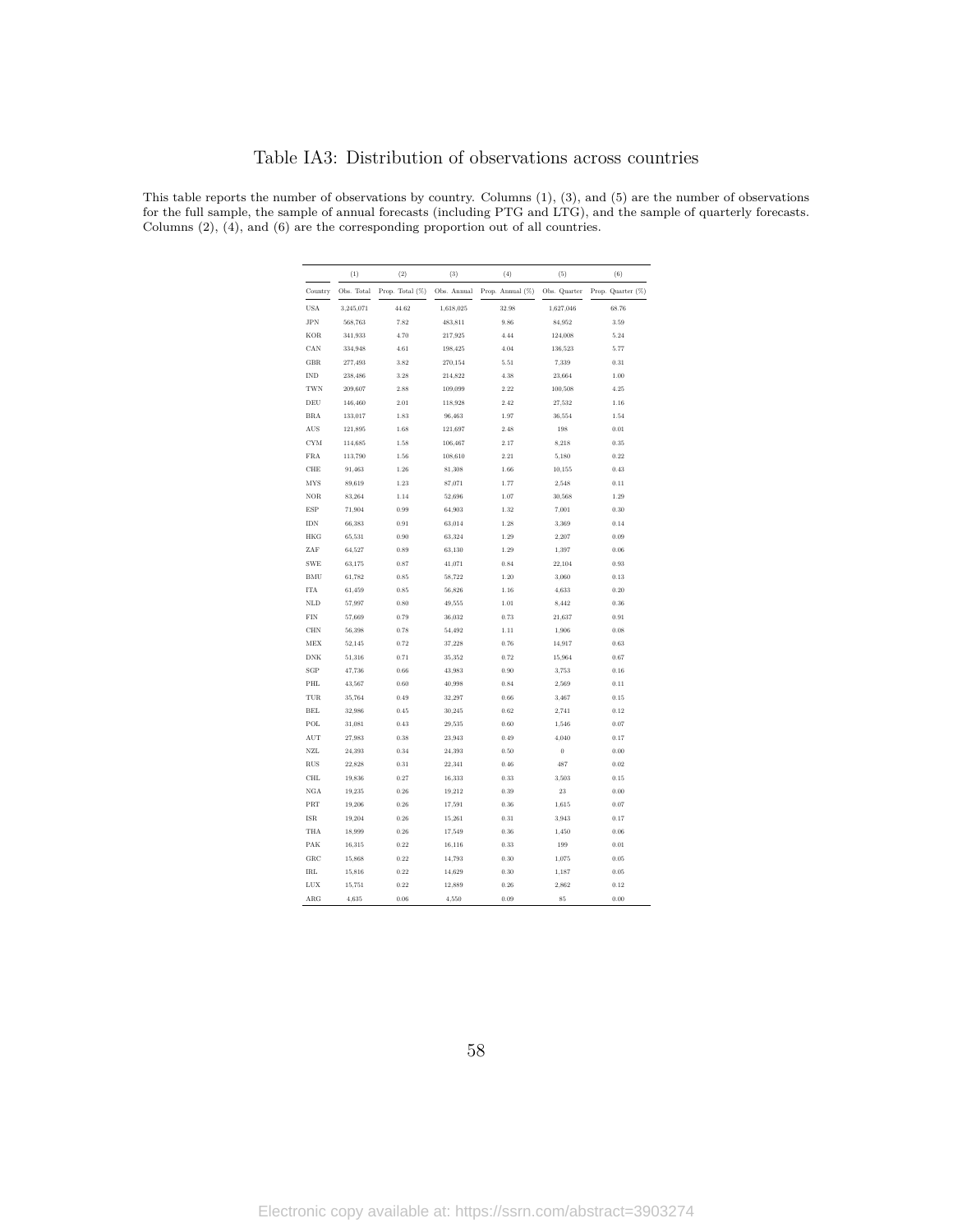#### <span id="page-58-0"></span>Table IA4: Reaction of earnings forecast to ESG incidents - using different lags

This table reports the results of regressing changes in EPS forecast on ESG incidents. In columns (1) - (7), the dependent variables are changes of 1-quarter, 2-quarter, 3-quarter, 4-quarter, 1-year, 2-year, 3-year ahead EPS forecasts, defined as  $\frac{F_t EPS_{t+h} - F_{t-1} EPS_{t+h}}{abs(F_{t-1} EPS_{t+h})} \times 100$ , where h is the horizon of forecasts. In column (8), the dependent variable is the change of the long-term growth forecast, defined by  $(LTG_t - LTG_{t-1}) \times 100$ . In column (9), the dependent variable is the change of the price targets, defined as  $\frac{PTG_t - PTG_{t-1}}{PTG_{t-1}} \times 100$ . In column (10), the dependent variable is the cumulative return over the month *t*. In Panel A, the independent variable is defined as 1 if at least one incident happens in months  $[t - 3, t]$ , and 0 otherwise. In Panel B, the independent variable is defined as 1 if at least one incident happens in months  $[t-9, t]$ , and 0 otherwise. In Panel C, the independent variable is defined as 1 if at least one incident happens in months [*t −* 12*, t*], and 0 otherwise. Standard errors are clustered at the industry-month level. *t*-statistics are in parentheses. *\**  $p < 0.1$ , *\*\**  $p < 0.05$ , *\*\*\**  $p < 0.01$ 

|                                                                                                        |    |     |     |                | Panel A: Incidents with 3 months lag |                       |     |     |      |
|--------------------------------------------------------------------------------------------------------|----|-----|-----|----------------|--------------------------------------|-----------------------|-----|-----|------|
|                                                                                                        |    | (2) | (3) | (4)            | (5)                                  | (6)                   | (8) | (9) | (10) |
|                                                                                                        | O1 | O2. | O3  | O <sub>4</sub> | 1 year                               | 2 year 3 year LTG PTG |     |     | Ret. |
| *1005 **** 10117 *** 1012 *** 10176 *** 1012 1013 10276 1014 *** 10176 1017 1017 1017 1017 1027 1027 أ |    |     |     |                |                                      |                       |     |     |      |

|                                             | 11        | (2)        | (3)       | (4)    | (5          | (6)         |             | (8)       | (9)         | 10)         |
|---------------------------------------------|-----------|------------|-----------|--------|-------------|-------------|-------------|-----------|-------------|-------------|
|                                             | O1        | Q2         | Q3        | Q4     | vear        | 2 year      | 3 year      | LTG       | <b>PTG</b>  | Ret.        |
| $>=1$ incidents in the past 3 months=1      | $-0.102*$ | $-0.136**$ | $-0.076$  | 0.013  | $-0.136***$ | $-0.134***$ | $-0.153***$ | $-0.013$  | $-0.157***$ | $-0.205***$ |
|                                             | (-1.71)   | $(-2.34)$  | $(-1.28)$ | (0.21) | $(-3.46)$   | $(-3.70)$   | $-3.91$     | $(-0.99)$ | $(-6.76)$   | $(-5.70)$   |
| Month $\times$ Industry $\times$ Country FE | YES       | YES        | YES       | YES    | YES         | YES         | YES         | YES       | YES         | YES         |
| Firm FE                                     | YES       | YES        | YES       | YES    | YES         | YES         | YES         | YES       | YES         | YES         |
| adj R2                                      | 0.089     | 0.090      | 0.085     | 0.095  | 0.077       | 0.093       | 0.073       | 0.073     | 0.176       | 0.364       |
| Obs.                                        | 279530    | 259734     | 239787    | 145738 | 548322      | 546116      | 421821      | 199753    | 561343      | 554966      |

**Panel B: Incidents with 9 months lag**

|                                             | [1]       | (2)              | (3)       | (4)       | (5)         | (6)         | (7)         | $^{(8)}$   | (9)         | (10)        |
|---------------------------------------------|-----------|------------------|-----------|-----------|-------------|-------------|-------------|------------|-------------|-------------|
|                                             | Q1        | $_{\mathrm{Q2}}$ | Q3        | Q4        | vear        | 2 year      | 3 year      | <b>LTG</b> | PTG         | Ret.        |
| $>=1$ incidents in the past 9 months=1      | $-0.101*$ | $-0.116**$       | $-0.052$  | $-0.041$  | $-0.134***$ | $-0.155***$ | $-0.175***$ | $-0.014$   | $-0.165***$ | $-0.185***$ |
|                                             | $(-1.73)$ | $(-2.13)$        | $(-0.94)$ | $(-0.71)$ | $-3.74)$    | $(-4.74)$   | $(-4.65)$   | $(-1.13)$  | $(-7.62)$   | $(-5.61)$   |
| Month $\times$ Industry $\times$ Country FE | YES       | YES              | YES       | YES       | YES         | YES         | YES         | YES        | YES         | <b>YES</b>  |
| Firm FE                                     | YES       | YES              | YES       | YES       | YES         | YES         | YES         | YES        | YES         | YES         |
| adj R2                                      | 0.089     | 0.090            | 0.085     | 0.095     | 0.077       | 0.093       | 0.073       | 0.073      | 0.176       | 0.364       |
| Obs.                                        | 279530    | 259734           | 239787    | 145738    | 548322      | 546116      | 421821      | 199753     | 561343      | 554966      |

#### **Panel C: Incidents with 12 months lag**

|                                             | $_{\rm Q1}$ | (2)<br>Q2  | (3)<br>Q3 | (4)<br>Q4 | (5)<br>vear | (6)<br>2 year | 3 year      | (8)<br>$_{\rm LTG}$ | (9)<br><b>PTG</b> | (10)<br>Ret. |
|---------------------------------------------|-------------|------------|-----------|-----------|-------------|---------------|-------------|---------------------|-------------------|--------------|
| $>=1$ incidents in the past 12 months=1     | $-0.060$    | $-0.120**$ | $-0.021$  | 0.005     | $-0.130***$ | $-0.155***$   | $-0.173***$ | $-0.011$            | $-0.168***$       | $-0.171***$  |
|                                             | $(-1.03)$   | $(-2.18)$  | $(-0.38)$ | (0.10)    | $(-3.70)$   | $-4.75)$      | $(-4.62)$   | $(-0.84)$           | $(-7.87)$         | $(-5.15)$    |
| Month $\times$ Industry $\times$ Country FE | YES         | YES        | YES       | YES       | YES         | YES           | YES         | YES                 | YES               | YES          |
| Firm FE                                     | YES         | YES        | YES       | YES       | YES         | YES           | YES         | YES                 | YES               | YES          |
| adj R2                                      | 0.089       | 0.090      | 0.085     | 0.095     | 0.077       | 0.093         | 0.073       | 0.073               | 0.176             | 0.364        |
| Obs.                                        | 279530      | 259734     | 239787    | 145738    | 548322      | 546116        | 421821      | 199753              | 561343            | 554966       |

59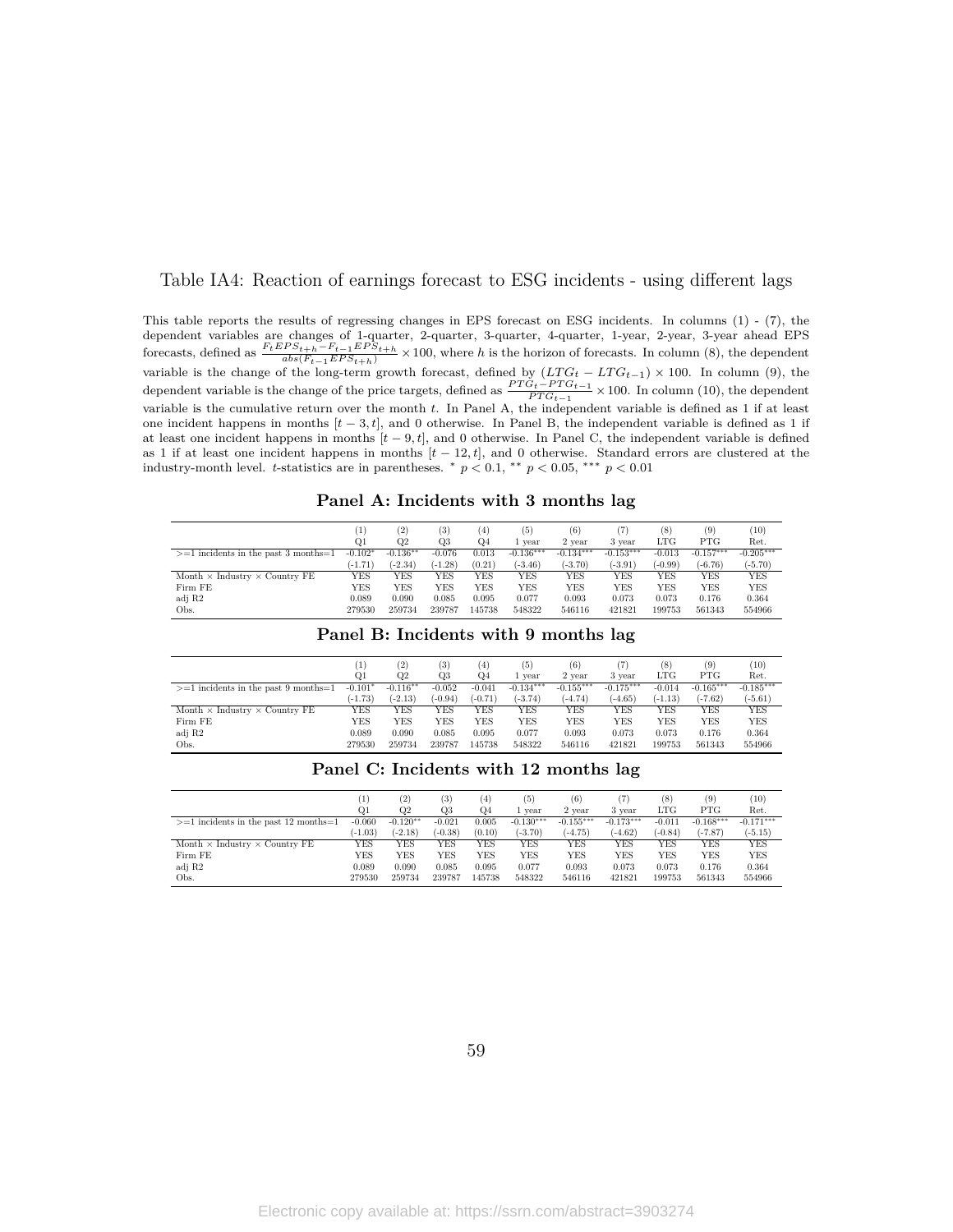#### <span id="page-59-0"></span>Table IA5: Reaction of earnings forecast to ESG incidents - clustered by firm

This table reports the results of regressing changes in consensus EPS forecast on ESG incidents. In columns (1) - (7), the dependent variables are changes of 1-quarter, 2-quarter, 3-quarter, 4-quarter, 1-year, 2-year, and 3-year ahead EPS forecasts, defined as  $\frac{F_t EPS_{t+h} - F_{t-1} EPS_{t+h}}{abs(F_{t-1} EPS_{t+h})} \times 100$ , where h is the horizon of forecasts. In column (8), the dependent variable is the change of the long-term growth forecast, defined as (*LT G<sup>t</sup> − LT Gt−*1) *×* 100. In column (9), the dependent variable is the change of the price targets, defined as  $\frac{PTG_t - PTG_{t-1}}{PTG_{t-1}} \times 100$ . In column (10), the dependent variable is the cumulative return over the month *t*. In Panel A, the main independent variable takes on a value of one if at least one incident happens in months [*t −* 6*, t*], and zero otherwise. In Panel B, the independent variable is defined as 1 if 1 incident happen in months  $[t-6, t]$ , 2 if more than 1 incident happen in months  $[t-6, t]$ , and 0 otherwise. Standard errors are clustered at the firm level. *t*-statistics are in parentheses. *∗ p <* 0*.*1, *∗∗ p <* 0*.*05, *∗∗∗ p <* 0*.*01

Panel A: At least one incident

|                                             |            | (2          | 3)        | (4)      | $\left( 5\right)$ | (6)         |             | (8)        | (9)         | (10)        |
|---------------------------------------------|------------|-------------|-----------|----------|-------------------|-------------|-------------|------------|-------------|-------------|
|                                             | Q1         | $_{\rm Q2}$ | Q3        | Q4       | 1 year            | 2 year      | 3 vear      | <b>LTG</b> | PTG         | Ret.        |
| $>=1$ incidents in the past 6 months=1      | $-0.158**$ | $-0.125*$   | $-0.072$  | $-0.065$ | $-0.110**$        | $-0.143***$ | $-0.150***$ | $-0.005$   | $-0.170***$ | $-0.167***$ |
|                                             | $-2.25$    | $(-1.94)$   | $(-1.12)$ | (-1.13)  | $(-2.50)$         | $(-3.58)$   | $-3.92$     | $(-0.44)$  | $(-6.46)$   | $(-5.09)$   |
| Month $\times$ Industry $\times$ Country FE | YES        | YES         | YES       | YES      | YES               | YES         | YES         | YES        | YES         | YES         |
| Firm FE                                     | YES        | YES         | YES       | YES      | YES               | YES         | YES         | YES        | YES         | YES         |
| adj R2                                      | 0.089      | 0.090       | 0.085     | 0.095    | 0.077             | 0.093       | 0.073       | 0.073      | 0.176       | 0.364       |
| Obs.                                        | 279530     | 259734      | 239787    | 145738   | 548322            | 546116      | 421821      | 199753     | 561343      | 554966      |

#### Panel B: Number of incidents

|                                             | $\left( 1\right)$<br>Q1 | (2)<br>$_{\rm Q2}$       | (3)<br>Q3                | $^{(4)}$<br>Q4        | (5)<br>1 vear            | (6)<br>2 year            | (7<br>3 year             | (8)<br>LTG            | (9)<br><b>PTG</b>        | (10)<br>Ret.             |
|---------------------------------------------|-------------------------|--------------------------|--------------------------|-----------------------|--------------------------|--------------------------|--------------------------|-----------------------|--------------------------|--------------------------|
| 1 incident in the past 6 months             | $-0.093$<br>$(-1.27)$   | $-0.059$<br>$(-0.87)$    | 0.010<br>(0.15)          | $-0.039$<br>$(-0.62)$ | $-0.069$<br>$(-1.50)$    | $-0.101**$<br>$(-2.47)$  | $-0.113***$<br>$(-2.81)$ | 0.005<br>(0.39)       | $-0.133***$<br>$(-4.82)$ | $-0.160***$<br>$(-4.49)$ |
| $>=$ 2 incidents in the past 6 months       | $-0.302***$<br>$-3.03)$ | $-0.273***$<br>$(-2.91)$ | $-0.253***$<br>$(-2.75)$ | $-0.125$<br>$(-1.44)$ | $-0.206***$<br>$(-3.20)$ | $-0.240***$<br>$(-4.04)$ | $-0.229***$<br>$(-4.11)$ | $-0.026$<br>$(-1.64)$ | $-0.254***$<br>$(-6.67)$ | $-0.184***$<br>$(-3.95)$ |
| Month $\times$ Industry $\times$ Country FE | <b>YES</b>              | <b>YES</b>               | YES                      | YES                   | <b>YES</b>               | <b>YES</b>               | YES                      | YES                   | <b>YES</b>               | <b>YES</b>               |
| Firm FE                                     | YES                     | <b>YES</b>               | YES                      | YES                   | <b>YES</b>               | <b>YES</b>               | YES                      | YES                   | <b>YES</b>               | <b>YES</b>               |
| adj R2                                      | 0.089                   | 0.090                    | 0.085                    | 0.095                 | 0.077                    | 0.093                    | 0.073                    | 0.073                 | 0.176                    | 0.364                    |
| Obs.                                        | 279530                  | 259734                   | 239787                   | 145738                | 548322                   | 546116                   | 421821                   | 199753                | 561343                   | 554966                   |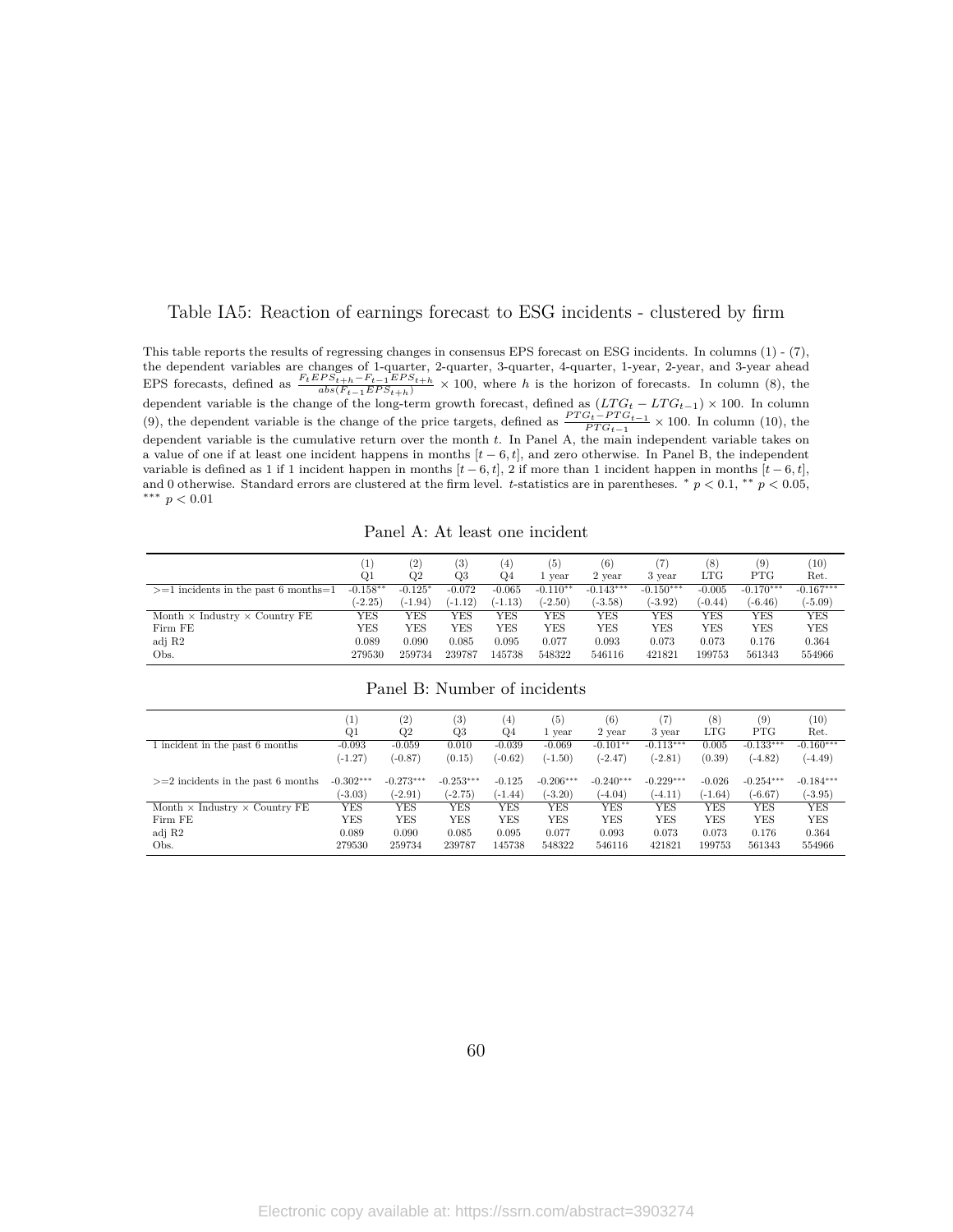### <span id="page-60-0"></span>Table IA6: Reaction of earnings forecast to ESG incidents - with time-varying controls

This table reports the results of regressing changes in EPS forecast on ESG incidents. In columns (1) - (7), the dependent variables are changes of 1-quarter, 2-quarter, 3-quarter, 4-quarter, 1-year, 2-year, 3-year ahead EPS forecasts, defined as  $\frac{F_t EPS_{t+h} - F_{t-1} EPS_{t+h}}{abs(F_{t-1} EPS_{t+h})} \times 100$ , where h is the horizon of forecasts. In column (8), the dependent variable is the change of the long-term growth forecast, defined by  $(LTG_t - LTG_{t-1}) \times 100$ . In column (9), the dependent variable is the change of the price targets, defined as  $\frac{PTG_t - PTG_{t-1}}{PTG_{t-1}} \times 100$ . In column (10), the dependent variable is the cumulative return over the month *t*. In Panel A, the independent variable is defined as 1 if at least one incident happens in months [*t −* 6*, t*], and 0 otherwise. In Panel B, the independent variable is defined as 1 if 1 incident happen in months  $[i - 6, t]$ , 2 if more than 1 incident happen in months  $[t - 6, t]$ , and 0 otherwise. *Quintile MarketCap* are quantiles of market capitalization in a given month. *Quintile B/M Ratio* are quantiles of book-to-market ratio in a given month. Standard errors are clustered at the industry-month level. *t*-statistics are in parentheses. *∗ p <* 0*.*1, *∗∗ p <* 0*.*05, *∗∗∗ p <* 0*.*01

| Panel A: At least one incident |
|--------------------------------|
|                                |

|                                             | (1)              | (2)             | (3)<br>Q3   | (4)                        | (5)                   | (6)                   | (7)                   | (8)<br><b>LTG</b> | (9)<br><b>PTG</b> | (10)<br>Ret. |
|---------------------------------------------|------------------|-----------------|-------------|----------------------------|-----------------------|-----------------------|-----------------------|-------------------|-------------------|--------------|
|                                             | Q1<br>$-0.138**$ | Q2<br>$-0.108*$ | $-0.058$    | Q <sub>4</sub><br>$-0.054$ | 1 year<br>$-0.102***$ | 2 year<br>$-0.130***$ | 3 year<br>$-0.144***$ |                   | $-0.161***$       | $-0.170***$  |
| $>=1$ incidents in the past 6 months=1      |                  |                 |             |                            |                       |                       |                       | $-0.005$          |                   |              |
|                                             | $(-2.38)$        | $(-1.94)$       | $(-1.04)$   | $(-0.93)$                  | $(-2.78)$             | $(-3.81)$             | $(-3.88)$             | $(-0.43)$         | $(-7.38)$         | $(-5.05)$    |
| $Quintile MarketCap=2$                      | $0.514***$       | $0.611***$      | $0.510***$  | $0.315***$                 | $0.522***$            | $0.511***$            | $0.601***$            | $0.059**$         | $0.418***$        | $-1.506***$  |
|                                             | (4.44)           | (5.83)          | (5.10)      | (2.98)                     | (5.57)                | (5.54)                | (5.65)                | (2.36)            | (6.42)            | $(-14.06)$   |
|                                             |                  |                 |             |                            |                       |                       |                       |                   |                   |              |
| Quintile MarketCap=3                        | $-0.029$         | 0.463           | 0.433       | $0.861***$                 | $0.658***$            | $0.538***$            | $1.071***$            | 0.028             | $0.696***$        | $-2.363***$  |
|                                             | $(-0.09)$        | (1.44)          | (1.44)      | (2.68)                     | (3.46)                | (2.85)                | (5.03)                | (0.46)            | (6.25)            | $(-12.40)$   |
|                                             |                  |                 |             |                            |                       |                       |                       |                   |                   |              |
| Quintile MarketCap=4                        | $1.101***$       | $1.352***$      | $1.321***$  | 2.386***                   | $1.505***$            | $1.242***$            | $1.534***$            | 0.037             | $1.172***$        | $-3.404***$  |
|                                             | (2.65)           | (3.19)          | (2.94)      | (4.79)                     | (7.02)                | (5.73)                | (6.41)                | (0.47)            | (8.95)            | $(-15.08)$   |
|                                             |                  |                 |             |                            |                       |                       |                       |                   |                   |              |
| Quintile MarketCap=5                        | $1.458***$       | $1.909***$      | $1.419***$  | $3.138***$                 | $2.242***$            | $1.846***$            | $1.939***$            | $-0.020$          | $1.684***$        | $-4.550***$  |
|                                             | (2.85)           | (3.59)          | (2.64)      | (5.13)                     | (9.07)                | (7.71)                | (7.25)                | $(-0.21)$         | (11.04)           | $(-17.67)$   |
| Quintile $B/M$ Ratio=2                      | $-0.780***$      | $-0.907***$     | $-0.810***$ | $-0.664**$                 | $-1.356***$           | $-1.416***$           | $-1.083***$           | $-0.010$          | $-0.850***$       | $0.467***$   |
|                                             | $(-3.61)$        | $(-4.05)$       | $(-3.67)$   | $(-2.47)$                  | $(-14.45)$            | $(-14.94)$            | $(-11.42)$            | $(-0.25)$         | $(-15.19)$        | (5.42)       |
|                                             |                  |                 |             |                            |                       |                       |                       |                   |                   |              |
| Quintile $B/M$ Ratio=3                      | $-0.547*$        | $-0.714**$      | $-0.169$    | $-0.203$                   | $-1.646***$           | $-1.717***$           | $-1.154***$           | 0.013             | $-1.258***$       | $0.585***$   |
|                                             | $(-1.84)$        | $(-2.50)$       | $(-0.59)$   | $(-0.60)$                  | $(-11.35)$            | $(-12.16)$            | $(-7.32)$             | (0.20)            | $(-14.84)$        | (4.40)       |
|                                             |                  |                 |             |                            |                       |                       |                       |                   |                   |              |
| Quintile $B/M$ Ratio=4                      | $-0.697***$      | $-0.607***$     | $-0.486**$  | $-0.486**$                 | $-1.700***$           | $-1.537***$           | $-1.177***$           | $-0.037$          | $-1.384***$       | $0.779***$   |
|                                             | $(-3.15)$        | $(-2.79)$       | $(-2.31)$   | $(-2.19)$                  | $(-10.02)$            | $(-9.21)$             | $(-6.17)$             | $(-0.70)$         | $(-13.24)$        | (4.75)       |
|                                             |                  |                 |             |                            |                       |                       |                       |                   |                   |              |
| Quintile $B/M$ Ratio=5                      | $-2.257***$      | $-2.035***$     | $-1.705***$ | $-1.342***$                | $-3.022***$           | $-2.944***$           | $-2.229***$           | $-0.019$          | $-2.385***$       | $1.575***$   |
|                                             | $(-9.45)$        | $(-8.81)$       | $(-7.54)$   | $(-5.70)$                  | $(-16.35)$            | $(-16.06)$            | $(-10.80)$            | $(-0.34)$         | $(-20.69)$        | (8.32)       |
| Month $\times$ Industry $\times$ Country FE | <b>YES</b>       | <b>YES</b>      | <b>YES</b>  | <b>YES</b>                 | <b>YES</b>            | <b>YES</b>            | <b>YES</b>            | <b>YES</b>        | <b>YES</b>        | <b>YES</b>   |
| Firm FE                                     | <b>YES</b>       | <b>YES</b>      | <b>YES</b>  | <b>YES</b>                 | <b>YES</b>            | <b>YES</b>            | <b>YES</b>            | <b>YES</b>        | <b>YES</b>        | <b>YES</b>   |
| adj R2                                      | 0.091            | 0.092           | 0.087       | 0.097                      | 0.079                 | 0.096                 | 0.075                 | 0.073             | 0.178             | 0.366        |
| Obs.                                        | 278760           | 259008          | 239098      | 145417                     | 546317                | 544152                | 420869                | 199237            | 559192            | 552951       |

#### **Panel B: Number of incidents**

|                                             | (1)         | (2)         | (3)            | (4)            | (5)         | (6)         | (7)         | (8)        | (9)         | (10)        |
|---------------------------------------------|-------------|-------------|----------------|----------------|-------------|-------------|-------------|------------|-------------|-------------|
|                                             | Q1          | Q2          | Q <sub>3</sub> | Q <sub>4</sub> | 1 year      | 2 year      | 3 year      | <b>LTG</b> | <b>PTG</b>  | Ret.        |
| 1 incident in the past 6 months             | $-0.088$    | $-0.053$    | 0.013          | $-0.037$       | $-0.070*$   | $-0.095***$ | $-0.113***$ | 0.005      | $-0.129***$ | $-0.158***$ |
|                                             | $(-1.38)$   | $(-0.88)$   | (0.22)         | $(-0.59)$      | $(-1.74)$   | $(-2.60)$   | $(-2.79)$   | (0.36)     | $(-5.48)$   | $(-4.44)$   |
| $>=$ 2 incidents in the past 6 months       | $-0.251***$ | $-0.231***$ | $-0.215***$    | $-0.093$       | $-0.179***$ | $-0.210***$ | $-0.211***$ | $-0.027$   | $-0.236***$ | $-0.197***$ |
|                                             | $(-3.09)$   | $(-2.98)$   | $(-2.85)$      | $(-1.11)$      | $(-3.44)$   | $(-4.38)$   | $(-4.12)$   | $(-1.56)$  | $(-7.48)$   | $(-4.09)$   |
| Quintile MarketCap=2                        | $0.512***$  | $0.609***$  | $0.507***$     | $0.314***$     | $0.521***$  | $0.510***$  | $0.600***$  | $0.059**$  | $0.416***$  | $-1.506***$ |
|                                             | (4.42)      | (5.81)      | (5.08)         | (2.97)         | (5.56)      | (5.52)      | (5.63)      | (2.35)     | (6.40)      | $(-14.07)$  |
| Quintile MarketCap=3                        | $-0.028$    | 0.464       | 0.434          | $0.862***$     | $0.658***$  | $0.538***$  | $1.072***$  | 0.028      | $0.696***$  | $-2.363***$ |
|                                             | $(-0.09)$   | (1.45)      | (1.45)         | (2.68)         | (3.46)      | (2.85)      | (5.03)      | (0.46)     | (6.25)      | $(-12.40)$  |
| Quintile MarketCap=4                        | $1.094***$  | $1.344***$  | $1.310***$     | $2.383***$     | $1.503***$  | $1.239***$  | $1.533***$  | 0.036      | $1.170***$  | $-3.405***$ |
|                                             | (2.63)      | (3.17)      | (2.91)         | (4.78)         | (7.01)      | (5.72)      | (6.41)      | (0.47)     | (8.93)      | $(-15.09)$  |
| Quintile MarketCap=5                        | $1.458***$  | $1.909***$  | $1.423***$     | $3.139***$     | $2.240***$  | $1.843***$  | $1.938***$  | $-0.020$   | $1.682***$  | $-4.551***$ |
|                                             | (2.85)      | (3.59)      | (2.64)         | (5.14)         | (9.06)      | (7.70)      | (7.25)      | $(-0.21)$  | (11.03)     | $(-17.68)$  |
| Quintile $B/M$ Ratio=2                      | $-0.779***$ | $-0.906***$ | $-0.808***$    | $-0.664**$     | $-1.356***$ | $-1.416***$ | $-1.082***$ | $-0.010$   | $-0.850***$ | $0.467***$  |
|                                             | $(-3.60)$   | $(-4.04)$   | $(-3.66)$      | $(-2.46)$      | $(-14.44)$  | $(-14.93)$  | $(-11.41)$  | $(-0.24)$  | $(-15.18)$  | (5.43)      |
| Quintile $B/M$ Ratio=3                      | $-0.547*$   | $-0.714**$  | $-0.169$       | $61_{203}$     | $-1.646***$ | $-1.717***$ | $-1.153***$ | 0.013      | $-1.258***$ | $0.585***$  |
|                                             | $(-1.84)$   | $(-2.50)$   | $(-0.59)$      | $(-0.60)$      | $(-11.35)$  | $(-12.15)$  | $(-7.31)$   | (0.20)     | $(-14.84)$  | (4.40)      |
| Quintile $B/M$ Ratio=4                      | $-0.696***$ | $-0.606***$ | $-0.484**$     | $-0.485**$     | $-1.699***$ | $-1.536***$ | $-1.176***$ | $-0.036$   | $-1.383***$ | $0.779***$  |
|                                             | $(-3.14)$   | $(-2.79)$   | $(-2.30)$      | $(-2.19)$      | $(-10.01)$  | $(-9.20)$   | $(-6.16)$   | $(-0.69)$  | $(-13.23)$  | (4.75)      |
| Quintile $B/M$ Ratio=5                      | $-2.254***$ | $-2.032***$ | $-1.701***$    | $-1.342***$    | $-3.020***$ | $-2.942***$ | $-2.226***$ | $-0.018$   | $-2.383***$ | $1.575***$  |
|                                             | $(-9.43)$   | $(-8.80)$   | $(-7.52)$      | $(-5.69)$      | $(-16.35)$  | $(-16.05)$  | $(-10.78)$  | $(-0.32)$  | $(-20.68)$  | (8.33)      |
| Month $\times$ Industry $\times$ Country FE | <b>YES</b>  | <b>YES</b>  | <b>YES</b>     | <b>YES</b>     | <b>YES</b>  | <b>YES</b>  | <b>YES</b>  | <b>YES</b> | <b>YES</b>  | <b>YES</b>  |
| Firm FE                                     | <b>YES</b>  | <b>YES</b>  | <b>YES</b>     | <b>YES</b>     | <b>YES</b>  | <b>YES</b>  | <b>YES</b>  | <b>YES</b> | <b>YES</b>  | <b>YES</b>  |
| adj R2                                      | 0.091       | 0.092       | 0.087          | 0.097          | 0.079       | 0.096       | 0.075       | 0.073      | 0.178       | 0.366       |
| Obs.                                        | 278760      | 259008      | 239098         | 145417         | 546317      | 544152      | 420869      | 199237     | 559192      | 552951      |

Electronic copy available at: https://ssrn.com/abstract=3903274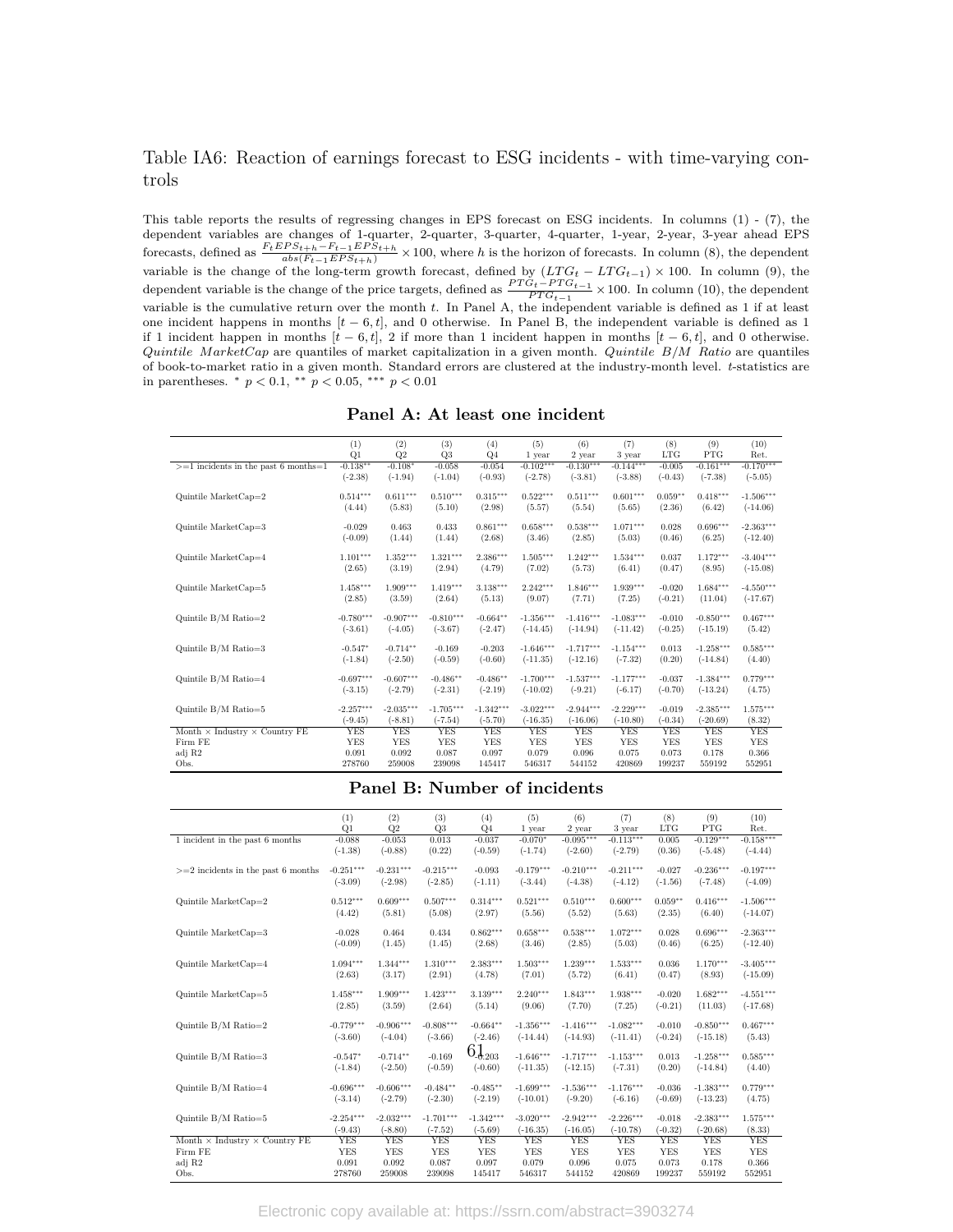#### <span id="page-61-0"></span>Table IA7: Reaction of earnings forecast to ESG incidents - no firm fixed effect

This table reports the results of regressing changes in EPS forecast on ESG incidents. In columns (1) - (7), the dependent variables are changes of 1-quarter, 2-quarter, 3-quarter, 4-quarter, 1-year, 2-year, 3-year ahead EPS forecasts, defined as  $\frac{F_t EPS_{t+h} - F_{t-1} EPS_{t+h}}{abs(F_{t-1} EPS_{t+h})} \times 100$ , where h is the horizon of forecasts. In column (8), the dependent variable is the change of the long-term growth forecast, defined by  $(LTG_t - LTG_{t-1}) \times 100$ . In column (9), the dependent variable is the change of the price targets, defined as  $\frac{PTG_t - PTG_{t-1}}{PTG_{t-1}} \times 100$ . In column (10), the dependent variable is the cumulative return over the month *t*. In Panel A, the independent variable is defined as 1 if at least one incident happens in months [*t −* 6*, t*], and 0 otherwise. In Panel B, the independent variable is defined as 1 if 1 incident happen in months [*t −* 6*, t*], 2 if more than 1 incident happen in months [*t −* 6*, t*], and 0 otherwise. *Quintile MarketCap* are quantiles of market capitalization in a given month. *Quintile B/M Ratio* are quantiles of book-to-market ratio in a given month. Standard errors are clustered at the industry-month level. *t*-statistics are in parentheses. *∗ p <* 0*.*1, *∗∗ p <* 0*.*05, *∗∗∗ p <* 0*.*01

**Panel A: At least one incident**

|                                             |                 |             | (3)         |                       | (5)                   | (6)            | (7)         | (8)            |                   |              |
|---------------------------------------------|-----------------|-------------|-------------|-----------------------|-----------------------|----------------|-------------|----------------|-------------------|--------------|
|                                             | (1)<br>Q1       | (2)<br>Q2   | Q3          | (4)<br>Q <sub>4</sub> |                       | 2 year         | 3 year      | <b>LTG</b>     | (9)<br><b>PTG</b> | (10)<br>Ret. |
| $>=1$ incidents in the past 6 months=1      | $-0.358***$     | $-0.196***$ | $-0.132***$ | $-0.169***$           | 1 year<br>$-0.310***$ | $-0.252***$    | $-0.220***$ | $-0.011$       | $-0.270***$       | $-0.168***$  |
|                                             |                 |             |             |                       |                       |                |             |                |                   |              |
|                                             | $(-6.98)$       | $(-4.06)$   | $(-2.74)$   | $(-3.29)$             | $(-9.64)$             | $(-8.47)$      | $(-6.97)$   | $(-1.08)$      | $(-14.58)$        | $(-5.34)$    |
| Quintile MarketCap=2                        | $1.257***$      | $1.034***$  | $0.747***$  | $0.326***$            | $0.989***$            | $0.861***$     | $0.844***$  | $0.052***$     | $0.391***$        | 0.061        |
|                                             | (21.61)         | (20.25)     | (14.84)     | (6.50)                | (22.68)               | (20.34)        | (14.97)     | (4.46)         | (13.05)           | (1.12)       |
|                                             |                 |             |             |                       |                       |                |             |                |                   |              |
| Quintile MarketCap=3                        | $1.268***$      | $1.236***$  | $1.068***$  | $0.731***$            | $1.913***$            | $1.616***$     | $1.711***$  | $0.089**$      | $1.002***$        | $0.731***$   |
|                                             | (6.12)          | (6.10)      | (5.34)      | (3.30)                | (16.17)               | (13.80)        | (13.50)     | (2.43)         | (15.35)           | (5.52)       |
|                                             |                 |             |             |                       |                       |                |             |                |                   |              |
| Quintile MarketCap=4                        | $2.520***$      | $2.360***$  | $1.945***$  | $1.415***$            | $2.871***$            | $2.347***$     | $2.276***$  | $0.143***$     | $1.404***$        | $0.956***$   |
|                                             | (9.93)          | (9.41)      | (7.49)      | (4.50)                | (21.81)               | (18.14)        | (16.59)     | (3.26)         | (19.17)           | (6.40)       |
|                                             |                 |             |             |                       |                       |                |             |                |                   |              |
| Quintile MarketCap=5                        | $3.031***$      | $2.850***$  | $2.287***$  | $1.861***$            | $3.520***$            | $2.884***$     | $2.662***$  | $0.139***$     | $1.853***$        | $1.112***$   |
|                                             | (10.50)         | (9.69)      | (7.71)      | (5.06)                | (24.52)               | (20.57)        | (17.37)     | (2.60)         | (22.30)           | (6.67)       |
|                                             |                 |             |             |                       |                       |                |             |                |                   |              |
| Quintile $B/M$ Ratio=2                      | $-0.921***$     | $-0.790***$ | $-0.689***$ | $-0.661***$           | $-1.062***$           | $-1.050***$    | $-0.871***$ | $-0.030$       | $-0.666***$       | $-0.072$     |
|                                             | $(-5.93)$       | $(-5.02)$   | $(-4.30)$   | $(-3.38)$             | $(-15.71)$            | $(-15.37)$     | $(-13.09)$  | $(-1.07)$      | $(-16.78)$        | $(-1.12)$    |
| Quintile $B/M$ Ratio=3                      | $-0.648***$     | $-0.603***$ | $-0.138$    | 0.093                 | $-1.172***$           | $-1.150***$    | $-0.842***$ | $-0.029$       | $-1.002***$       | $-0.311***$  |
|                                             | $(-3.26)$       | $(-3.13)$   | $(-0.70)$   | (0.39)                | $(-11.55)$            | $(-11.80)$     | $(-8.02)$   | $(-0.61)$      | $(-17.27)$        | $(-3.23)$    |
|                                             |                 |             |             |                       |                       |                |             |                |                   |              |
| Quintile $B/M$ Ratio=4                      | $-0.076$        | 0.044       | 0.115       | 0.127                 | $-0.575***$           | $-0.426***$    | $-0.332***$ | $-0.041$       | $-0.678***$       | $-0.041$     |
|                                             | $(-0.54)$       | (0.33)      | (0.89)      | (0.96)                | $(-5.23)$             | $(-3.93)$      | $(-2.69)$   | $(-1.27)$      | $(-9.63)$         | $(-0.37)$    |
|                                             |                 |             |             |                       |                       |                |             |                |                   |              |
| Quintile $B/M$ Ratio=5                      | $-1.431***$     | $-1.026***$ | $-0.733***$ | $-0.369***$           | $-1.514***$           | $-1.273***$    | $-0.813***$ | $-0.040$       | $-1.423***$       | $-0.068$     |
|                                             | $(-9.48)$       | $(-7.43)$   | $(-5.39)$   | $(-2.69)$             | $(-12.72)$            | $(-10.68)$     | $(-6.09)$   | $(-1.20)$      | $(-19.08)$        | $(-0.55)$    |
| Month $\times$ Industry $\times$ Country FE | <b>YES</b>      | <b>YES</b>  | <b>YES</b>  | <b>YES</b>            | <b>YES</b>            | <b>YES</b>     | <b>YES</b>  | <b>YES</b>     | <b>YES</b>        | <b>YES</b>   |
| Firm FE                                     | NO <sub>1</sub> | NO.         | NO.         | NO                    | NO.                   | N <sub>O</sub> | NO.         | N <sub>O</sub> | N <sub>O</sub>    | NO.          |
| adj R2                                      | 0.067           | 0.075       | 0.073       | 0.081                 | 0.054                 | 0.076          | 0.062       | 0.079          | 0.170             | 0.361        |
| Obs.                                        | 278844          | 259080      | 239173      | 145643                | 546383                | 544202         | 420981      | 199335         | 559239            | 552995       |

#### **Panel B: Number of incidents**

|                                             | (1)         | (2)         | (3)            | (4)           | (5)         | (6)         | (7)         | (8)            | (9)         | (10)        |
|---------------------------------------------|-------------|-------------|----------------|---------------|-------------|-------------|-------------|----------------|-------------|-------------|
|                                             | Q1          | Q2          | Q <sub>3</sub> | $Q_4$         | 1 year      | 2 year      | 3 year      | <b>LTG</b>     | <b>PTG</b>  | Ret.        |
| 1 incident in the past 6 months             | $-0.192***$ | $-0.063$    | 0.007          | $-0.112*$     | $-0.196***$ | $-0.171***$ | $-0.151***$ | $-0.002$       | $-0.191***$ | $-0.165***$ |
|                                             | $(-3.21)$   | $(-1.12)$   | (0.12)         | $(-1.89)$     | $(-5.16)$   | $(-4.92)$   | $(-3.94)$   | $(-0.14)$      | $(-8.74)$   | $(-4.94)$   |
| $>=$ 2 incidents in the past 6 months       | $-0.515***$ | $-0.320***$ | $-0.260***$    | $-0.222***$   | $-0.423***$ | $-0.334***$ | $-0.284***$ | $-0.019$       | $-0.350***$ | $-0.171***$ |
|                                             | $(-7.84)$   | $(-5.17)$   | $(-4.35)$      | $(-3.36)$     | $(-10.30)$  | $(-8.80)$   | $(-7.52)$   | $(-1.53)$      | $(-14.57)$  | $(-4.01)$   |
| Quintile MarketCap=2                        | $1.295***$  | $1.064***$  | $0.778***$     | $0.339***$    | $1.017***$  | $0.881***$  | $0.861***$  | $0.054***$     | $0.410***$  | 0.062       |
|                                             | (22.16)     | (20.76)     | (15.37)        | (6.73)        | (23.21)     | (20.75)     | (15.32)     | (4.60)         | (13.55)     | (1.13)      |
| Quintile MarketCap=3                        | $1.373***$  | $1.324***$  | $1.165***$     | $0.773***$    | $1.962***$  | $1.652***$  | $1.744***$  | $0.096***$     | $1.037***$  | $0.732***$  |
|                                             | (6.66)      | (6.56)      | (5.78)         | (3.46)        | (16.60)     | (14.15)     | (13.74)     | (2.60)         | (15.82)     | (5.54)      |
| Quintile MarketCap=4                        | $2.656***$  | $2.473***$  | $2.070***$     | $1.471***$    | $2.948***$  | $2.404***$  | $2.327***$  | $0.153***$     | $1.458***$  | $0.958***$  |
|                                             | (10.59)     | (9.97)      | (7.95)         | (4.71)        | (22.43)     | (18.63)     | (16.90)     | (3.44)         | (19.74)     | (6.45)      |
| Quintile MarketCap=5                        | $3.206***$  | $2.992***$  | $2.444***$     | $1.930***$    | $3.611***$  | $2.951***$  | $2.722***$  | $0.151***$     | $1.918***$  | $1.114***$  |
|                                             | (11.19)     | (10.27)     | (8.21)         | (5.29)        | (25.19)     | (21.08)     | (17.67)     | (2.76)         | (22.90)     | (6.72)      |
| Quintile $B/M$ Ratio=2                      | $-0.914***$ | $-0.785***$ | $-0.683***$    | $-0.658***$   | $-1.057***$ | $-1.046***$ | $-0.867***$ | $-0.029$       | $-0.663***$ | $-0.072$    |
|                                             | $(-5.89)$   | $(-4.98)$   | $(-4.27)$      | $(-3.37)$     | $(-15.66)$  | $(-15.34)$  | $(-13.03)$  | $(-1.04)$      | $(-16.71)$  | $(-1.12)$   |
| Quintile $B/M$ Ratio=3                      | $-0.648***$ | $-0.605***$ | $-0.141$       | 0.091         | $-1.167***$ | $-1.147***$ | $-0.839***$ | $-0.028$       | $-0.998***$ | $-0.311***$ |
|                                             | $(-3.26)$   | $(-3.13)$   | $(-0.72)$      | $62^{(0,38)}$ | $(-11.51)$  | $(-11.77)$  | $(-7.99)$   | $(-0.60)$      | $(-17.22)$  | $(-3.23)$   |
| Quintile $B/M$ Ratio=4                      | $-0.074$    | 0.045       | 0.116          | 0.127         | $-0.569***$ | $-0.422***$ | $-0.329***$ | $-0.041$       | $-0.674***$ | $-0.041$    |
|                                             | $(-0.53)$   | (0.34)      | (0.89)         | (0.96)        | $(-5.19)$   | $(-3.90)$   | $(-2.66)$   | $(-1.26)$      | $(-9.58)$   | $(-0.37)$   |
| Quintile $B/M$ Ratio=5                      | $-1.421***$ | $-1.018***$ | $-0.724***$    | $-0.365***$   | $-1.500***$ | $-1.263***$ | $-0.804***$ | $-0.039$       | $-1.413***$ | $-0.068$    |
|                                             | $(-9.41)$   | $(-7.37)$   | $(-5.33)$      | $(-2.67)$     | $(-12.63)$  | $(-10.61)$  | $(-6.03)$   | $(-1.17)$      | $(-18.96)$  | $(-0.54)$   |
| Month $\times$ Industry $\times$ Country FE | <b>YES</b>  | <b>YES</b>  | <b>YES</b>     | <b>YES</b>    | <b>YES</b>  | <b>YES</b>  | <b>YES</b>  | <b>YES</b>     | <b>YES</b>  | <b>YES</b>  |
| Firm FE                                     | NO          | NO          | NO             | NO            | NO          | NO          | NO          | N <sub>O</sub> | NO          | NO          |
| adj R2                                      | 0.067       | 0.075       | 0.073          | 0.081         | 0.054       | 0.076       | 0.062       | 0.079          | 0.170       | 0.361       |
| Obs.                                        | 278844      | 259080      | 239173         | 145643        | 546383      | 544202      | 420981      | 199335         | 559239      | 552995      |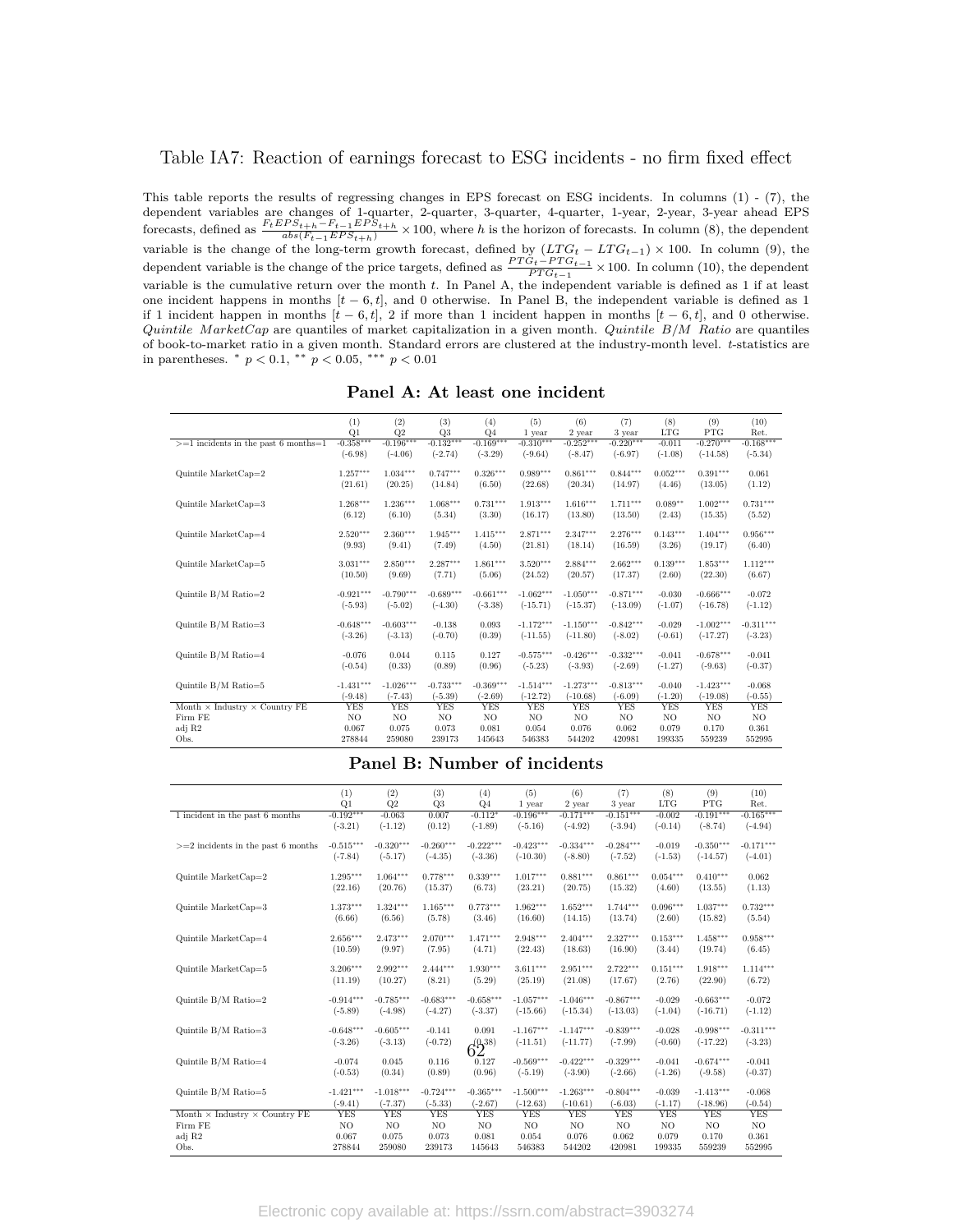#### <span id="page-62-0"></span>Table IA8: Reaction of earnings forecast to ESG incidents - control fundamentals

This table reports the results of regressing changes in EPS forecast on ESG incidents. In columns (1) - (7), the dependent variables are changes of 1-quarter, 2-quarter, 3-quarter, 4-quarter, 1-year, 2-year, 3-year ahead EPS forecasts, defined as  $\frac{F_t EPS_{t+h} - F_{t-1} EPS_{t+h}}{abs(F_{t-1} EPS_{t+h})} \times 100$ , where h is the horizon of forecasts. In column (8), the dependent variable is the change of the long-term growth forecast, defined by  $(LTG_t - LTG_{t-1}) \times 100$ . In column (9), the dependent variable is the change of the price targets, defined as  $\frac{PTG_t - PTG_{t-1}}{PTG_{t-1}} \times 100$ . In column (10), the dependent variable is the cumulative return over the month *t*. In Panel A, the independent variable is defined as 1 if at least one incident happens in months [*t −* 6*, t*], and 0 otherwise. In Panel B, the independent variable is defined as 1 if 1 incident happen in months  $[t-6, t]$ , 2 if more than 1 incident happen in months  $[t-6, t]$ , and 0 otherwise. Other variables are defined as  $\Delta ROA_t = ROA_t - ROA_{t-1}$ ,  $\Delta \left(\frac{Capx}{Asset}\right)t = \left(\frac{Capx}{Asset}\right)t - \left(\frac{Capx}{Asset}\right)t-1$ , and  $\Delta \left(\frac{NetDebt}{Asset}\right)t =$  $\frac{(NetDebt)}{Asset}$ )t-( $\frac{NetDebt}{Asset}$ )t-1. Standard errors are clustered at the industry-month level. t-statistics are in parentheses.<br>\*  $p < 0.1$ , \*\*  $p < 0.05$ , \*\*\*  $p < 0.01$ 

|  |  | Panel A: Any incident |
|--|--|-----------------------|
|--|--|-----------------------|

|                                             | (1)         | (2)        | (3)        | (4)            | (5)         | (6)         | (7)         | (8)         | (9)         | (10)        |
|---------------------------------------------|-------------|------------|------------|----------------|-------------|-------------|-------------|-------------|-------------|-------------|
|                                             | Q1          | Q2         | Q3         | Q <sub>4</sub> | 1 year      | 2 year      | 3 year      | <b>LTG</b>  | <b>PTG</b>  | Ret.        |
| $>=1$ incidents in the past 6 months=1      | $-0.178***$ | $-0.102*$  | $-0.062$   | $-0.071$       | $-0.085**$  | $-0.135***$ | $-0.163***$ | $-0.015$    | $-0.167***$ | $-0.146***$ |
|                                             | $(-2.94)$   | $(-1.76)$  | $(-1.08)$  | $(-1.19)$      | $(-2.12)$   | $(-3.65)$   | $(-4.00)$   | $(-1.09)$   | $(-7.08)$   | $(-4.04)$   |
| $\triangle$ ROA                             | $1.792***$  | $1.466***$ | $1.204***$ | $1.377***$     | $1.641***$  | $1.299***$  | $0.868***$  | $-0.507***$ | $0.663***$  | $0.694***$  |
|                                             | (11.27)     | (10.59)    | (9.19)     | (3.10)         | (17.56)     | (16.84)     | (5.61)      | $(-15.37)$  | (13.29)     | (10.44)     |
| $\Delta$ CapEx/Asset                        | $-0.078$    | 0.136      | 0.205      | 0.489          | 0.157       | 0.081       | 0.180       | 0.016       | $-0.315***$ | $-0.273**$  |
|                                             | $(-0.26)$   | (0.55)     | (0.84)     | (0.48)         | (0.99)      | (0.53)      | (0.65)      | (0.26)      | $(-3.51)$   | $(-2.23)$   |
| $\Delta$ NetDebt/Asset                      | $-0.154***$ | $-0.109**$ | $-0.049$   | $-0.052$       | $-0.097***$ | $-0.080***$ | $-0.088$    | $-0.010$    | $-0.115***$ | $-0.125***$ |
|                                             | $(-2.76)$   | $(-2.19)$  | $(-1.06)$  | $(-0.30)$      | $(-3.22)$   | $(-2.68)$   | $(-1.63)$   | $(-0.91)$   | $(-6.03)$   | $(-4.77)$   |
| Month $\times$ Industry $\times$ Country FE | YES         | YES        | <b>YES</b> | YES            | YES         | YES         | YES         | YES         | <b>YES</b>  | <b>YES</b>  |
| Firm FE                                     | YES         | YES        | YES        | YES            | YES         | YES         | YES         | YES         | YES         | <b>YES</b>  |
| adj R2                                      | 0.091       | 0.094      | 0.087      | 0.096          | 0.079       | 0.097       | 0.073       | 0.074       | 0.167       | 0.347       |
| Obs.                                        | 257527      | 239940     | 222268     | 136370         | 476711      | 475173      | 364748      | 174307      | 485043      | 478838      |

#### **Panel B: Number of incidents**

|                                             | $_{(1)}$    | (2)         | (3)         | (4)        | (5)         | (6)         | (7)         | (8)         | (9)         | (10)        |
|---------------------------------------------|-------------|-------------|-------------|------------|-------------|-------------|-------------|-------------|-------------|-------------|
|                                             | Q1          | Q2          | Q3          | $Q_4$      | 1 year      | 2 year      | 3 year      | LTG         | <b>PTG</b>  | Ret.        |
| 1 incident in the past 6 months             | $-0.113*$   | $-0.043$    | 0.010       | $-0.044$   | $-0.043$    | $-0.086**$  | $-0.120***$ | $-0.004$    | $-0.127***$ | $-0.139***$ |
|                                             | $(-1.71)$   | $(-0.69)$   | (0.17)      | $(-0.68)$  | $(-0.98)$   | $(-2.16)$   | $(-2.68)$   | $(-0.28)$   | $(-5.01)$   | $(-3.60)$   |
| $>=$ 2 incidents in the past 6 months       | $-0.322***$ | $-0.233***$ | $-0.222***$ | $-0.131$   | $-0.183***$ | $-0.246***$ | $-0.254***$ | $-0.037**$  | $-0.260***$ | $-0.162***$ |
|                                             | $(-3.80)$   | $(-2.87)$   | $(-2.84)$   | $(-1.52)$  | $(-3.25)$   | $(-4.74)$   | $(-4.57)$   | $(-2.00)$   | $(-7.57)$   | $(-3.13)$   |
| $\triangle$ ROA                             | $1.792***$  | $1.466***$  | $1.204***$  | $1.376***$ | $1.641***$  | $1.298***$  | $0.868***$  | $-0.507***$ | $0.663***$  | $0.694***$  |
|                                             | (11.27)     | (10.59)     | (9.19)      | (3.10)     | (17.56)     | (16.84)     | (5.62)      | $(-15.37)$  | (13.28)     | (10.44)     |
| $\Delta$ CapEx/Asset                        | $-0.078$    | 0.135       | 0.204       | 0.488      | 0.157       | 0.082       | 0.181       | 0.016       | $-0.315***$ | $-0.273**$  |
|                                             | $(-0.26)$   | (0.55)      | (0.84)      | (0.48)     | (1.00)      | (0.54)      | (0.66)      | (0.26)      | $(-3.50)$   | $(-2.23)$   |
| $\Delta$ NetDebt/Asset                      | $-0.154***$ | $-0.108**$  | $-0.048$    | $-0.052$   | $-0.097***$ | $-0.079***$ | $-0.088$    | $-0.010$    | $-0.115***$ | $-0.125***$ |
|                                             | $-2.76)$    | $(-2.18)$   | $(-1.05)$   | $(-0.30)$  | $(-3.22)$   | $(-2.67)$   | $(-1.63)$   | $(-0.90)$   | $(-6.03)$   | $(-4.77)$   |
| Month $\times$ Industry $\times$ Country FE | <b>YES</b>  | YES         | YES         | YES        | YES         | <b>YES</b>  | YES         | <b>YES</b>  | YES         | <b>YES</b>  |
| Firm FE                                     | YES         | YES         | YES         | YES        | YES         | YES         | YES         | <b>YES</b>  | YES         | YES         |
| adj R2                                      | 0.091       | 0.094       | 0.087       | 0.096      | 0.079       | 0.097       | 0.073       | 0.074       | 0.167       | 0.347       |
| Obs.                                        | 257527      | 239940      | 222268      | 136370     | 476711      | 475173      | 364748      | 174307      | 485043      | 478838      |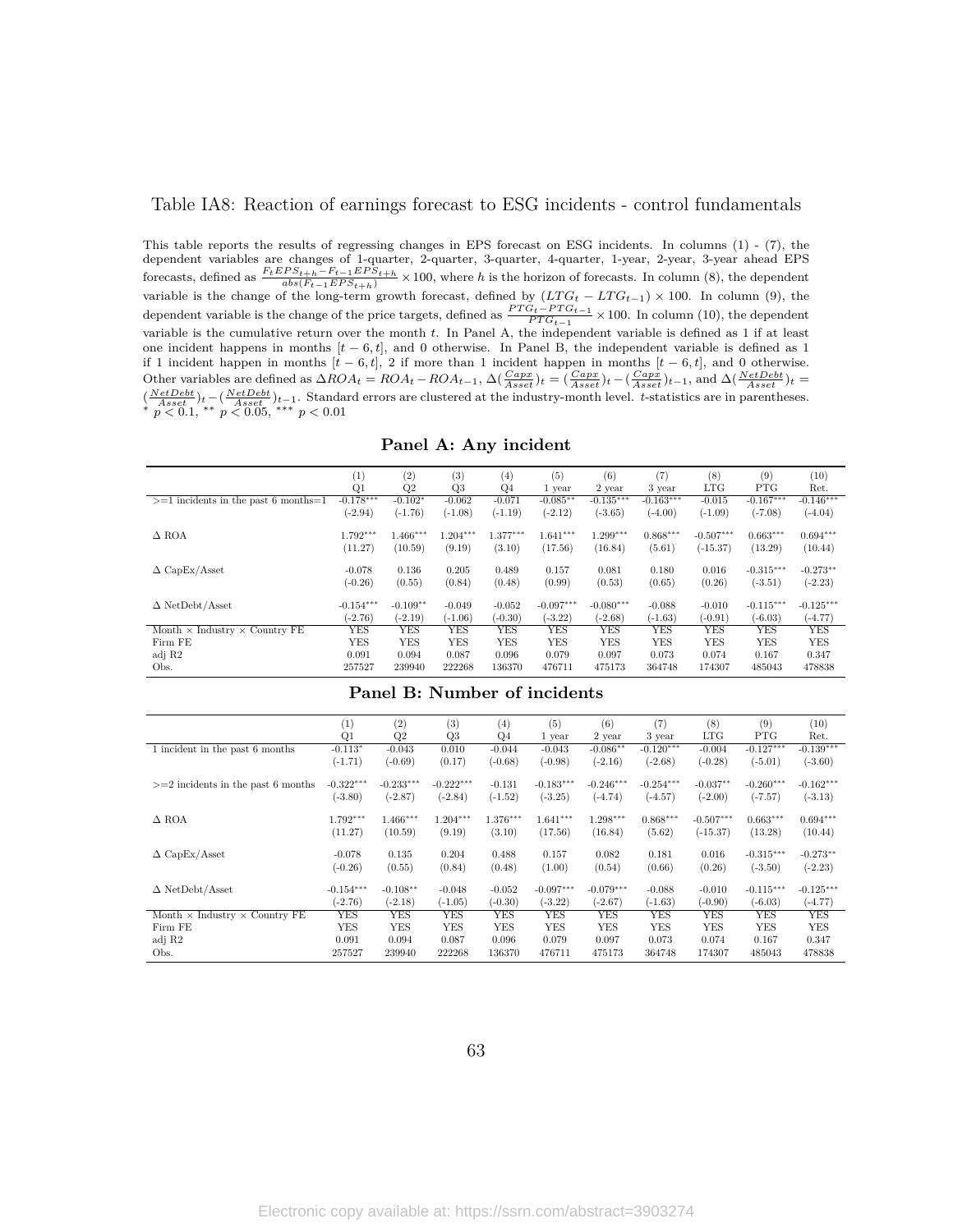### <span id="page-63-0"></span>Table IA9: Reaction of earnings forecast to ESG incidents - by E/S/G

This table reports the results of regressing changes in EPS forecast on ESG incidents. In columns (1) - (7), the dependent variables are changes of 1-quarter, 2-quarter, 3-quarter, 4-quarter, 1-year, 2-year, 3-year ahead EPS forecasts, defined as  $\frac{F_t EPS_{t+h} - F_{t-1} EPS_{t+h}}{abs(F_{t-1} EPS_{t+h})} \times 100$ , where h is the horizon of forecasts. In column (8), the dependent variable is the change of the long-term growth forecast, defined by  $(LTG_t - LTG_{t-1}) \times 100$ . In column (9), the dependent variable is the change of the price targets, defined as  $\frac{PTG_t - PTG_{t-1}}{PTG_{t-1}} \times 100$ . In column (10), the dependent variable is the cumulative return over the month *t*. In Panel A, the independent variable is defined as 1 if any environmental incidents happen in months [*t −* 6*, t*], and 0 otherwise. In Panel B, the independent variable is defined as 1 if any social incidents happen in months [*t −* 6*, t*], and 0 otherwise. In Panel C, the independent variable is defined as 1 if any governance incidents happen in months [*t −* 6*, t*], and 0 otherwise. Standard errors are clustered at the industry-month level. *t*-statistics are in parentheses.  $*$   $p < 0.1$ ,  $**$   $p < 0.05$ ,  $***$   $p < 0.01$ 

#### **Panel A: Environmental incidents**

|                                             |           | $\left( 2\right)$ | $\left( 3\right)$ | 4)        | $\left(5\right)$ | (6)       |           | (8)    | (9)         | (10)       |
|---------------------------------------------|-----------|-------------------|-------------------|-----------|------------------|-----------|-----------|--------|-------------|------------|
|                                             | Q1        | $_{\rm Q2}$       | Q3                | Q4        | vear             | 2 year    | 3 year    | LTG    | <b>PTG</b>  | Ret.       |
| $>=1 E$ incidents in the past 6 months=1    | $-0.141*$ | $-0.047$          | $-0.213***$       | $-0.138$  | $-0.065$         | $-0.090*$ | $-0.083$  | 0.013  | $-0.093***$ | $-0.091*$  |
|                                             | $(-1.73)$ | $(-0.60)$         | $(-2.74)$         | $(-1.55)$ | $(-1.28)$        | $(-1.90)$ | $(-1.63)$ | (0.79) | $(-3.19)$   | $(-1.95)$  |
| Month $\times$ Industry $\times$ Country FE | YES       | YES               | YES               | YES       | YES              | YES       | YES       | YES    | YES         | YES        |
| Firm FE                                     | YES       | YES               | YES               | YES       | YES              | YES       | YES       | YES    | YES         | <b>YES</b> |
| adj R2                                      | 0.089     | 0.090             | 0.085             | 0.095     | 0.077            | 0.093     | 0.073     | 0.073  | 0.176       | 0.364      |
| Obs.                                        | 279530    | 259734            | 239787            | 145738    | 548322           | 546116    | 421821    | 199753 | 561343      | 554966     |

|                                             |             | (2)         | (3)        | (4)       | (5          | $\left( 6\right)$ |             | (8)          | (9)         | (10)        |
|---------------------------------------------|-------------|-------------|------------|-----------|-------------|-------------------|-------------|--------------|-------------|-------------|
|                                             | Q1          | Q2          | Q3         | Q4        | year        | 2 year            | 3 year      | $_{\rm LTG}$ | <b>PTG</b>  | Ret.        |
| $>=1$ S incidents in the past 6 months=1    | $-0.165***$ | $-0.205***$ | $-0.116**$ | $-0.093$  | $-0.164***$ | $-0.191***$       | $-0.168***$ | $-0.005$     | $-0.166***$ | $-0.131***$ |
|                                             | $(-2.77)$   | $(-3.62)$   | $(-2.12)$  | $(-1.56)$ | $(-4.42)$   | $(-5.47)$         | $(-4.47)$   | $-0.37$      | $(-7.42)$   | $(-3.87)$   |
| Month $\times$ Industry $\times$ Country FE | YES         | YES         | YES        | YES       | YES         | YES               | YES         | YES          | YES         | YES         |
| Firm FE                                     | YES         | YES         | YES        | YES       | YES         | YES               | YES         | YES          | <b>YES</b>  | YES         |
| adj R2                                      | 0.089       | 0.090       | 0.085      | 0.095     | 0.077       | 0.093             | 0.073       | 0.073        | 0.176       | 0.364       |
| Obs.                                        | 279530      | 259734      | 239787     | 145738    | 548322      | 546116            | 421821      | 199753       | 561343      | 554966      |

#### **Panel B: Social incidents**

#### **Panel C: Governance incidents**

|                                             | (1)       | (2)       | $\left( 3\right)$ | $\left(4\right)$ | (5)         | (6)        |            | (8)          | (9)         | (10)        |
|---------------------------------------------|-----------|-----------|-------------------|------------------|-------------|------------|------------|--------------|-------------|-------------|
|                                             | Q1        | Q2        | Q3                | Q4               | vear        | 2 year     | 3 vear     | $_{\rm LTG}$ | <b>PTG</b>  | Ret.        |
| $>=1$ G incidents in the past 6 months = 1  | $-0.127*$ | $-0.038$  | 0.012             | 0.017            | $-0.115***$ | $-0.084**$ | $-0.107**$ | $-0.012$     | $-0.137***$ | $-0.137***$ |
|                                             | (-1.87    | $(-0.58)$ | (0.18)            | (0.25)           | $(-2.60)$   | $(-2.13)$  | $(-2.57)$  | $(-0.84)$    | $(-5.13)$   | $(-3.33)$   |
| Month $\times$ Industry $\times$ Country FE | YES       | YES       | YES               | YES              | YES         | YES        | YES        | YES          | YES         | YES         |
| Firm FE                                     | YES       | YES       | YES               | YES              | YES         | YES        | YES        | YES          | YES         | YES         |
| adj R2                                      | 0.089     | 0.090     | 0.085             | 0.095            | 0.077       | 0.093      | 0.073      | 0.073        | 0.176       | 0.364       |
| Obs.                                        | 279530    | 259734    | 239787            | 145738           | 548322      | 546116     | 421821     | 199753       | 561343      | 554966      |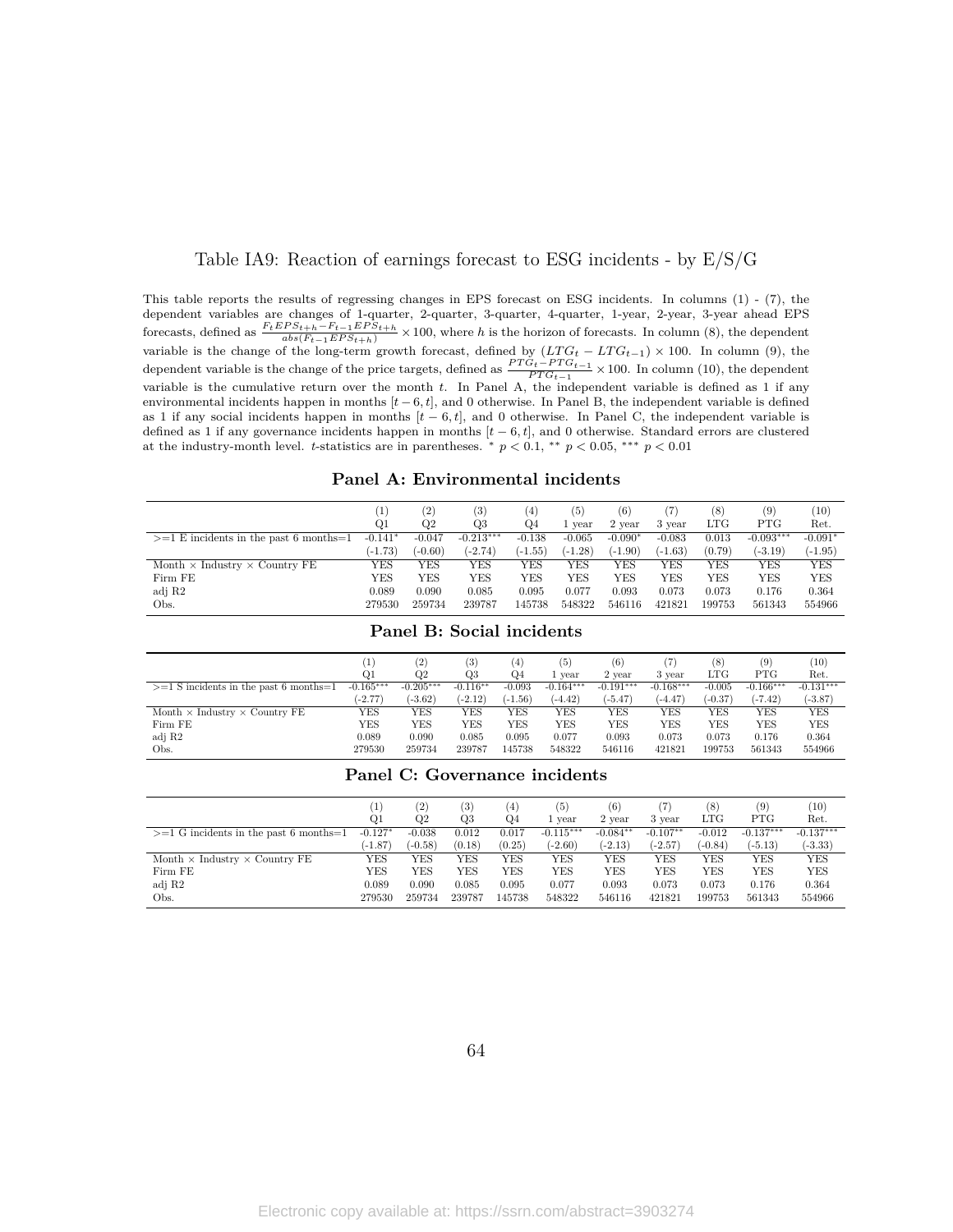## <span id="page-64-0"></span>Table IA10: Reaction of earnings forecast to ESG incidents - by E/S/G

This table reports the results of regressing changes in EPS forecast on ESG incidents. In columns (1) - (7), the dependent variables are changes of 1-quarter, 2-quarter, 3-quarter, 4-quarter, 1-year, 2-year, 3-year ahead EPS forecasts, defined as  $\frac{F_t EPS_{t+h} - F_{t-1} EPS_{t+h}}{abs(F_{t-1} EPS_{t+h})} \times 100$ , where h is the horizon of forecasts. In column (8), the dependent variable is the change of the long-term growth forecast, defined by  $(LTG_t - LTG_{t-1}) \times 100$ . In column (9), the dependent variable is the change of the price targets, defined as  $\frac{PTG_t - PTG_{t-1}}{PTG_{t-1}} \times 100$ . In column (10), the dependent variable is the cumulative return over the month *t*. In Panel A, the independent variable is defined as 1 if 1 environmental incidents happen in months [*t −* 6*, t*], 2 if more than 1 environmental incident happen in months [*t −* 6*, t*] and 0 otherwise. In Panel B, the independent variable is defined as 1 if 1 social incidents happen in months [*t −* 6*, t*], 2 if more than 1 social incident happen in months [*t −* 6*, t*] and 0 otherwise. In Panel C, the independent variable is defined as 1 if 1 governance incidents happen in months  $[t - 6, t]$ , 2 if more than 1 governance incident happen in months [*t −* 6*, t*] and 0 otherwise. Standard errors are clustered at the industry-month level. *t*-statistics are in parentheses. *∗ p <* 0*.*1, *∗∗ p <* 0*.*05, *∗∗∗ p <* 0*.*01

| Panel A: Environmental incidents |  |
|----------------------------------|--|
|----------------------------------|--|

|                                             | I,         | $\scriptstyle{(2)}$ | (3)        | $\left( 4\right)$ | (5)       | (6)         | (7)       | (8)       | (9)         | (10)       |
|---------------------------------------------|------------|---------------------|------------|-------------------|-----------|-------------|-----------|-----------|-------------|------------|
|                                             | Q1         | $_{\rm Q2}$         | Q3         | Q4                | 1 vear    | 2 year      | 3 year    | LTG       | <b>PTG</b>  | Ret.       |
| 1 E incident in the past 6 months           | $-0.071$   | 0.017               | $-0.187**$ | $-0.063$          | $-0.049$  | $-0.046$    | $-0.064$  | 0.029     | $-0.060*$   | $-0.081*$  |
|                                             | $(-0.82)$  | (0.20)              | $(-2.24)$  | $(-0.68)$         | $(-0.88)$ | $(-0.91)$   | $(-1.17)$ | (1.64)    | $(-1.92)$   | $(-1.66)$  |
| $>=2 E$ incidents in the past 6 months      | $-0.319**$ | $-0.209*$           | $-0.279**$ | $-0.325**$        | $-0.109$  | $-0.210***$ | $-0.134*$ | $-0.028$  | $-0.186***$ | $-0.121*$  |
|                                             | $(-2.51)$  | $(-1.75)$           | $(-2.34)$  | $(-2.29)$         | $(-1.41)$ | $-2.85$     | $(-1.72)$ | $(-1.20)$ | $(-4.17)$   | $(-1.71)$  |
| Month $\times$ Industry $\times$ Country FE | YES        | YES                 | YES        | YES               | YES       | YES         | YES       | YES       | YES         | <b>YES</b> |
| Firm FE                                     | YES        | YES                 | YES        | YES               | YES       | YES         | YES       | YES       | YES         | <b>YES</b> |
| adj R2                                      | 0.089      | 0.090               | 0.085      | 0.095             | 0.077     | 0.093       | 0.073     | 0.073     | 0.176       | 0.364      |
| Obs.                                        | 279530     | 259734              | 239787     | 145738            | 548322    | 546116      | 421821    | 199753    | 561343      | 554966     |

#### **Panel B: Social incidents**

|                                             | $_{(1)}$    | (2)         | (3)         | $\left(4\right)$ | (5)         | (6)         |             | (8)        | (9)         | (10)        |
|---------------------------------------------|-------------|-------------|-------------|------------------|-------------|-------------|-------------|------------|-------------|-------------|
|                                             | Q1          | $_{\rm Q2}$ | Q3          | Q4               | l vear      | 2 year      | 3 year      | <b>LTG</b> | <b>PTG</b>  | Ret.        |
| 1 S incident in the past 6 months           | $-0.101$    | $-0.136**$  | $-0.034$    | $-0.031$         | $-0.121***$ | $-0.152***$ | $-0.141***$ | 0.008      | $-0.134***$ | $-0.131***$ |
|                                             | $(-1.55)$   | $(-2.23)$   | $(-0.58)$   | $(-0.49)$        | $(-3.02)$   | $(-4.08)$   | $(-3.49)$   | (0.56)     | $(-5.53)$   | $(-3.63)$   |
|                                             |             |             |             |                  |             |             |             |            |             |             |
| $>=2$ S incidents in the past 6 months      | $-0.308***$ | $-0.355***$ | $-0.296***$ | $-0.228***$      | $-0.260***$ | $-0.277***$ | $-0.224***$ | $-0.030*$  | $-0.238***$ | $-0.131***$ |
|                                             | $(-3.59)$   | $(-4.36)$   | $(-3.75)$   | $(-2.59)$        | $(-4.85)$   | $(-5.48)$   | $(-4.19)$   | $(-1.74)$  | $(-7.40)$   | $(-2.68)$   |
| Month $\times$ Industry $\times$ Country FE | YES         | YES         | YES         | YES              | YES         | YES         | <b>YES</b>  | YES        | YES         | YES         |
| Firm FE                                     | YES         | YES         | YES         | YES              | YES         | <b>YES</b>  | <b>YES</b>  | YES        | YES         | <b>YES</b>  |
| adj R2                                      | 0.089       | 0.090       | 0.085       | 0.095            | 0.077       | 0.093       | 0.073       | 0.073      | 0.176       | 0.364       |
| Obs.                                        | 279530      | 259734      | 239787      | 145738           | 548322      | 546116      | 421821      | 199753     | 561343      | 554966      |

#### **Panel C: Governance incidents**

|                                             | $\left(1\right)$<br>Q1 | (2)<br>$_{\rm Q2}$ | $\left( 3\right)$<br>Q3 | $^{(4)}$<br>Q4 | (5)<br>1 vear | (6)<br>2 year | 7)<br>3 year | (8)<br><b>LTG</b> | (9)<br><b>PTG</b> | (10)<br>Ret. |
|---------------------------------------------|------------------------|--------------------|-------------------------|----------------|---------------|---------------|--------------|-------------------|-------------------|--------------|
| 1 G incident in the past 6 months           | $-0.088$               | 0.019              | 0.054                   | 0.050          | $-0.058$      | $-0.050$      | $-0.104**$   | $-0.010$          | $-0.133***$       | $-0.174***$  |
|                                             | $(-1.19)$              | (0.27)             | (0.79)                  | (0.66)         | $(-1.23)$     | $(-1.17)$     | $(-2.30)$    | $(-0.62)$         | $(-4.51)$         | $(-3.86)$    |
| $>=2$ G incidents in the past 6 months      | $-0.222**$             | $-0.173*$          | $-0.089$                | $-0.060$       | $-0.252***$   | $-0.166***$   | $-0.116**$   | $-0.018$          | $-0.148***$       | $-0.051$     |
|                                             | $(-2.18)$              | $(-1.77)$          | $(-0.93)$               | $(-0.60)$      | $(-3.91)$     | $(-2.88)$     | $(-1.99)$    | $(-0.85)$         | $(-3.84)$         | $(-0.85)$    |
| Month $\times$ Industry $\times$ Country FE | YES                    | YES                | YES                     | YES            | <b>YES</b>    | YES           | YES          | YES               | YES               | YES          |
| Firm FE                                     | YES                    | YES                | YES                     | YES            | <b>YES</b>    | YES           | YES          | YES               | YES               | <b>YES</b>   |
| adj R2                                      | 0.089                  | 0.090              | 0.085                   | 0.095          | 0.077         | 0.093         | 0.073        | 0.073             | 0.176             | 0.364        |
| Obs.                                        | 279530                 | 259734             | 239787                  | 145738         | 548322        | 546116        | 421821       | 199753            | 561343            | 554966       |